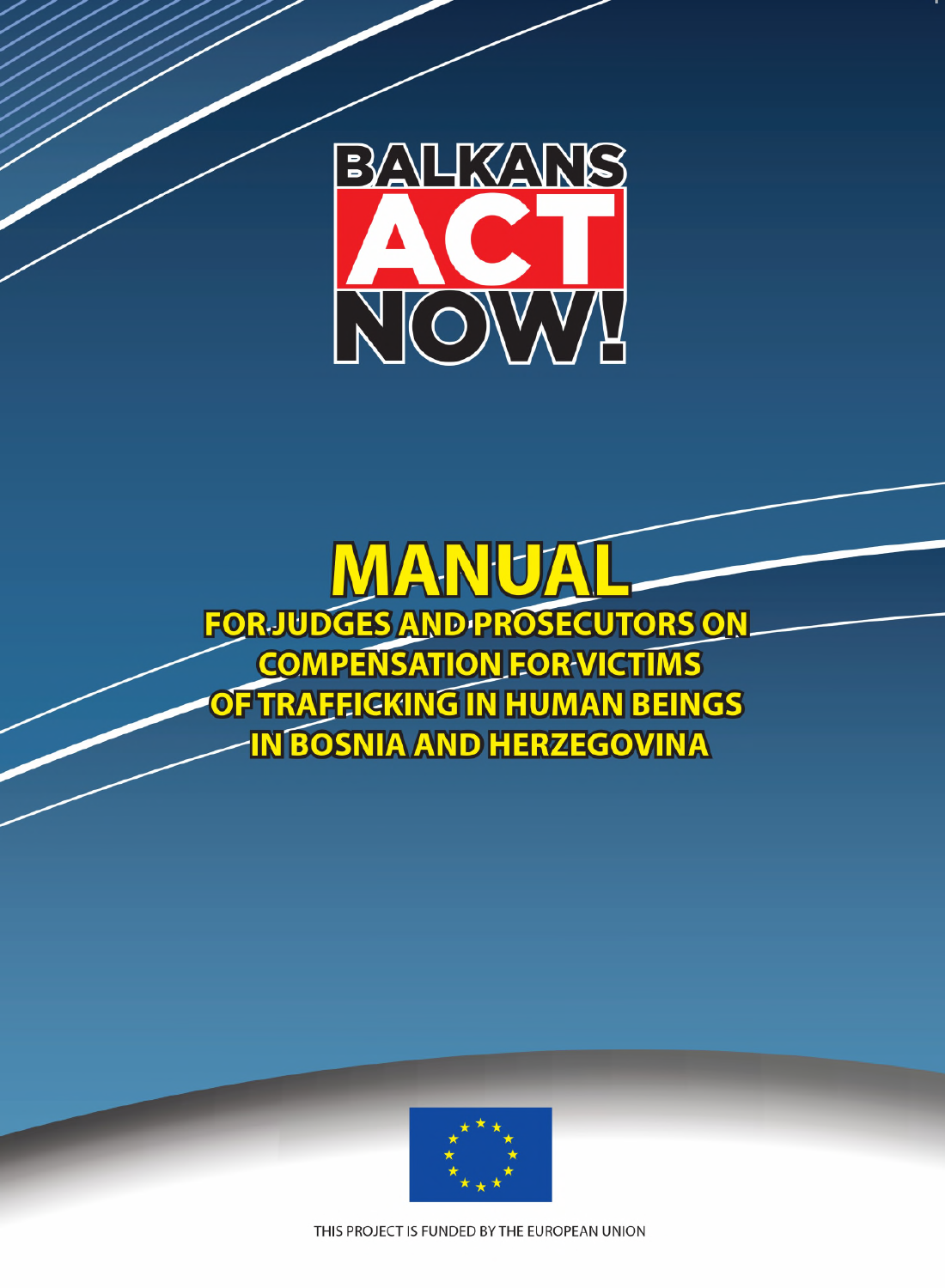IMPRESUM: Manual for Judges and Prosecutors on Compensation for Victims of Trafficking in Human Beigns in Bosnia and Herzegovina

Publisher: International Forum of Solidarity-EMMAUS

Proof-reading: Indira Osmic

Design: Grafika Saran

Printing: Grafika Saran

Print run: 100

Material has been authorized and is not acceptable distribution, printing, sale and use without permission of the publisher. Material is available for the use of government officials and employees who are involved in activities for combating and prevention of trafficking in human beings. Electronic version of material is available for official use only on request by e-mail: sarajevo@mfs-emmaus.ba

MANUAL HAS BEEN PREPARED WITHIN THE PROJECT "Balkans ACT (Against Crime of Trafficking) Now!" SUPPORTED BY THE EUROPEAN UNION

#### **Project partners**

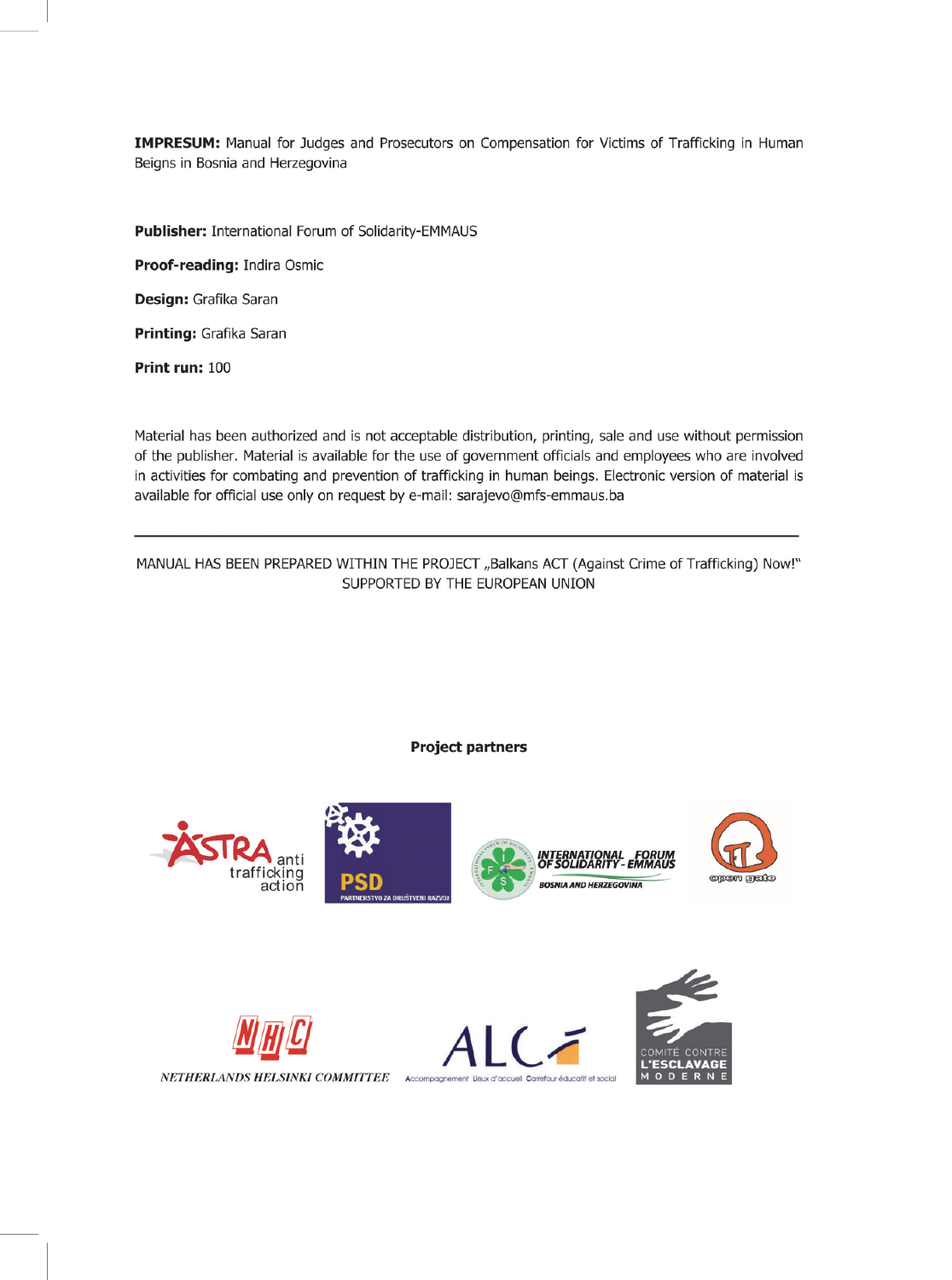

# **MANUAL FOR JUDGES AND PROSECUTORS ON**

# **COMPENSATION FOR VICTIMS OF TRAFFICKING IN HUMAN BEINGS**

# **IN BOSNIA AND HERZEGOVINA**



"This publication has been produced with the assistance of the European Union. The contents of this publication are the sole responsibility of "International Forum of Solidarity-EMMAUS" and can in no way be taken to reflect the views of the European Union."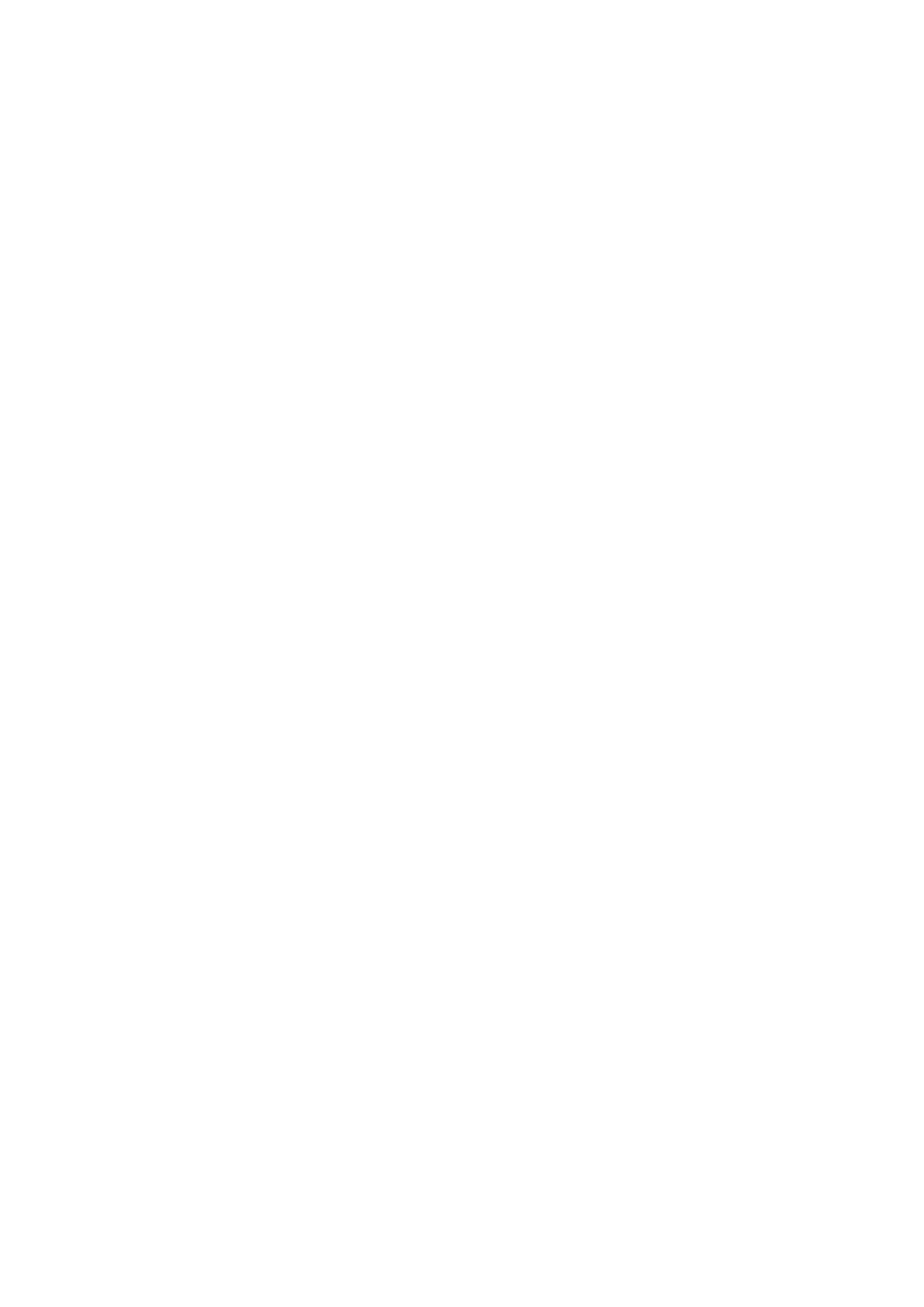The Manual for Judges and Prosecutors on Compensation for Victims of Trafficking in Human Beings in Bosnia and Herzegovina was prepared within the "Balkans ACT (Against Crime of Trafficking) Now!" project implemented by civil society organizations: ASTRA-Anti Trafficking Action (Serbia), International Forum of Solidarity - EMMAUS (Bosnia and Herzegovina), PSD - Partnership for Social Development (Croatia), Open Gate - La Strada (FYR Macedonia), NHC - Netherlands Helsinki Committee (the Netherlands), ALC-Accompagnement, Lieux d'Accueil, Carrefour educatif et social and CCEM-Committe Contre L'Esclavage Modern (France), and supported by the European Union. The project aims to contribute to democratisation and EU integration processes in the Western Balkans through improving the environment for civil activism, as well as the capacity, commitment and influence of civil society networks in the debate on human rights and the rule of law related to the issue of organized crime, specifically trafficking in human beings.

Since organized crime and trafficking in human beings are serious problems in all countries of the Western Balkans region and such problems are often cross-border in character, and as relevant authorities need to further strengthen their influence in addressing these issues, the civil society organizations involved in project implementation recognized the importance of regional cooperation at the levels of civil society and government bodies. Therefore, the regional partnership within the "Balkans ACT Now!" project is very important because it focuses specifically on the involvement of the judicial sector, especially in the judicial proceedings in cases of trafficking in human beings, including ineffective investigation and prosecution of perpetrators and ineffective protection of victims in accordance with fundamental rights and EU standards. Accordingly, International Forum of Solidarity-EMMAUS (IFS-EMMAUS) took the initiative to establish a state compensation fund for victims of human trafficking in Bosnia and Herzegovina. As part of a national advocacy campaign over the whole BiH territory, IFS-EMMAUS focused on decision-makers and judicial institutions, and developed this Manual for Judges and Prosecutors on Compensation for Victims of Trafficking in Human Beings in BiH. Application of the Manual will be promoted during the capacity building activities for judges and prosecutors in order for improved and comprehensive application of the provisions of relevant laws on compensation for victims of trafficking in human beings.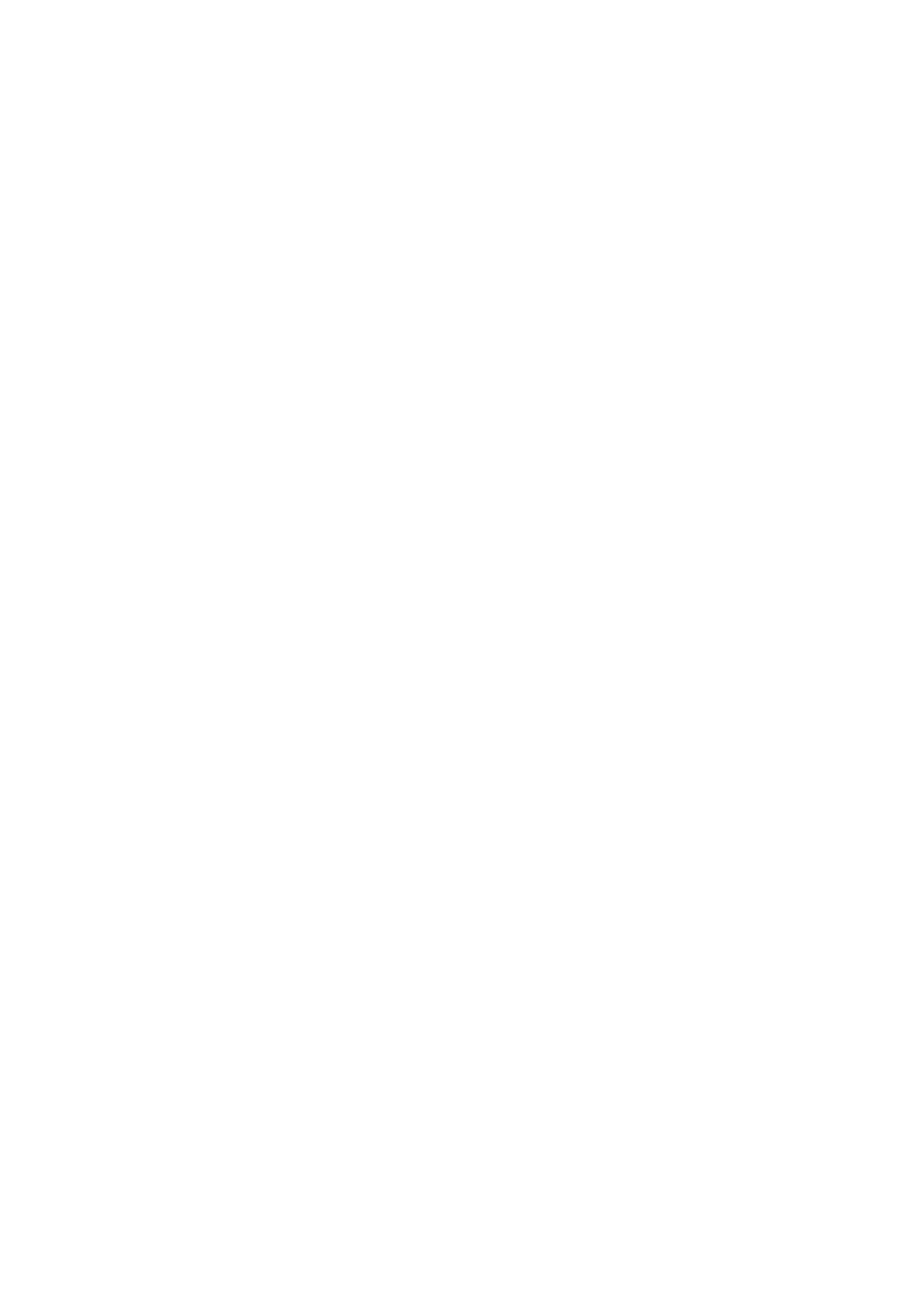# TABLE OF CONTENT

| 2.1 UNITED NATIONS CONVENTION AGAINST TRANSNATIONAL ORGANIZED CRIME        |   |
|----------------------------------------------------------------------------|---|
| 2.2 COUNCIL OF EUROPE CONVENTION ON ACTION AGAINST TRAFFICKING IN HUMAN    |   |
|                                                                            |   |
| 2.4 MIGRATION PERSPECTIVE AND LABOUR EXPLOITATION FRAMEWORK15              |   |
| 2.5 GROUP OF EXPERTS AGAINST TRAFFICKING - REPORT ON BIH16                 |   |
|                                                                            |   |
|                                                                            |   |
| 3.2. RELATIONSHIP BETWEEN CONFISCATION OF ILLEGALLY ACQUIRED MATERIAL GAIN |   |
|                                                                            |   |
|                                                                            |   |
|                                                                            |   |
|                                                                            |   |
|                                                                            |   |
| 4. BEST PRACTICES IN AWARDING COMPENSATION TO VICTIMS OF TRAFFICKING31     |   |
|                                                                            |   |
|                                                                            |   |
|                                                                            |   |
|                                                                            |   |
|                                                                            |   |
|                                                                            |   |
|                                                                            |   |
|                                                                            |   |
|                                                                            |   |
|                                                                            | 5 |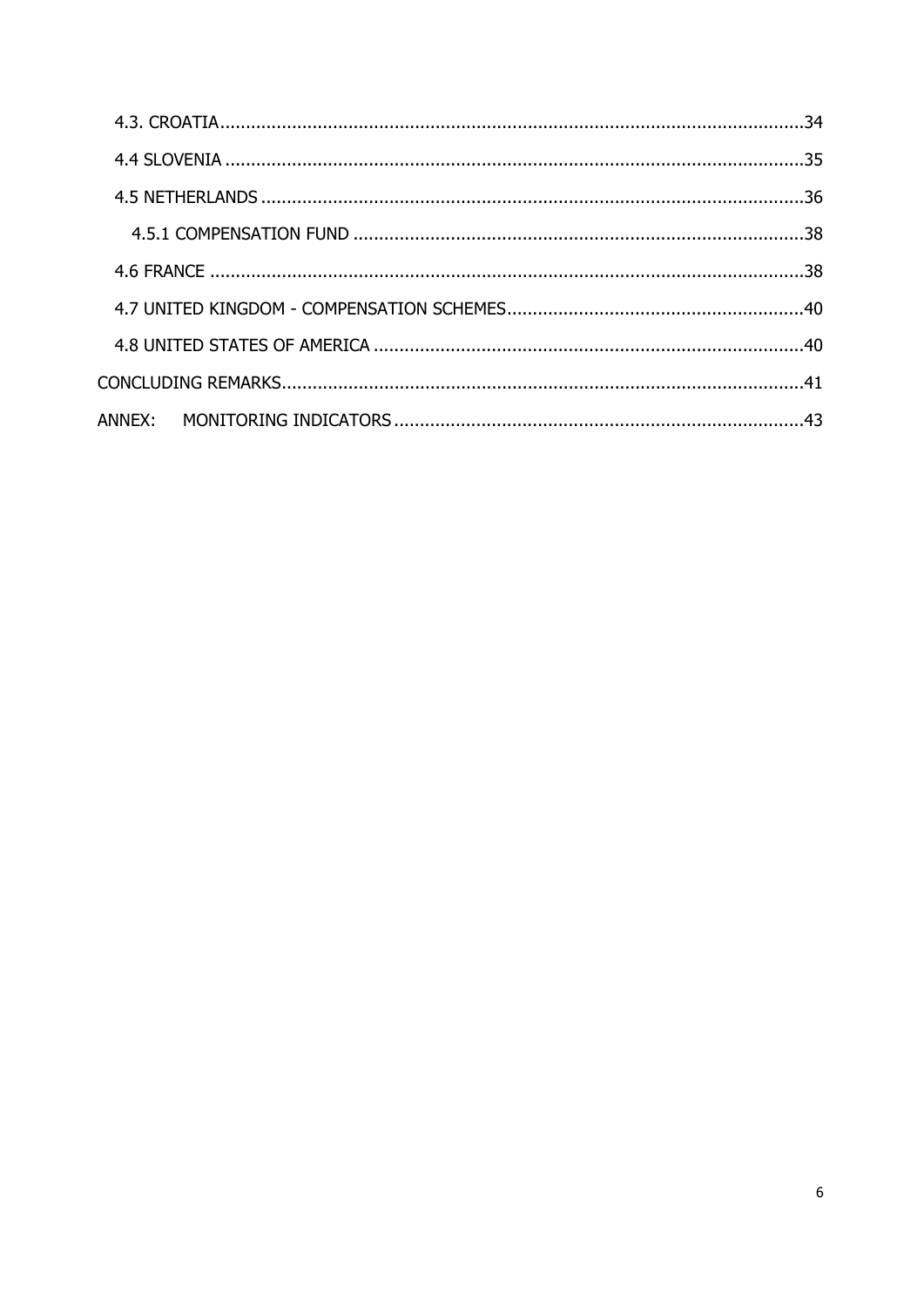# INTRODUCTION

-

Under international law, States are obliged to ensure that trafficked persons have access to compensation for material and non-material damages suffered. As the analysis showed, in most countries compensation mechanisms and procedures exist that would allow victims of criminal offences access to compensation for the injuries suffered in the trafficking process. These mechanisms range from possibilities under criminal law, civil law, labour law, and/or through state compensation funds.

However, in practice, awarding compensation is often a neglected aspect of the fight against trafficking; only a few trafficked persons claim compensation, and even fewer are awarded actual payment. Thus it was difficult to pinpoint a legal system which is exempted from issues pertaining to awarding compensation.

According to relevant research in this area, lack of an effective compensation system has its roots in:

- lack of awareness/knowledge on the part of authorities and NGO service providers;
- law enforcement approach vs. human rights approach in which the victim is seen as a witness and necessity for criminal proceedings;
- ineffective use of asset seizure and confiscation for the purpose of compensating trafficked persons;
- lack of legal aid for trafficked persons, long duration of proceedings;
- fear of retaliation from trafficker or uncertain immigration status<sup>1</sup>.

The same underlying causes of such practice of effective compensation can be found before courts in Bosnia and Herzegovina (hereinafter BiH).

The basic assumption of the Manual is that trafficked persons have a right to compensation. Therefore, the Manual does not argue for such a right or its importance. The Manual will present the current legal framework at the international, regional and national level, and include practice at the national level in terms of access to compensation, as well as present best practices from the countries in the region and at the level of the EU, with the aim of improving the practice of granting the victims compensation for material and non-material damage. As stated before there is no absolute best practice but rather effective mechanisms to award victims compensation for the sufferings encountered through trafficking in human beings. It all comes down to practice in evaluation of the mechanism of compensation. Therefore, in selecting best practices the Manual provides practical examples as far as possible.

The Manual is to serve judicial actors in raising awareness of the possibilities of awarding compensation and improving this practise, thus taking a more comprehensive and human rights-based approach to combating trafficking in human beings.

<sup>&</sup>lt;sup>1</sup> La Strada International, Anti-Slavery International, Concept Note for COMP.ACT Europe – European Action for Compensation for Trafficked Persons (hereinafter: LSI/ASI, COMP.ACT concept note), p 3.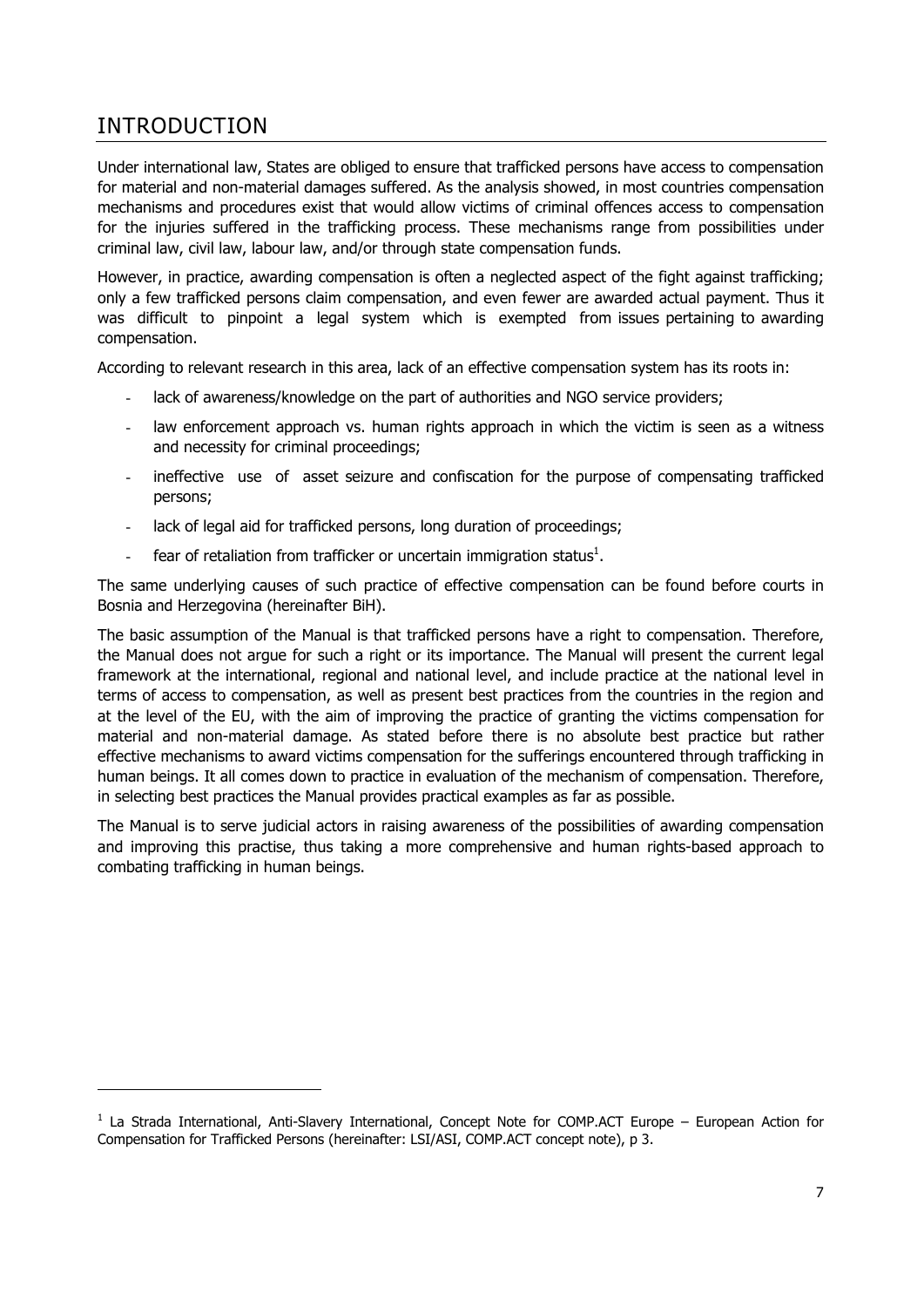#### TRAFFICKING IN HUMAN BEINGS:

Trafficking in human beings is defined in Article 4 of the Council of Europe Convention on Action against Trafficking as:

- a) "Trafficking in human beings" shall mean the recruitment, transportation, transfer, harbouring or receipt of persons, by means of the threat or use of force or other forms of coercion, of abduction, of fraud, of deception, of the abuse of power or of a position of vulnerability or of the giving or receiving of payments or benefits to achieve the consent of a person having control over another person, for the purpose of exploitation. Exploitation shall include, at a minimum, the exploitation of the prostitution of others or other forms of sexual exploitation, forced labour or services, slavery or practices similar to slavery, servitude or the removal of organs;
- b) the consent of a victim of "trafficking in human beings" to the intended exploitation set forth in subparagraph (a) of this article shall be irrelevant where any of the means set forth in subparagraph (a) have been used;
- c) the recruitment, transportation, transfer, harbouring or receipt of a child for the purpose of exploitation shall be considered "trafficking in human beings" even if this does not involve any of the means set forth in subparagraph (a) of this article;
- d) "Child" shall mean any person under eighteen years of age;
- e) "Victim" shall mean any natural person who is subject to trafficking in human beings as defined in this article."

#### VICTIM OF TRAFFICKING:

VoT is defined pursuant to the definition from the Council of Europe Convention on Action against Trafficking.

The Convention defines "victim" as "any natural person who is subjected to trafficking in human beings as defined in this Article". As explained above, a victim is anyone subjected to a combination of elements (action, means, purpose) specified in Article 4(a) of the Convention. Under Article 4(c), however, when that person is a child, he or she is to be regarded as a victim even if none of the means specified in Article 4(a) has been used.

#### COMPENSATION:

In this Manual the term "compensation" has been used to refer to the overall concept of payment to a person, regardless of the source of payment; the mechanism used; or the types of losses to be compensated. Compensation includes awards made by state-funded schemes as well as awards made in criminal, civil or labour law proceedings<sup>2</sup>.

<sup>&</sup>lt;sup>2</sup> OSCE/ODHIR: Compensation for Trafficked and Exploited Persons in the OSCE Region, Warsaw 2008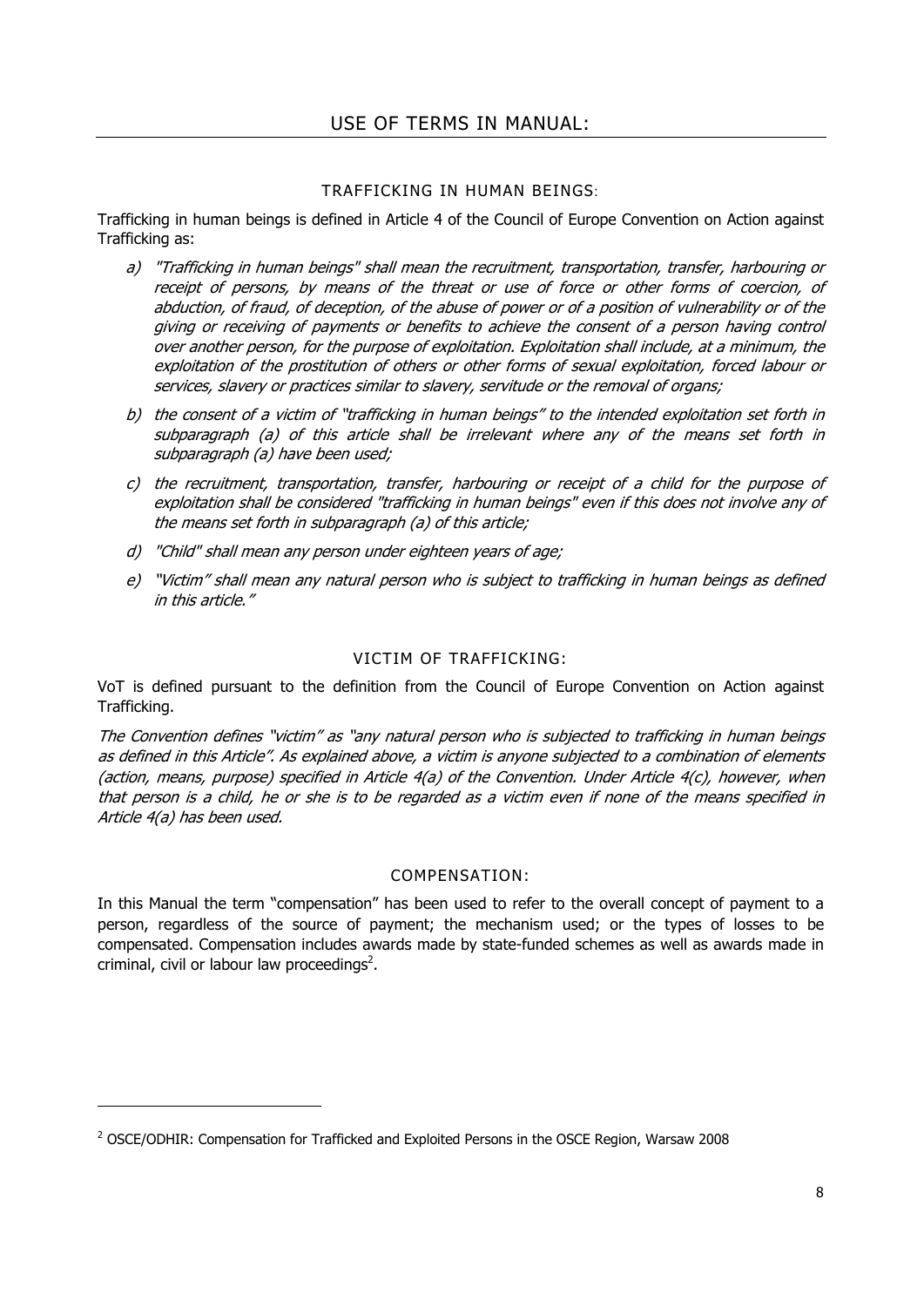#### MATERIAL AND MORAL DAMAGES:

Different terminology is used for the elements of loss that constitute a compensation claim. However compensation claims are made up of elements that fall into two separate categories: compensation for "material damages" and compensation for "moral damages."

"Material damages" refers to financial or pecuniary losses, e.g. medical, funeral and hospital costs; loss of future earnings and employment-related benefits; unpaid wages; and costs of damage to property. The definition and scope of material damages in the national setting is specified in law (or through case-law precedent in common-law countries) and varies from country to country. Some compensation mechanisms enable all forms of material damages to be claimed whilst others allow only limited categories to be claimed.

"Moral damages" refers to non-financial or non-pecuniary losses, e.g. emotional suffering; loss of reputation or "honour"; "pain and suffering"; inconvenience; loss of enjoyment of life; loss of society and companionship. The definition and scope of moral damages in the national setting is specified in law (or through case-law precedent in common-law countries) and varies from country to country. Some compensation mechanisms allow for all types of moral damages to be claimed, some allow only specific types of moral damages to be claimed and others do not allow moral damages to be claimed at all<sup>3</sup>.

 $3$  Ibid p.16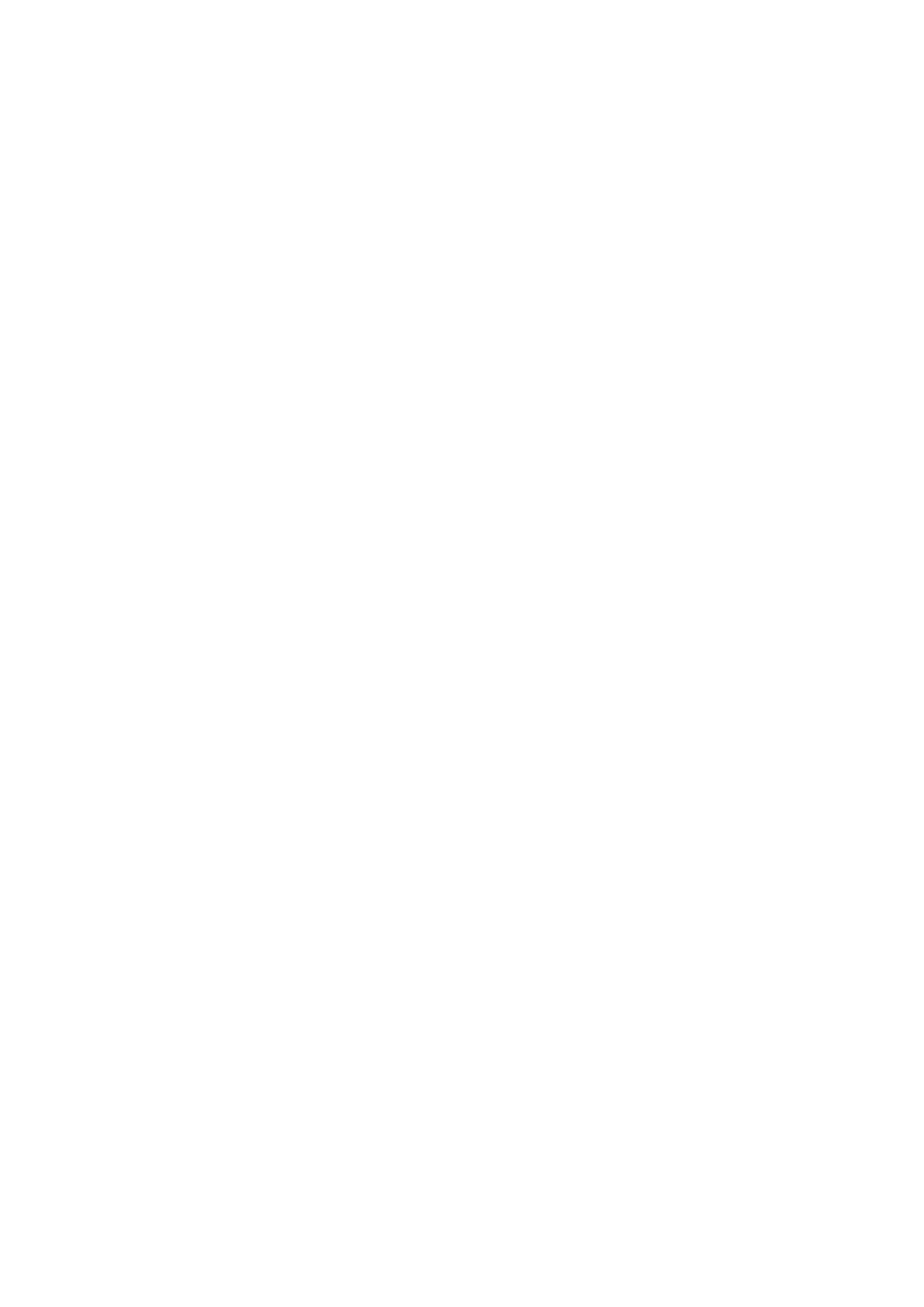# 1. FUNCTION OF COMPENSATION TO VICTIMS OF TRAFFICKING

Trafficking in human beings represents a grave violation of the human rights of victims, who suffer severely and long after the exploitation has finished. Thus, compensation serves as an important tool for the victim to mitigate those sufferings and heal from the injuries incurred in the scope of trafficking. Compensation ought to be seen not only as a remedy for the victim, but also as an important tool to counter trafficking in general – to deter perpetrators from continuing to commit an offence and to influence the general public and send the message that committing an offence does not pay off.

In essence, compensation has three functions: restorative, punitive and preventive<sup>4</sup>.

The restorative function of compensation represents the victim's recovery, since victims experience both physical and psychological consequences through abuse deriving from trafficking, including loss of dignity, mental health issues, diminished capability to act autonomously etc.

In serving to acknowledge wrongdoing, and redefine the victim as the subject of justice instead of an object of the commission of a criminal offence, compensation has a restorative function. It opens space for the victim to have an active role in the process of bringing their traffickers to justice<sup>5</sup>. Compensation, when awarded, would provide for financial independence of the victim and, to some extent, prevent their re-victimisation.

For compensation to achieve its preventive and punitive function, greater emphasis should be placed on the confiscation of the criminal assets of traffickers in order to increase the resources available for compensation awards to victims. Successfully redirecting criminal assets to compensation for victims of trafficking can go beyond mere punishment in particular cases; it can directly impact and contribute to the prevention of the crime of trafficking. Depriving traffickers through confiscating their criminal assets constitutes a strong deterrent mechanism $6$ .

States do provide for different mechanisms for compensation of the victims of trafficking either through criminal, civil or labour proceedings or through separate funds to facilitate the compensation for the VoTs. To which extent those mechanisms achieve these purposes in BiH is subject of this Manual.

<sup>4</sup> Please see: http://lastradainternational.org/lsidocs/Findings%20and%20results%20of%20Comp.Act.pdf  $<sup>5</sup>$  Ibid.</sup>

 $<sup>6</sup>$  Ibid.</sup>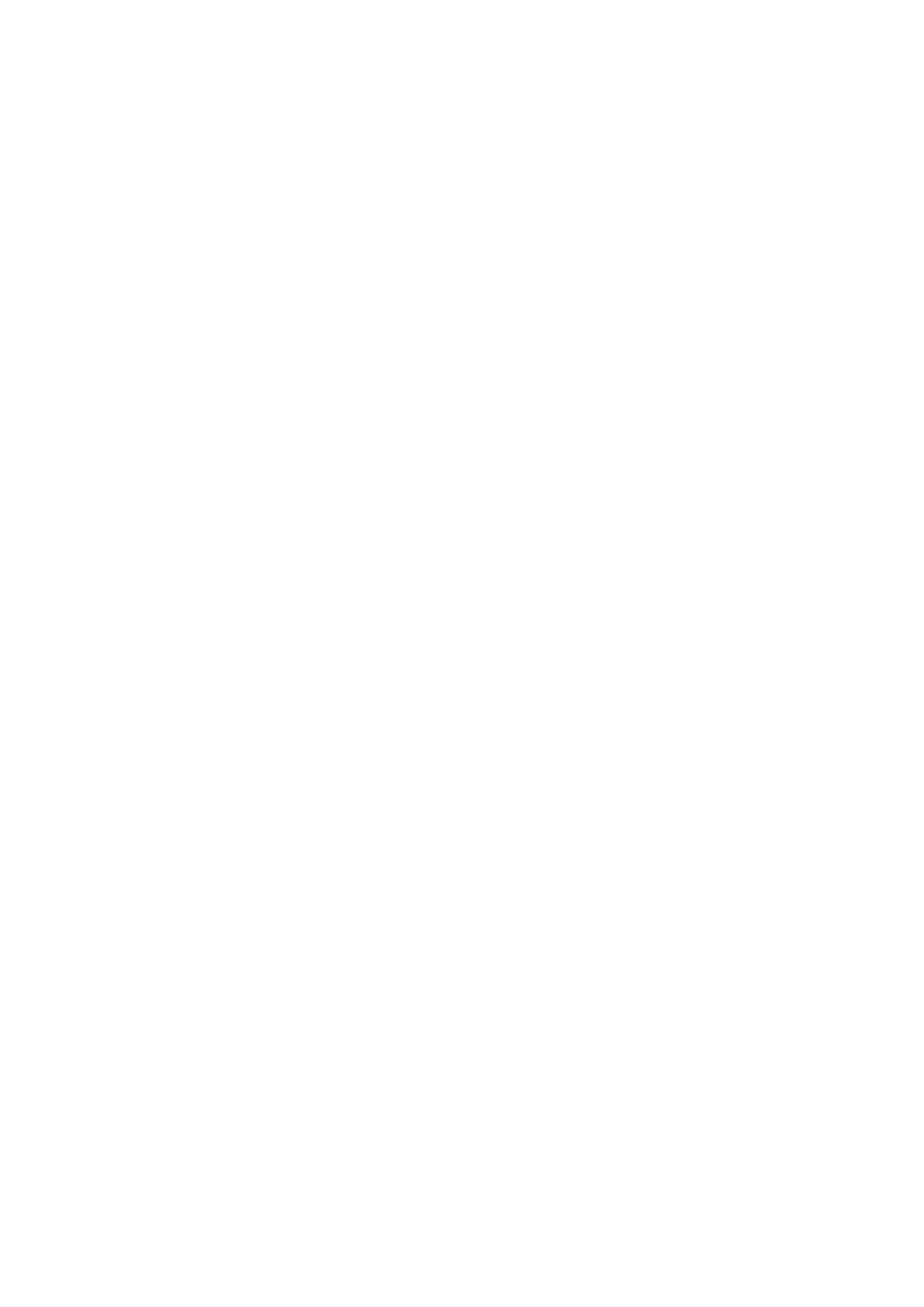# 2. INTERNATIONAL LEGAL FRAMEWORK

There are numerous international instruments that potentially could be used to protect the rights of victims of trafficking and establish an effective system of compensation as a tool to counter trafficking. In this regard, instruments that protect victims of trafficking and forced labour are widely recognized and ratified even more than those dealing exclusively with migrant workers. The right to compensation is also closely connected with ancillary rights to include, for example right to legal assistance. However, one should bear in mind that the standards are obligatory only when ratified by the country and that they represent minimum standards to be respected; states are at liberty to introduce enhanced provisions.

## 2.1 UNITED NATIONS CONVENTION AGAINST TRANSNATIONAL ORGANIZED CRIME (UNTOC)

UNTOC, and the Palermo Protocol that supplements it, was the first internationally recognized instrument oblige state parties to ensure at least one type of legal procedure is available to trafficked persons to access compensation. It also stipulates the obligation of states to ensure that VoTs are informed of the possibility to seek compensation<sup>7</sup>. Since it regulates cross-border issues, States are also obliged to promote this right across borders.

The Palermo Protocol has few mandatory victim support provisions. One of these requires that state parties ensure that their domestic legal systems contain measures that offer victims of trafficking the possibility of obtaining compensation for damage suffered. This provision is not an obligation to provide compensation or restitution, but states must offer the legal possibility of seeking compensation.

The Interpretative Notes to the Protocol<sup>8</sup> indicate that this should apply both in the destination country and the victim's country of origin. According to the Legislative Guide $9$ , this obligation would be satisfied by establishing one or more of three options: provisions allowing victims to sue offenders for damages in a civil court; provisions allowing criminal courts to award criminal damages (paid by offenders), or to impose orders for compensation or restitution against persons convicted of trafficking offences; or provisions establishing dedicated funds or schemes to allow victims to claim compensation from the state for injuries or damages.

The Protocol does not mention ancillary rights such as the right to information or the right to legal aid, but it does include the right to remain in the country during proceedings. Article 8(2) places an obligation on destination countries to conduct return `with due regard for…the status of any related legal proceedings´.

Furthermore, the Protocol links criminal justice to victim support by identifying victim compensation as a priority option when considering the disposal of confiscated assets. Regarding international requests around asset confiscation, Article 14(2) requires State Parties `to give priority consideration to returning

1

 $<sup>7</sup>$  Trafficked persons are provided with information on available remedies and with access to legal assistance (Prot.</sup> art 6; UN HCHR Guidelines principle 9 & guideline 4.8; CoE CAT art. 15; EU Directive 2011/36/EU art. 12).There is a legislative and practical possibility for trafficked persons to obtain compensation for damages suffered (UN TOC art. 14.2 & 25; Prot. art. 6.6; ICRMW art. 25.3; ILO no. 97 & 143; UN HCHR Guidelines principle 17; CoE CAT art. 15; EU Directive on Compensation). Trafficked persons are enabled to present their views and concerns at appropriate stages of the criminal proceedings (UNTOC art. 25; Prot. Art. 6)

<sup>8</sup> http://lastradainternational.org/doc-center/2039/travaux-preparatoires-of-the-negotiations-for-the-elaboration-ofthe-united-nations-convention-against-organized-crime-and-the-protocols-thereto 9

Please see: https://www.unodc.org/pdf/crime/legislative\_guides/Legislative%20guides\_Full%20version.pdf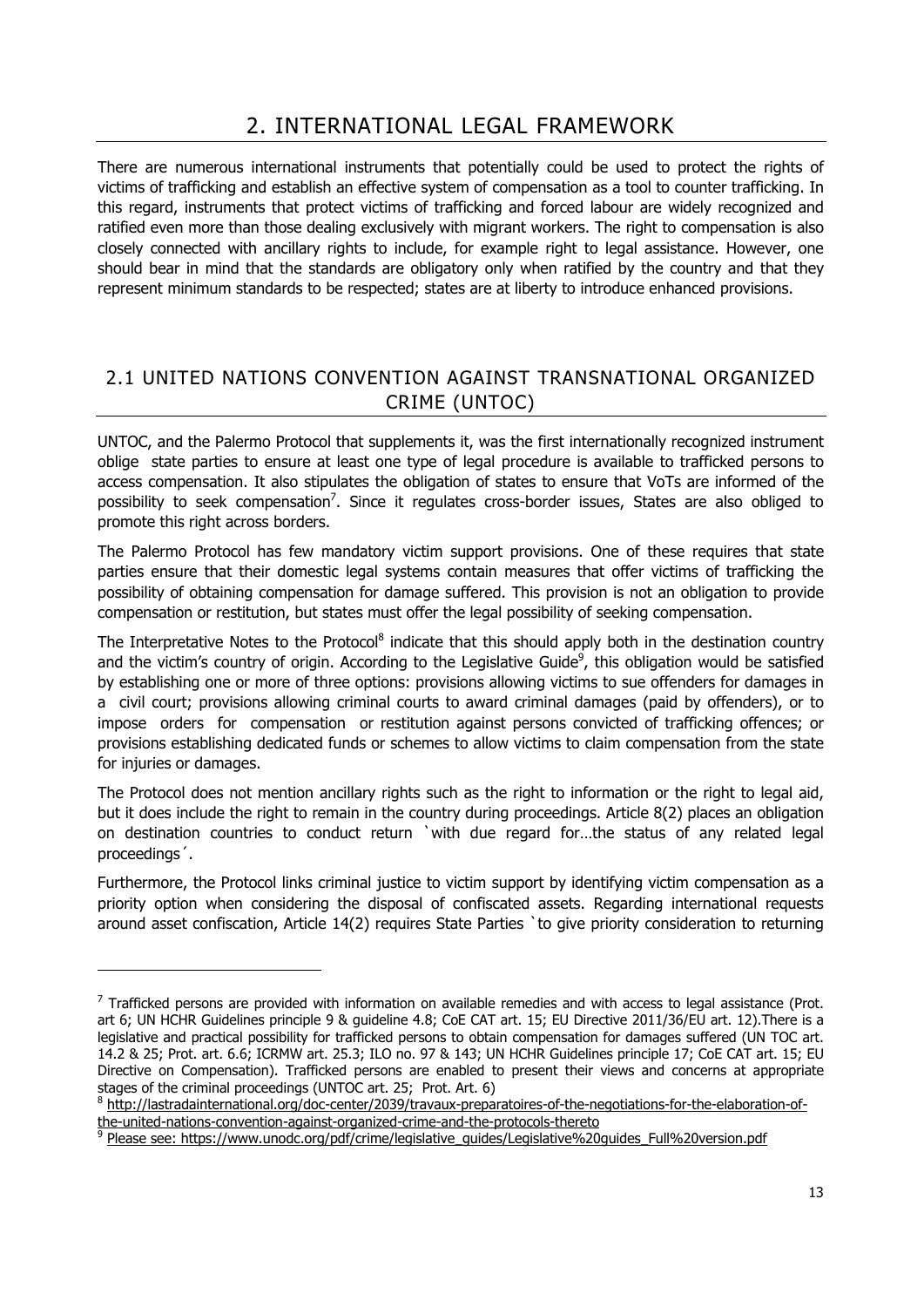confiscated proceeds of crime or property to a requesting State Party for compensation of (or return to) victims´.

# 2.2 COUNCIL OF EUROPE CONVENTION ON ACTION AGAINST TRAFFICKING IN HUMAN BEINGS

The right to compensation is further strengthened through this regional instrument promoting a human rights-based approach to combating trafficking in human beings. The right to compensation, under the provisions of the Council of Europe Convention on Action against Trafficking in Human Beings (CoE Convention), provides for the right to claim compensation for both moral and material damage from the trafficker. Interestingly, the CoE Convention also calls upon states to consider providing access to a state-funded compensation scheme referring to the model set out in the European Convention on the Compensation of Victims of Violent Crime<sup>10</sup>.

The Convention places more emphasis on the ancillary rights that make compensation an effective and practical possibility, such as free legal assistance. The right to compensation from the trafficker and the state are supported by certain politically binding (or "soft law") instruments, most importantly the Declaration of Basic Principles of Justice for Victims of Crime and Abuse of Power and European Union law, such as the EU Council Directive on Compensation of Crime Victims.

The CoE Convention is the first international treaty that looks at human trafficking as a human rights issue and makes the protection of victims' rights obligatory. Article 15 provides for the right to compensation and legal address, as well as the preconditions that should be met in order for trafficked persons to access this right. The Convention acknowledges that victims cannot claim their rights if they are unaware of them.

Member State Parties must ensure that victims have access to information on relevant court and administrative proceedings, in a language that they can understand, from their first contact with law enforcement authorities. Parties must provide for the right to legal assistance and free legal aid for victims under the conditions provided for under its internal law, and under Article 16 of the CoE Convention Parties of destination countries must conduct return `with due regard for […] the status of any related legal proceedings´. A victim must be ensured the right to compensation to cover both material and non-material damage. The Convention recognizes that a trafficked person will rarely receive full compensation from the trafficker(s), and provides in Article 15.4 that parties take steps to quarantee compensation of victims, for example, through establishing a state compensation fund or through social assistance programs, possibly funded by criminal assets.

## 2.3 EU CONTEXT AND RIGHTS OF VICTIMS TO COMPENSATION

The EU Directive 2011/36/EU<sup>11</sup> of the European Parliament and the Council, of  $5<sup>th</sup>$  April 2011, on preventing and combating trafficking in human beings and protecting its victims, and replacing Council Framework Decision 2002/629/JHA (hereinafter EU Directive) takes a similar approach to the rights of trafficked persons as the CoE Convention and includes the right to compensation as well as ancillary rights that should guarantee access to justice. Article 17 requires Member States to ensure that trafficked persons have access to existing schemes of compensation available to victims of violent crimes. Counselling and information as described in Art. 11(5) should include information about available remedies in a language and form that the victim understands. The right to legal assistance is stipulated in

http://www.coe.int/t/dghl/monitoring/trafficking/docs/convntn/cets197\_en.asp#P1153\_166853

 $10$  Please see Article 15 of the CoE Convention: Article 15 – Compensation and legal redress available at:

<sup>11</sup> Available at: http://eur-lex.europa.eu/LexUriServ/LexUriServ.do?uri=OJ:L:2011:101:0001:0011:EN:PDF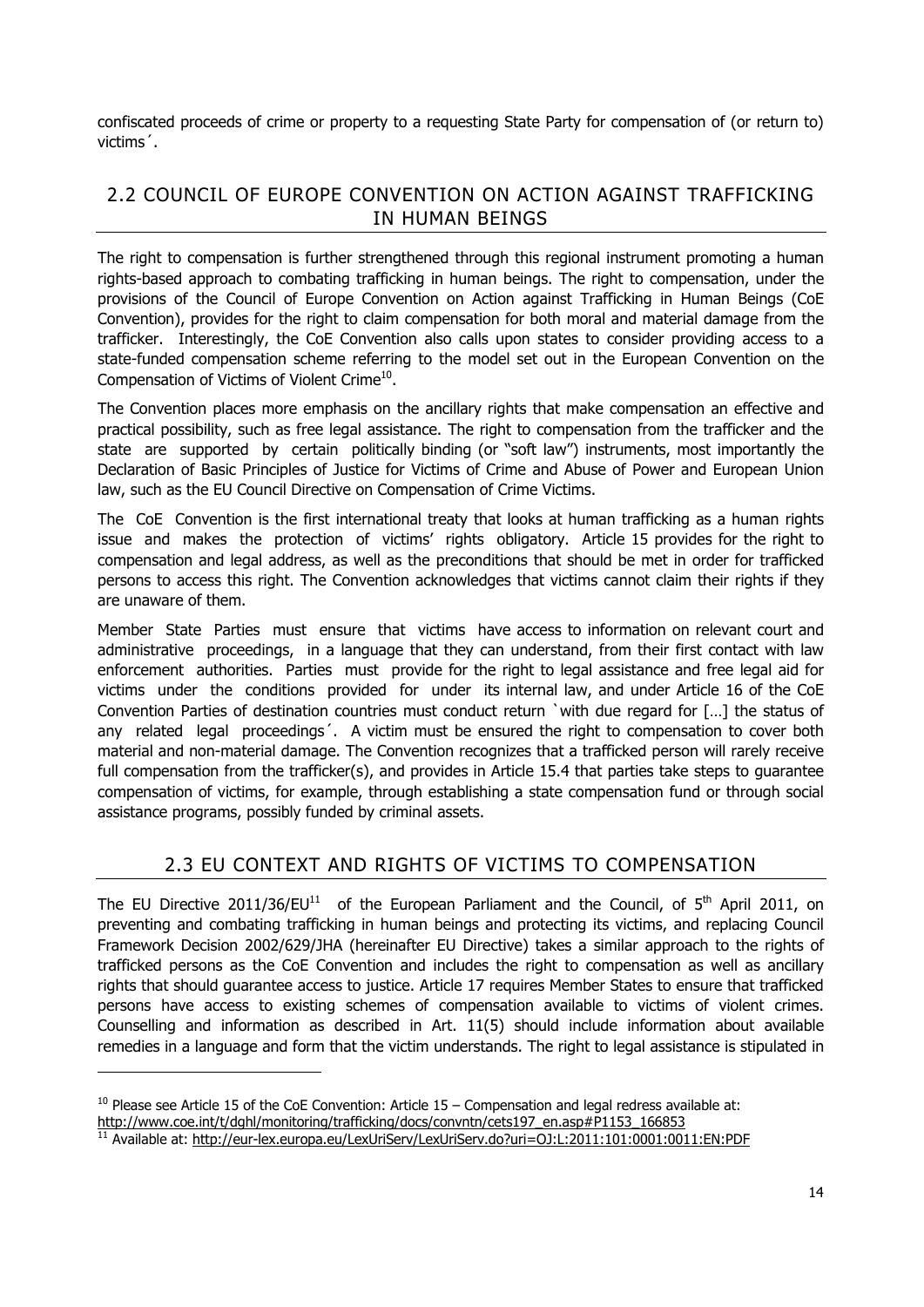Recital 19 and Art. 12(2); Member States shall ensure that victims of trafficking in human beings have access, without delay, to legal counselling, and, in accordance with the role of victims in the relevant justice system, to legal representation, including for the purpose of claiming compensation. Legal counselling and legal representation shall be free of charge where the victim does not have sufficient financial resources. Assistance and support should include the provision of a temporary residence status for the purpose of seeking remedies and should, as stipulated in Art. 11(3), not be made conditional on the willingness of the victim to cooperate in criminal proceedings.

Furthermore, the EU Directive also addresses the seizure of assets. Under Article 7, Member States shall take necessary measures to ensure that their competent authorities are entitled to seize and confiscate instrumentalities and proceeds from perpetrators. Similarly, Recital 13 states that: `[...]the use of seized and confiscated instrumentalities and the proceeds from the offences referred to in this Directive to support victims' assistance and protection, including compensation of victims and Union trans-border law enforcement counter-trafficking activities, should be encouraged´.

Pursuant to EU Directive, Article 12, paragraph 2, victims have access, without delay, to legal counselling and to legal representation, including for the purpose of claiming compensation. EU Directive, Article 16 and 17, Council Framework Decision 2001/220/JHA, Article 9, paragraph 1 and 3, provides that victims are entitled access to existing compensation schemes for victims of violent intentional crimes, stipulating that Member States should promote measures to encourage perpetrators to provide adequate compensation to victims in the course of criminal proceedings. Victims are also entitled to obtain a decision on compensation by the perpetrator in the course of criminal proceedings within a reasonable time, except where national law provides for such a decision to be made in other legal proceedings.

Victims are entitled to the return of their own property (unless urgently needed for criminal proceedings) which has been recovered or seized during criminal proceedings, without delay.

With regards to access to compensation schemes in cross-border situations, Directive 2012/29/EU, Article 9, Directive 2012/29/EU, Article 4, paragraph 1 provides that:

- victims are entitled to apply in their Member State of habitual residence for compensation in the Member State where the crime was committed;
- victims are entitled to essential information on the possibilities for claiming compensation. This includes information and guidance on how the application should be completed, what supporting documentation may be required, and any supplementary information requested;
- victims are entitled to receive, as soon as possible and if possible, information on the contact person or department responsible for handling their compensation claim, acknowledgement of the receipt of the application, an indication of the time by which a decision on their application will be made, and the decision taken.

## 2.4 MIGRATION PERSPECTIVE AND LABOUR EXPLOITATION FRAMEWORK

The right to an effective remedy is widely recognised in the major international human rights instruments and the International Labour Organisation (ILO) Forced Labour Conventions No. 29 and 105<sup>12</sup>. Both the ILO Conventions, No.  $97^{13}$  and  $143^{14}$  on Migrant Workers, and the International Convention on the

<sup>&</sup>lt;sup>12</sup> Available at: http://www.ilo.org/dyn/normlex/en/f?p=1000:12100:0::NO:12100:P12100\_INSTRUMENT\_ID:312174 and http://www.ilo.org/dyn/normlex/en/f?p=1000:12100:0::NO:12100:P12100\_INSTRUMENT\_ID:312250

Please see: ILO Migration for Employment Convention (Revised), 1949 (No. 97) available at: http://www.ilo.org/dyn/normlex/en/f?p=NORMLEXPUB:12100:0::NO::P12100\_ILO\_CODE:C097;

Please see: ILO Migrant Workers (Supplementary Provisions) Convention, 1975 (No. 143) available at: http://www.ilo.org/dyn/normlex/en/f?p=1000:12100:0::NO:12100:P12100\_INSTRUMENT\_ID:312288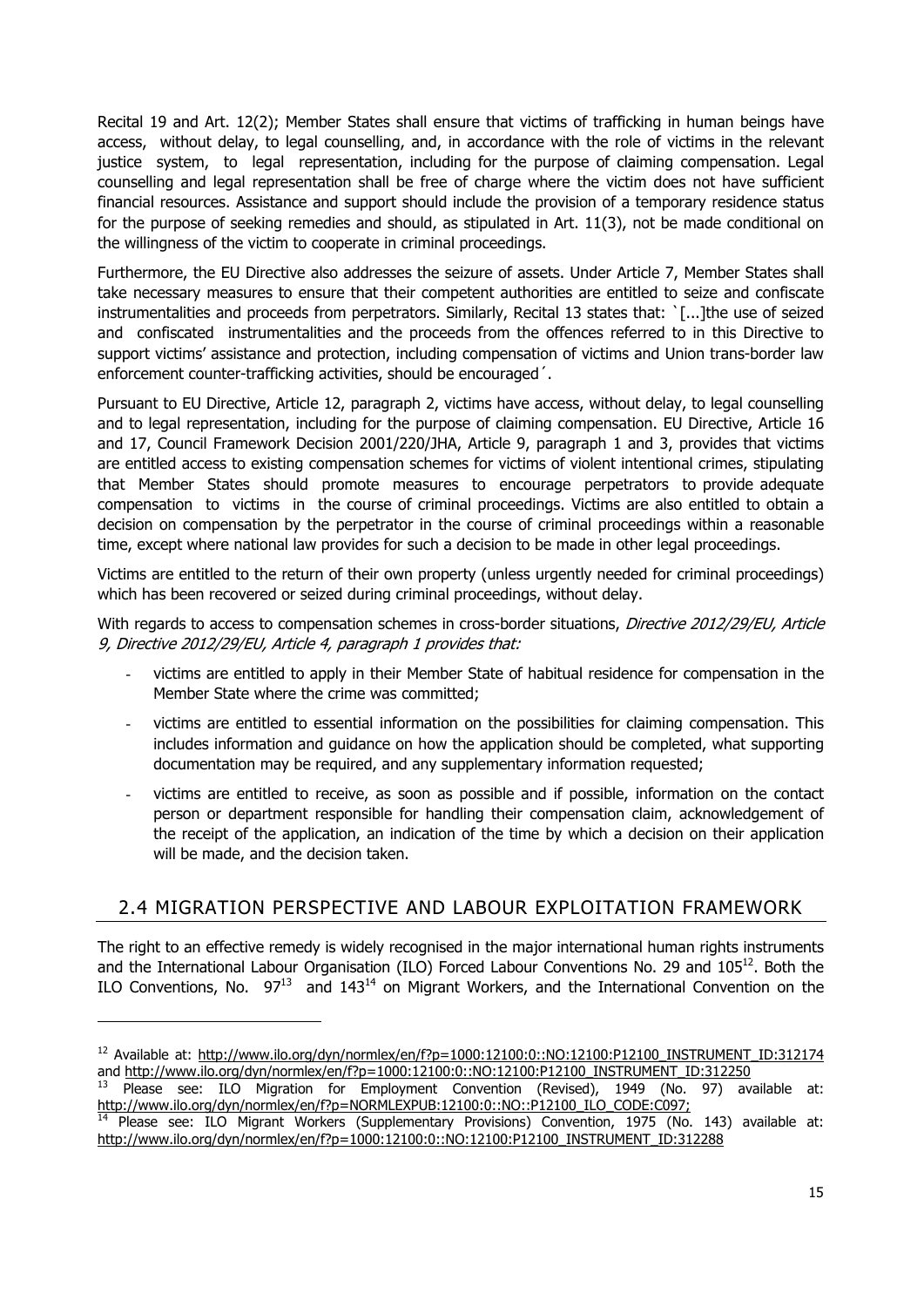Protection of Migrant Workers and Members of their Families<sup>15</sup> set standards to ensure that migrants are not deprived of their right to be paid for work or services that they have performed. The ILO standards on forced labour have been widely ratified by States and deal with issues relating to labour rights which should be applicable at the national level in cases of labour exploitation. In countries that have not ratified ILO conventions, the 1998 ILO Declaration on Fundamental principles and Rights at Work and its Follow-up provides for the obligation of ILO member States to apply certain core principles, which include a prohibition on forced labour, child labour and discrimination.

The ILO conventions on migrant workers set standards to ensure that migrants are not deprived of their rights regarding work they have performed. Migrant workers are entitled to those rights which are relevant to claims of exploited workers in civil or labour law for unpaid or underpaid wages and other losses and damages arising from abuse of labour law standards (e.g. health and safety at work, deprivation of holidays, excessive hours, etc.).

Regarding irregular workers, it is important to mention that Art. 9(1) of Convention 143 on Migrant Workers stipulates the obligation "to ensure that illegally employed migrant workers are not deprived of their rights in respect of the work actually performed" and that they should be accorded the same rights as regularly-employed migrants.

The ILO Forced Labour Convention of 1930 does not deal directly with compensation. However, a general survey issued by the ILO Committee of Experts<sup>16</sup> regarding the application of Article 25 – which deals with penalties for forced labour - provides that: "Where a form of forced labour is found to exist, those responsible must be effectively punished in accordance with the penal sanctions established by the law. The State has to ensure that the victims of such practices are able to complain to the competent authorities, have access to justice and obtain compensation for the harm they have suffered".

In relation to forced labour and trafficking in persons, the  $ILO^{17}$  states that the existence of civil, administrative and labour law remedies is critical and that workers will often require assistance in making a claim. Importantly, states are required to use their administrative legal system to protect foreign workers and provide them with remedies against exploiters.

The ILO standards on prohibition of forced labour, protection of migrant workers, standards regulating wages and work of private agencies all reinforce numerous labour rights that are relevant to trafficked persons, including the right to a remedy (and compensation) for those subjected to abuses of these rights. The ratification and effective implementation of these conventions is necessary in protecting trafficked persons by improving their labour rights and improving access to compensation through enforcing these rights. These documents' emphasis on the right to a remedy reinforces the right to compensation in international law, especially for victims of labour exploitation $^{18}$ .

<sup>&</sup>lt;sup>15</sup> Available at: https://treaties.un.org/pages/ViewDetails.aspx?src=TREATY&mtdsg\_no=IV-13&chapter=4&lang=en

<sup>&</sup>lt;sup>16</sup> Eradication of forced labour, General Survey concerning the Forced Labour Convention, 1930 (No. 29), and the Abolition of Forced Labour Convention, 1957 (No. 105), International Labour Conference, 96th Session, 2007 available at:

http://www.ilo.org/wcmsp5/groups/public/---ed\_norm/---relconf/documents/meetingdocument/wcms\_089199.pdf <sup>17</sup> Human trafficking and forced labour exploitation: Guidelines for Legislation and Law Enforcement Special Action Programme to Combat Forced Labour 2005, p. 26-29

<sup>&</sup>lt;sup>18</sup> Please see OSCE/ODHIR Analysis on Compensation for Trafficked and Exploited Persons in the OSCE Region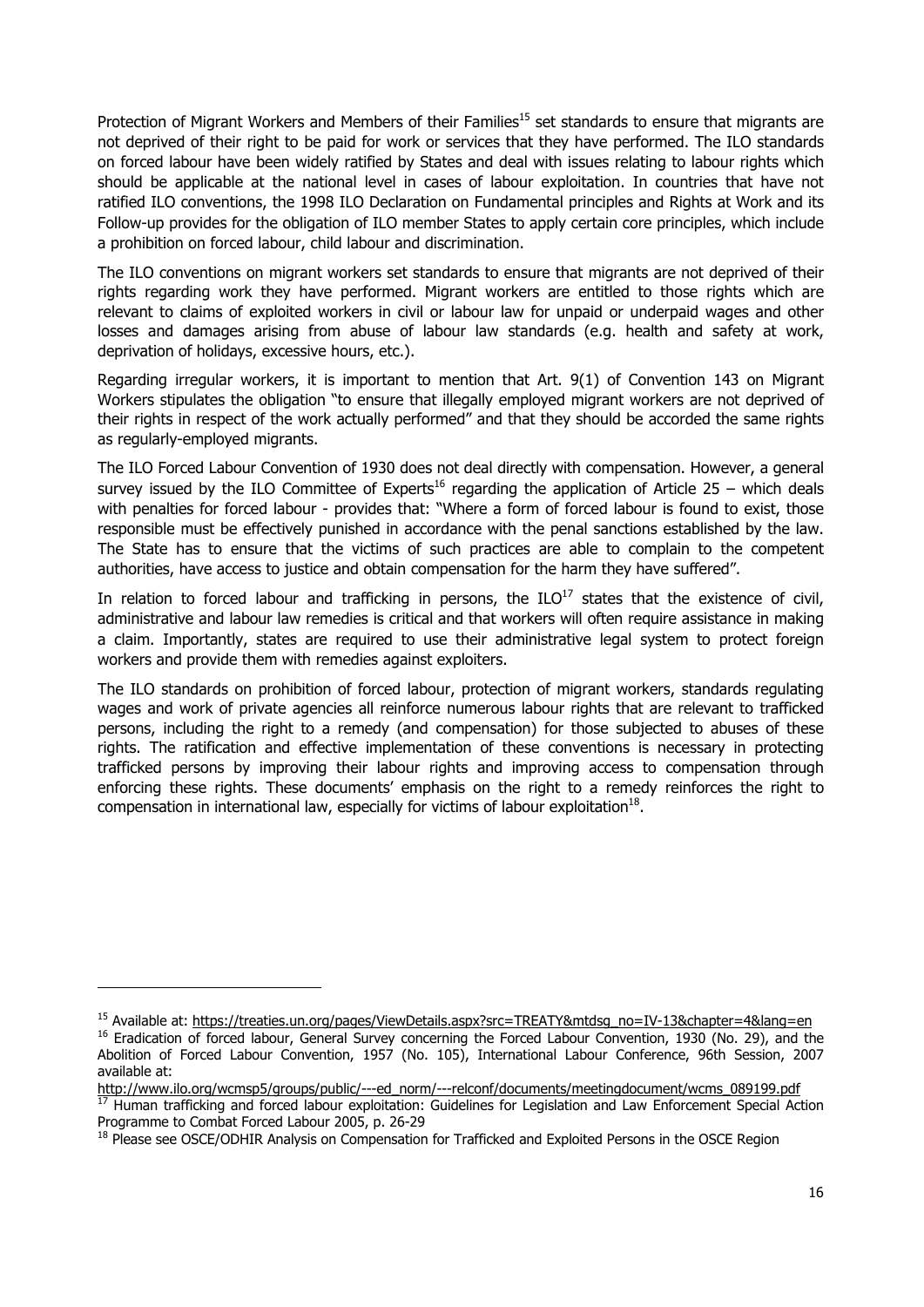# 2.5 GROUP OF EXPERTS AGAINST TRAFFICKING - REPORT ON BIH

The Group of Experts against Trafficking (GRETA), in its evaluation reports, assesses the implementation of the provisions on compensation for victims of trafficking. It also underlines the need to ensure that victims of trafficking receive compensation. To this effect, the authorities should review the current legislation regarding compensation obtained from perpetrators. They should also set up a state compensation scheme accessible to victims of trafficking<sup>19</sup>.

Article 15 of the Convention establishes Parties' obligation to provide for the right of victims of trafficking to legal assistance and free legal aid in their internal law. Parties must also provide for the right of victims of trafficking to compensation from the perpetrators and adopt legislative or other measures to guarantee compensation for victims from the state. Furthermore, Article 15(1) of the Convention establishes that victims of trafficking must have access to information on relevant judicial and administrative proceedings in a language which they can understand.

For BiH, the Report states that pursuant to criminal legislation victims of human trafficking may claim compensation from the offenders in criminal proceedings. However, GRETA assessed that such claims are discouraged in practice, as their examination would imply establishing the damage sustained to evaluate compensation, which in turn would delay the delivery of the judgment in the human trafficking case. As a consequence, victims are reportedly advised to claim compensation through civil proceedings.

However, in practice, very few victims do claim compensation through civil proceedings, because of the length of such proceedings and the fact that the burden of proving damages sustained lies on the victim. According to representatives of the judiciary, the current legislation does not provide sufficient possibilities to decide on compensation of victims by the offenders in criminal proceedings, and therefore the legislation needs to be amended. Furthermore, there is no possibility in law to obtain compensation from the state, and no compensation fund for victims of THB or victims of crime in general has been set up. Therefore GRETA urges the authorities of Bosnia and Herzegovina to:

- review the existing legislation on compensation with a view to ensuring that victims of human trafficking have an effective possibility to obtain compensation from the perpetrators, including by providing effective access to legal aid and information in this respect;
- set up a state compensation scheme, such as a compensation fund, accessible to victims of trafficking in order to resolve the current difficulties for them to receive compensation from the perpetrators.

 $<sup>19</sup>$  Group of Experts on Action against Trafficking in Human Beings GRETA(2013)7 Report concerning the</sup> implementation of the Council of Europe Convention on Action against Trafficking in Human Beings by Bosnia and Herzegovina First evaluation round, Strasbourg, 14 May 2013, p. 8 available at: http://www.coe.int/t/dghl/monitoring/trafficking/docs/Reports/GRETA\_2013\_7\_FGR\_BIH\_with\_cmnts\_en.pdf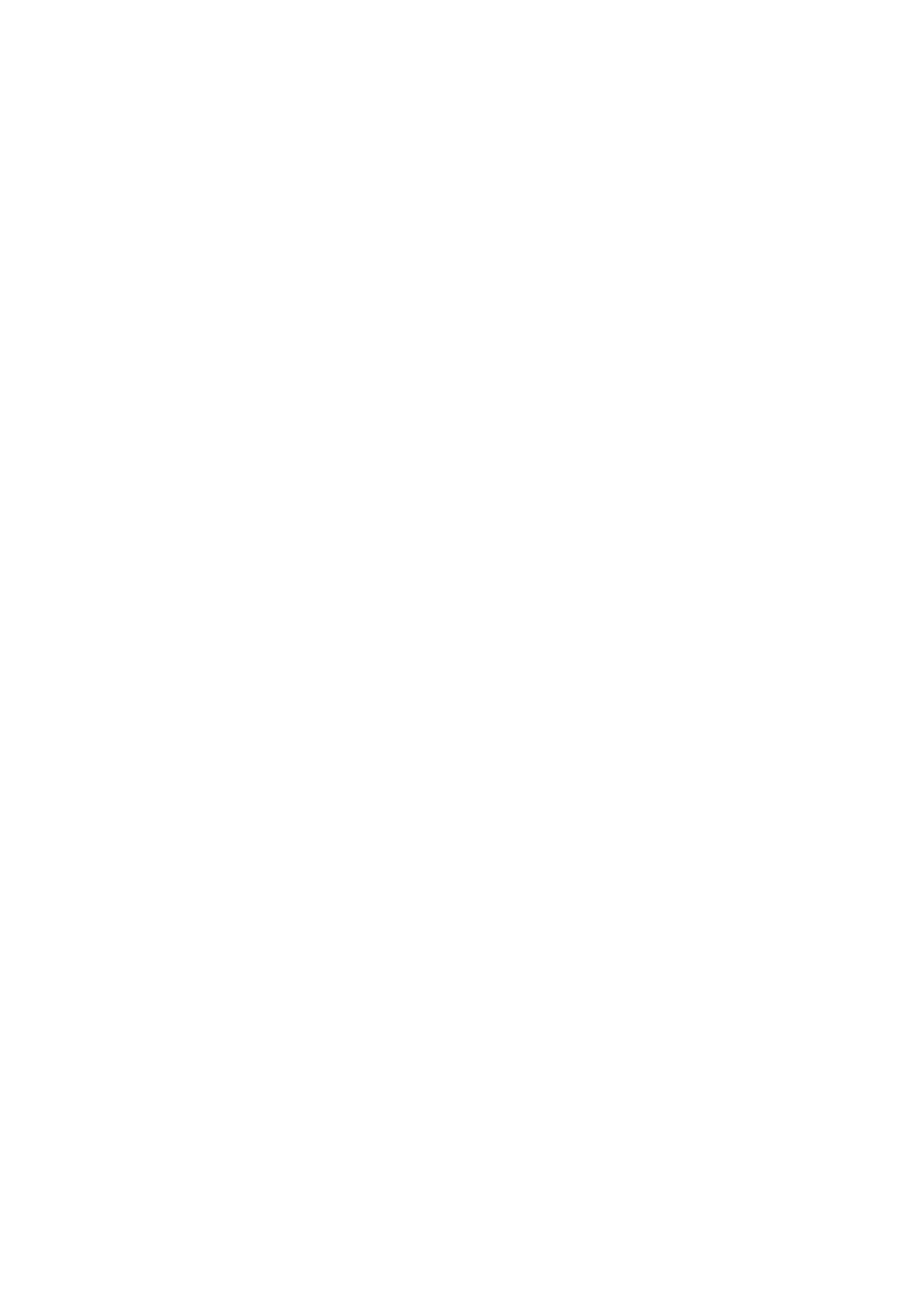In the international setting it is possible to compensate trafficked persons directly from the trafficker in criminal proceedings. How this works largely depends on the country's legal system. Regardless of the legal tradition or whether it is civil or common law country, the victim is entitled to compensation upon the conviction of the perpetrator or by the court's order that the perpetrator pay compensation. In most civil law countries a civil claim for damages can also be filed by victim and appended to the criminal case. This possibility exists in the BiH criminal legislation.

Bosnia and Herzegovina has a solid legal framework in place for compensation of victims of trafficking in human beings. An important pillar of access to justice is compensation for the victims of criminal offences. An equally important aspect of compensation is the right to be informed of the opportunity/mechanisms to seek compensation and the means to access this in a particular criminal justice system. International standards recognize the importance of compensation and provide an obligation for the State to ensure that there are opportunities for the victims to receive compensation for damages $^{20}$ .

These standards regard access to information and legal assistance to victims as equally important for effective exercise of the right to compensation.

# 3.1 COMPENSATION IN CRIMINAL PROCEEDINGS

Criminal legislation in Bosnia and Herzegovina provides for the right to file a damage compensation claim in criminal proceedings as one of the forms of compensation for victims of trafficking. This right is not exclusive to victims of trafficking, but refers to all victims of criminal offences<sup>21</sup>. National legislation does not provide a definition of 'victim' which is more a term defined under 'victimology', but refers to the injured party.

The injured party is defined as "a person whose personal or property rights have been threatened or violated by a criminal offence. $22''$ 

Pursuant to the relevant provisions, the court shall make a decision regarding a damages compensation claim within the criminal proceedings under the condition that the decision does not "considerably

1

<sup>&</sup>lt;sup>20</sup> Article 6, paragraph 6 of the Palermo Protocol states: "Each State Party shall ensure that its domestic legal system contains measures that offer victims of trafficking in persons the possibility of obtaining compensation for damage suffered". The corresponding provision of the Organized Crime Convention, in article 25, paragraph 2, requires that at least some "appropriate procedures" are established to provide access to compensation or restitution. See also Article 15 – Compensation and legal redress of the CoE Convention that prescribes that each Party shall ensure that victims have access, as from their first contact with the competent authorities, to information on relevant judicial and administrative proceedings in a language which they can understand. They will also provide, in its internal law, for the right to legal assistance and to free legal aid for victims under the conditions provided by its internal law while each Party shall provide, in its internal law, for the right of victims to compensation from the perpetrators. Paragraph 4 provides that: ''Each Party shall adopt such legislative or other measures as may be necessary to guarantee compensation for victims in accordance with the conditions under its internal law, for instance through the establishment of a fund for victim compensation or measures or programmes aimed at social assistance and social integration of victims, which could be funded by the assets resulting from the application of measures provided in Article 23''

<sup>&</sup>lt;sup>21</sup> See OSCE Mission to BiH leaflet and template on damages compensation claims available at: http://www. oscebih.org/documents/osce\_bih\_doc\_2010122713020999eng.pdf

<sup>&</sup>lt;sup>22</sup> See Article 20 p. h) of the Criminal Procedure Code of BiH ("Official Gazette" of BiH, 3/03, 32/03, 36/03, 26/04, 63/04, 13/05, 48/05, 46/06, 76/06, 29/07, 32/07, 53/07, 76/07, 15/08, 58/08, 12/09, 16/09, 93/09) and corresponding articles of the entity and BD criminal procedure codes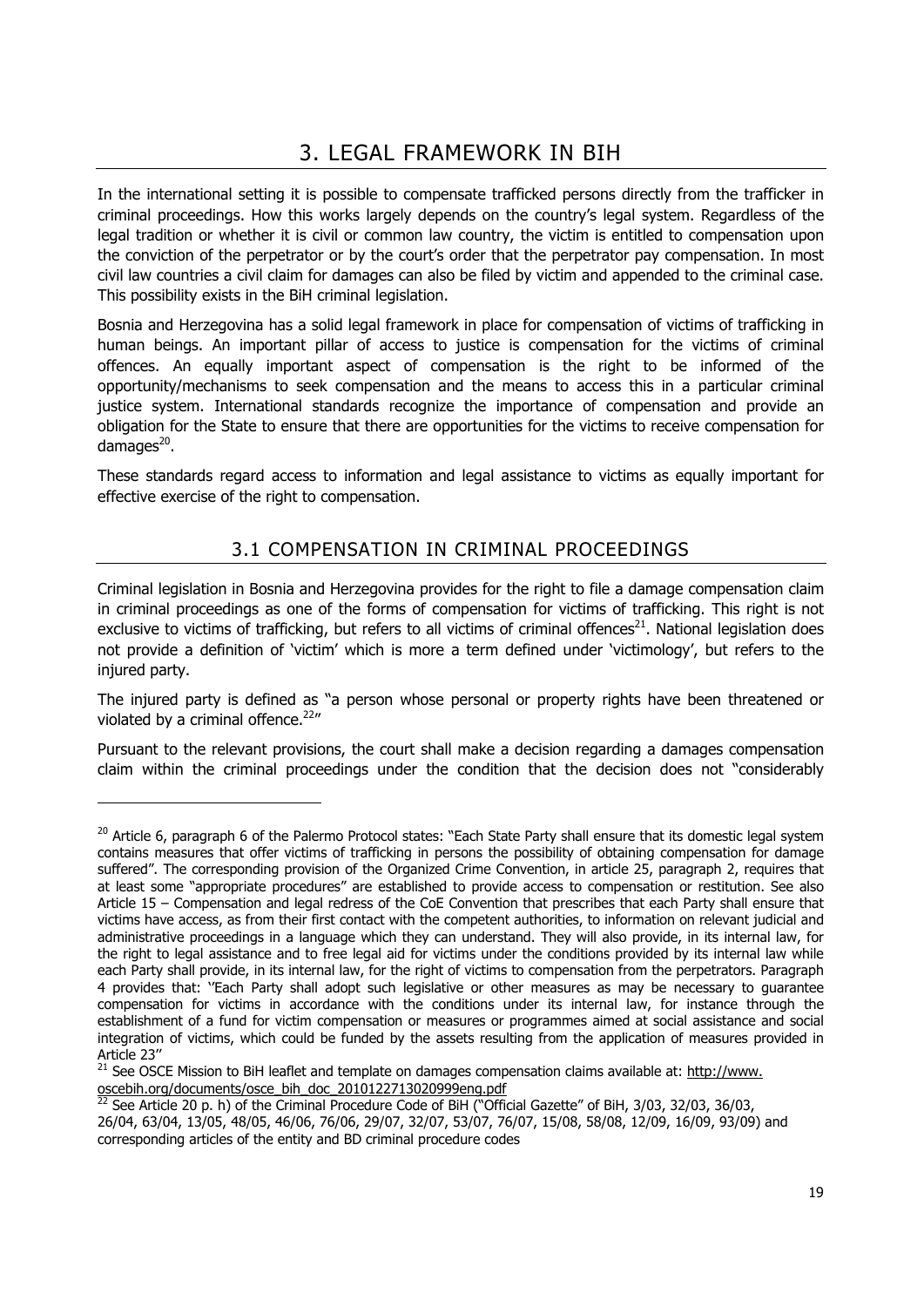prolong such proceedings<sup>"23</sup>. Therefore, the decision is solely based on the discretion of the court and depends on the assessment of the prolongation of the criminal proceedings.

Such a decision enabling the court to properly assess if the decision on compensation would prolong criminal proceedings will be dependent upon the prosecutor and his/her work in the investigation in terms of collection of evidence to substantiate the compensation claim.

The effectiveness of this mechanism is also in direct correlation with the status of the victim/injured party in the criminal proceedings. According to the provisions of the criminal codes, the rights of the injured parties are restricted to exclude representation or status in the criminal proceedings. Procedural rights are narrowed down to mere provision of information, or status of the injured party as witness. Therefore, pursuant to the criminal legislation, it is the prosecutor who guards the rights of the victim and ensures that overall satisfaction is achieved.

The effectiveness of such mechanisms is in direct correlation with the submission of the property claim in criminal proceedings, but also in relation to the duty of all actors to inform victims of trafficking on their right to seek compensation. The injured party does not have to make the decision to file a damages compensation claim at the beginning of the proceedings. According to the law, the claim may be submitted no later than the end of the main trial or sentencing hearing before the court<sup>24</sup>.

Compensation claims in criminal proceedings may be filed with the Prosecutor or the court. As regards the duties of the prosecutor and the court in relation to the establishment of legal facts, the prosecutor has a duty to gather evidence regarding damages compensation claims relevant to the criminal offence<sup>25</sup>. The prosecutor or the court shall question the suspect or the accused in relation to facts relevant to the claim.

Compensation claims may pertain to reimbursement for material and non-material damages, recovery of items, or annulment of a particular legal transaction. The court decides upon the claim conditioned by the assessment of non-prolongation of criminal proceedings.

In general, material damage can occur in the following cases:

- loss or damage of property due to the commission of a criminal offence (for instance car theft; damage of movable property such as car, TV, furniture or real-estate property e.g. house or similar);
- bodily injuries and/or deterioration of health conditions caused by commission of the criminal offence (possibility to claim the costs of the medical treatment: medicines, medical services, rehabilitation costs, costs for intensified nutrition, assistance from a third person, loss of income and earnings, diminished working ability;
- for the death of a person, one can claim compensation for support of the dependents of the deceased, funeral costs and costs for medical treatment of the deceased that occurred between the injury and death.

Non-material damage can occur in the following cases:

- physical pain caused by bodily injury, surgery during medical treatment and pain experienced after medical treatment;
- mental suffering which might be caused by decreased vital activities, mutilation (loss of parts of the body, scars etc.), death or disability of a close person, rape and sexual harassment;

<sup>&</sup>lt;sup>23</sup> The provisions on the damage compensation claim are contained in Chapter XVII of the CPC BiH please see Article 193 and ensuing articles.

<sup>&</sup>lt;sup>24</sup> See Criminal Procedure Code, Article 195

<sup>&</sup>lt;sup>25</sup> See Criminal Procedure Code, Article 197 and corresponding Articles of CPCs of RS, FBiH and BD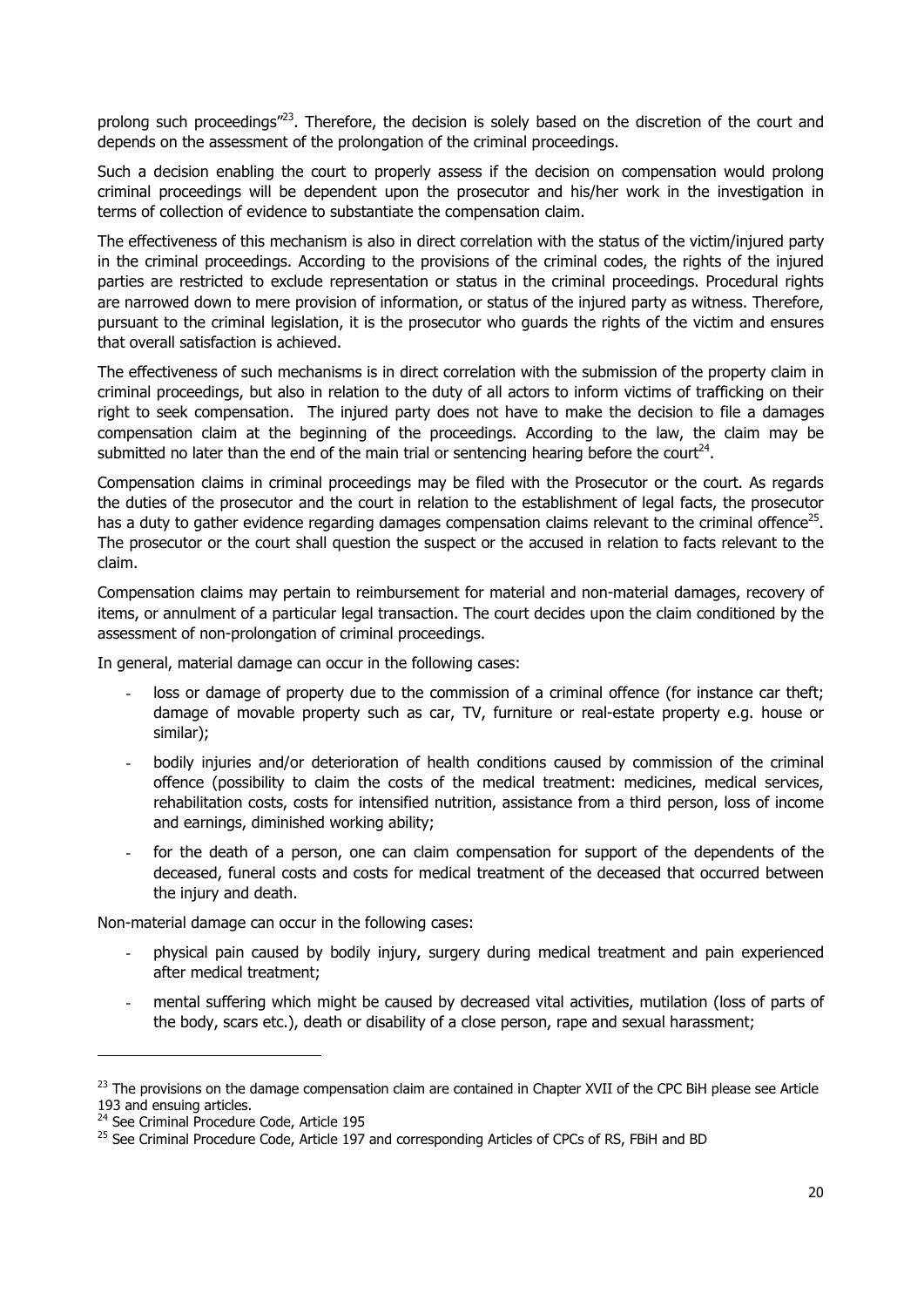fear suffered due to the commission of a criminal offence and after it, if the fear was especially strong and was of long duration.

In order to quantify compensation for non-material damage, reference could be made to the **orientation criteria developed by the Supreme Court of the Federation of BiH26.**

The Criteria do not represent binding and automatic formula to calculate compensation<sup>27</sup> since all circumstances of the case need to be taken into account. These are instructive criteria for particular types of non-material damage:

- 1. Physical pain:
	- strong pain  $-$  BAM 70.00 per day;
	- medium pain  $-$  BAM 40.00 per day;
	- $-$  light pain BAM 10.00 per day;
	- up to maximum of BAM 10,000.00.
- 2. Mental suffering caused by decreased vital activities:
	- up to 30%, BAM 5,000.00 for every 10%;
	- up to 50%, BAM 6,000.00 for every 10%;
	- over 50%, BAM 7,000.00 for every 10%.

As a rule, this is utilised where the damage is permanent, but compensation can also be awarded in cases where the decrease in vital activity is temporary, if it is of particularly strong intensity and long duration or if some particular circumstances justify that.

- 1. Mental suffering caused by mutilation:
	- $-$  high level, very visible BAM 10,000,00;
	- visible only occasionally (for example to persons living in the same household, visible only while on the beach etc.) – BAM  $6,000.00$ ;
	- medium level, very visible  $-$  BAM 6,000,00;
	- visible only occasionally BAM 3,000.00;
	- low level, very visible  $-$  BAM 1,500.00;
	- visible only occasionally  $-$  BAM 700.00.
- 2. Mental suffering due to death of a close relative (conjugal and extra-conjugal partner, child, loss of fetus, parent, brother or sister):
	- in case of death of conjugal or extra-conjugal partner) or child BAM 20,000.00;
	- to the parents, in case of loss of fetus BAM 7,000.00;
	- in case of death of parents: To a child living with parents BAM 20,000.00; To a child living elsewhere – BAM 12,000.00;
	- in case of death of a brother or sister  $-$  BAM 7,000,00.
- 3. Mental suffering due to particularly high level of disability of close relative;

<sup>26</sup> Available at: http://www.advokat-

prnjavorac.com/zakoni/ORJENTACIONI\_KRITERIJI\_naknada\_nematerijalne\_stete.pdf

 $^{27}$  Please see Verdict of Supreme Court of FBiH No 36 0 P 005883 10, Rev dated 08 September 2011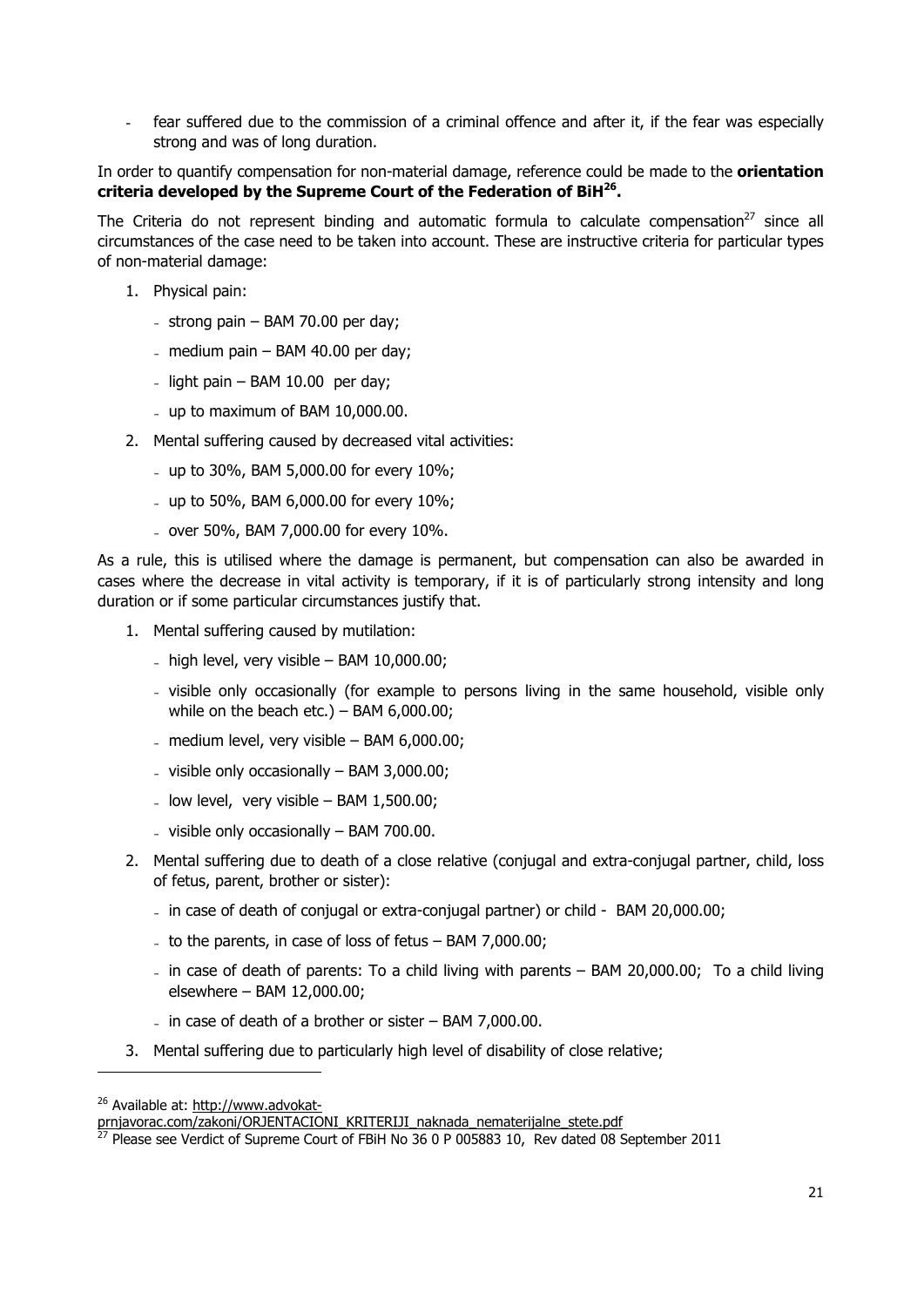- in case of very high level of disability of conjugal or extra-conjugal partner and child BAM 20,000.00;
- in case of very high level of disability of a parent: To a child living parents BAM 20,000.00; To a child living elsewhere – BAM 12,000.00;
- 4. Fear: from BAM 400.00 up to BAM 6,000.00.

Fair pecuniary compensation for fear suffered due to the commission of a criminal offence shall be rendered if the circumstances of the case, especially duration and intensity of the fear, justify that.

Level and duration of physical pain, mental suffering and fear shall be established by a medical expert.

Recovery of items: can be claimed in the case that the injured party was deprived of a personal item. If the item was destroyed or damaged then the property claim for recovery of the item changes into claim for the damage. A seized item shall be returned if it is in possession of the perpetrator or an accomplice at the main trial, or in the possession of a third person to whom the perpetrator or his/her accomplice gave it in custody.

Annulment of certain legal transactions: the term "legal transactions" usually refers to contracts, particularly sale contracts (for example land, house, car and similar)**.** If a contract was elicited in an illegal manner the injured party can ask for the annulment of such, in part or in full, in order to restore the legal condition that was in place before the commission of the criminal offence or signing of the contract.

Criminal legislation in BiH also provides for the possibility to propose mediation. The proposal for mediation can be initiated before the completion of the main trial by the injured party or the accused (and the defence attorney).

The court may award the injured party the claim in its entirety, or partially and refer the injured party to civil proceedings for the remainder of the claim. Furthermore, the law provides that if there is no information presented in the criminal proceedings that warrant an entire or partial award, the injured party shall be referred to civil proceedings to pursue the claim<sup>28</sup>. If the court reaches an acquittal verdict, the injured party shall be informed of the possibility of pursuing the claim within civil proceedings<sup>29</sup>.

The injured party may file a separate civil lawsuit for compensation for damages (material and nonmaterial). The initiation of civil procedures is not formally dependent on the initiation/completion of criminal proceedings.

It is considered to be more economical to determine both the criminal and the civil "side" of a subject of criminal proceedings, unless this negatively affects the efficiency and expeditiousness of proceedings (under the condition that there is a connection between the commission of the criminal offence and the claim under property law). The evidence for a criminal offence and criminal liability of the suspect/accused are usually the basis for grounding the claim under property law.

Such a claim shall be deliberated on the motion of authorised persons in criminal proceedings if this would not considerably prolong such proceedings. A compensation claim (or property claim) may pertain only to reimbursement of damage, recovery of items and annulment of a particular legal transaction (can be claimed cumulatively). Such a claim has to be of a nature that is admissible in a civil action. An example of a claim that could not be accomplished in civil action is a claim for reimbursement of damage for money given to carry out illegal aims (if the injured party gave some money to be used as bribe, and someone misled him/her $3^{30}$ .

<sup>&</sup>lt;sup>28</sup> See Criminal Procedure Code, Article 198

 $29$  Ibid para 3.

<sup>&</sup>lt;sup>30</sup> See Supreme Court of Croatia, I, Kž 1944/73, 28 November 1973)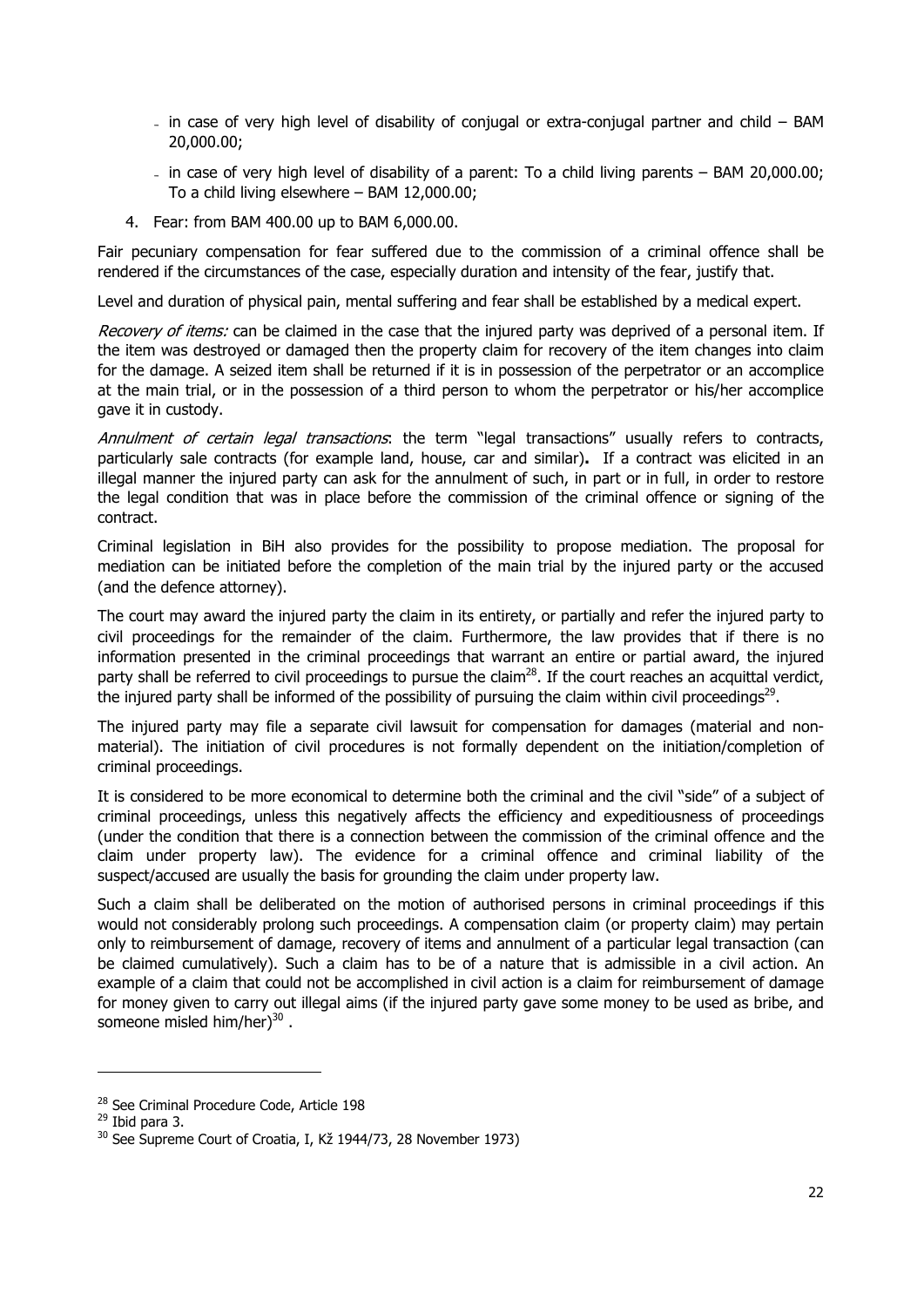It has to be established that the claim does not fall under the statute of limitation pursuant to rules of civil law. While evaluating the statute of limitation of the claim, the eventual break of the limitation period has to be taken into account, in which case the limitation period starts again. The break of limitation period of the claim for the reimbursement of damage starts with the break of limitation period of criminal prosecution. In accordance with the Law on Obligations (Article 376), the limitation period for reimbursement of damage is 3 years (from the moment of acknowledgement of the damage and the person who caused the damage), and generally 5 years since the damage was caused.

Additionally, under property law the claim has to directly arise from the commission of the criminal offence, or be directly related to the criminal offence. Under property law the claim has to be related to the accused/suspect, and not to a third party. A claim cannot be filed against a third party even if that party is obliged to carry out some obligation instead of the accused or together with him/her. Also, a claim cannot be filed against a third party who is vicariously liable for the damage caused by the accused, for example:

- against a company which is vicariously liable for the damage caused by its employee at work or in relation with work;
- against parents who are, under certain conditions, vicariously liable for the damage caused by their children;
- against a state, the structures of which were obliged to prevent damage caused by some terroristic acts, demonstrations etc.;
- against a state which is vicariously liable for the damage caused by its officials as a result of some illegal and improper activity.

A claim under property law may not considerably prolong the proceedings. Existence of "considerable" delay of proceedings has to be established in a particular case. After taking into consideration all circumstances, the court would provide a detailed explanation with regard to the circumstances that justify considerable delay of the proceedings.

Pursuant to the provisions of criminal procedure codes the court shall render the verdict on a claim under property law if the criminal proceedings are initiated. If proceedings are discontinued, the court can decide (as part of decision regarding discontinuation of proceedings) about claim under property law if the accused and the injured party agreed upon that. Also, if the information and evidence presented during criminal proceedings constitute a justified basis for awarding a claim under property law, the court is obliged to do so, and that decision is not contrary to a decision that the accused is free of reimbursing expenses of criminal proceedings.<sup>31</sup>

When deciding about a claim under property law, the court cannot refuse the claim<sup>32</sup>, but has the possibility to award the claim or, if claim is not awarded, to refer the injured party to civil proceedings. If a claim under property law is awarded to the injured party, reimbursement of damage is regulated by the rules of executive proceedings.

If a verdict pronounces the accused guilty, the court may award the injured party the entire claim under property law or may award the victim part of the claim and refer her/him to civil action for the remainder. There are two conditions to be fulfilled in order to award the injured party the entire claim under property law:

- a) guilty verdict the court render a verdict pronouncing the accused guilty;
- b) information and evidence presented provide for basis to award property claim.

<sup>&</sup>lt;sup>31</sup> See District Court in Belgrade, Kž. 103/67, 18 October 1967)

<sup>&</sup>lt;sup>32</sup> See Supreme Court of Croatia, Kž. 103/67, 18 October 1967)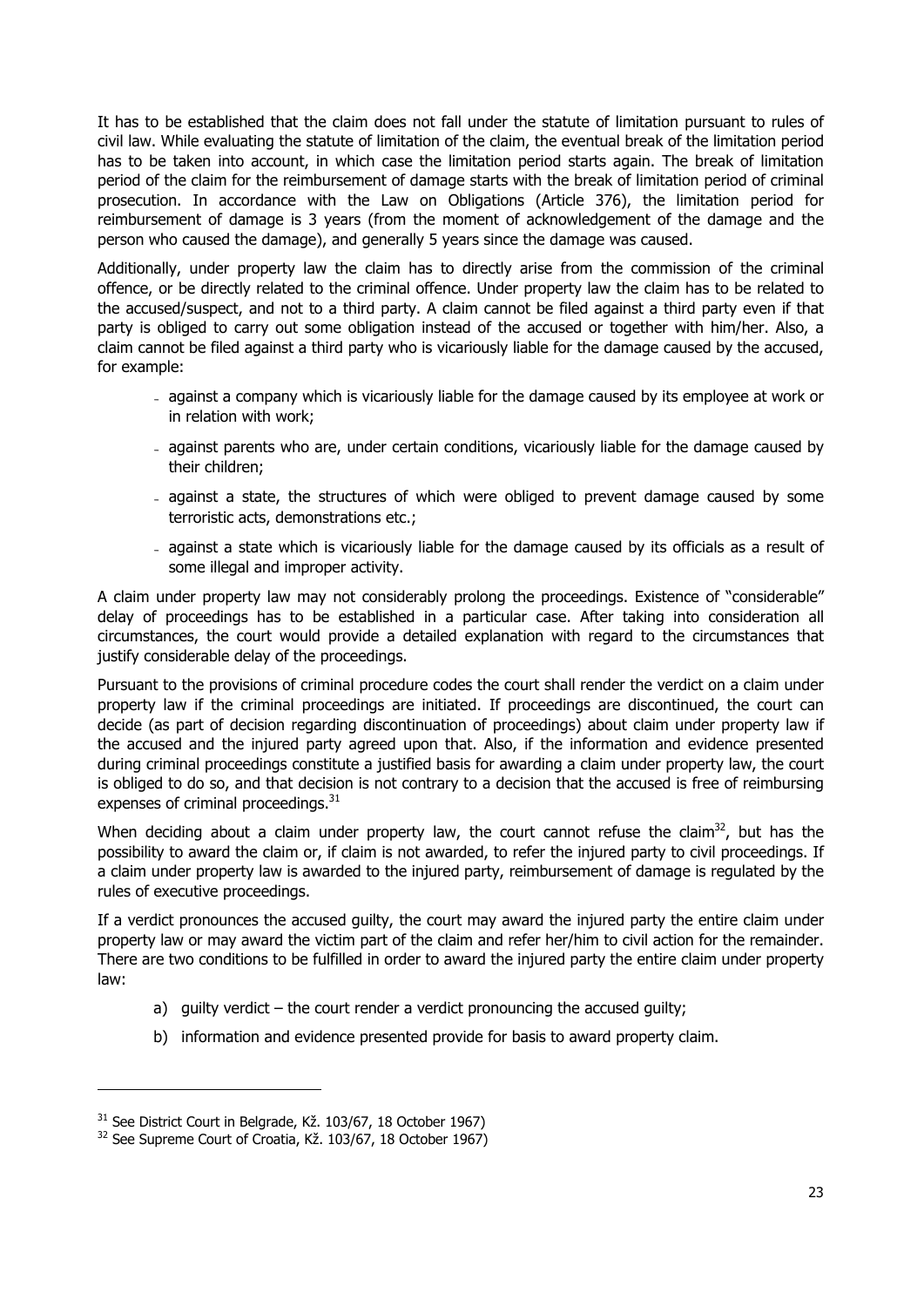If the accused is acquitted or the court renders a verdict dismissing the indictment, a claim under property law cannot be awarded. Court can award part of the claim under property law and refer the injured party to civil action if the information and evidence presented partially provide the basis for awarding the claim. If the court establishes and decides upon a certain amount (taking into consideration the circumstances of the specific criminal offence), and that amount is within the values of claim under property law, the court may not award the injured party with a smaller amount, which would be a grave breach of the rules of criminal proceedings.

If the court renders a verdict acquitting the accused of the charge or dropping the charges or if it decides to discontinue criminal proceedings, the Court is obliged to instruct the injured party that he can pursue his claim in a civil action. In case charges were dropped, the accused is not obliged to reimburse claim under property law to the injured party, not even if accused agrees with that. If the criminal proceeding is discontinued, temporary seized items will be back to the possessor, and ownership over those items can be discussed in a civil proceedings.<sup>33</sup> Upon the completion of the evidentiary proceedings, injured party, inter alia, can be called to present his closing arguments.

Closing arguments of the injured party are limited to analysis of the evidence confirming justifiability of the proposal for a claim under property of law, which may pertain to reimbursement of damage, recovery of items, or annulment of specific legal transaction.

## 3.2. RELATIONSHIP BETWEEN CONFISCATION OF ILLEGALLY ACQUIRED MATERIAL GAIN AND COMPENSATION

Criminal legislation in BiH provides for the possibility to confiscate material acquired through illegal means and provides for procedures for temporary and permanent seizure of property gained through perpetration of a criminal offence. Article 110 of the BiH Criminal Code<sup>34</sup> sets the basis for confiscation of proceeds of crime, stipulating that: "Nobody is allowed to retain material gain acquired by the perpetration of a criminal offence." Material gain shall be confiscated by the court's decision establishing perpetration of criminal offence<sup>35</sup>.

The criminal code also provides for the opportunity for the court to order confiscation of material gain for which the prosecutor provides sufficient evidence that there is reasonable suspicion that it was acquired through execution of specific criminal offences (chapters XVII, XVIII, XIX, XXI, XXI A and XXII – that includes trafficking in human beings), and the accused person does not provide evidence to prove that the material gain was acquired legally $36$ .

All money, valuable objects and any other material gain acquired through perpetration of a criminal offence shall be confiscated from the perpetrator. If confiscation is not feasible the perpetrator shall be obliged to pay an amount of money which corresponds to the acquired material gain. Material gain acquired by perpetration of a criminal offence may be confiscated from the persons to whom it has been transferred either without compensation or with a compensation which does not correspond to the real value, if the persons knew or should have known that the material gain had been acquired through perpetration of a criminal offence<sup>37</sup>. If proceeds of the crime are connected to legitimate property, such property shall be liable for confiscation but should not exceed the assessed value of the connected

<sup>&</sup>lt;sup>33</sup> See District Court in Belgrade, Kž. 199/96)

<sup>&</sup>lt;sup>34</sup> Including corresponding articles in entity criminal codes and criminal code of BD

 $35$  Article 110 para 2

 $36$  Article 110 a CC BiH

 $37$  Article 111 CC BiH – Manner of confiscation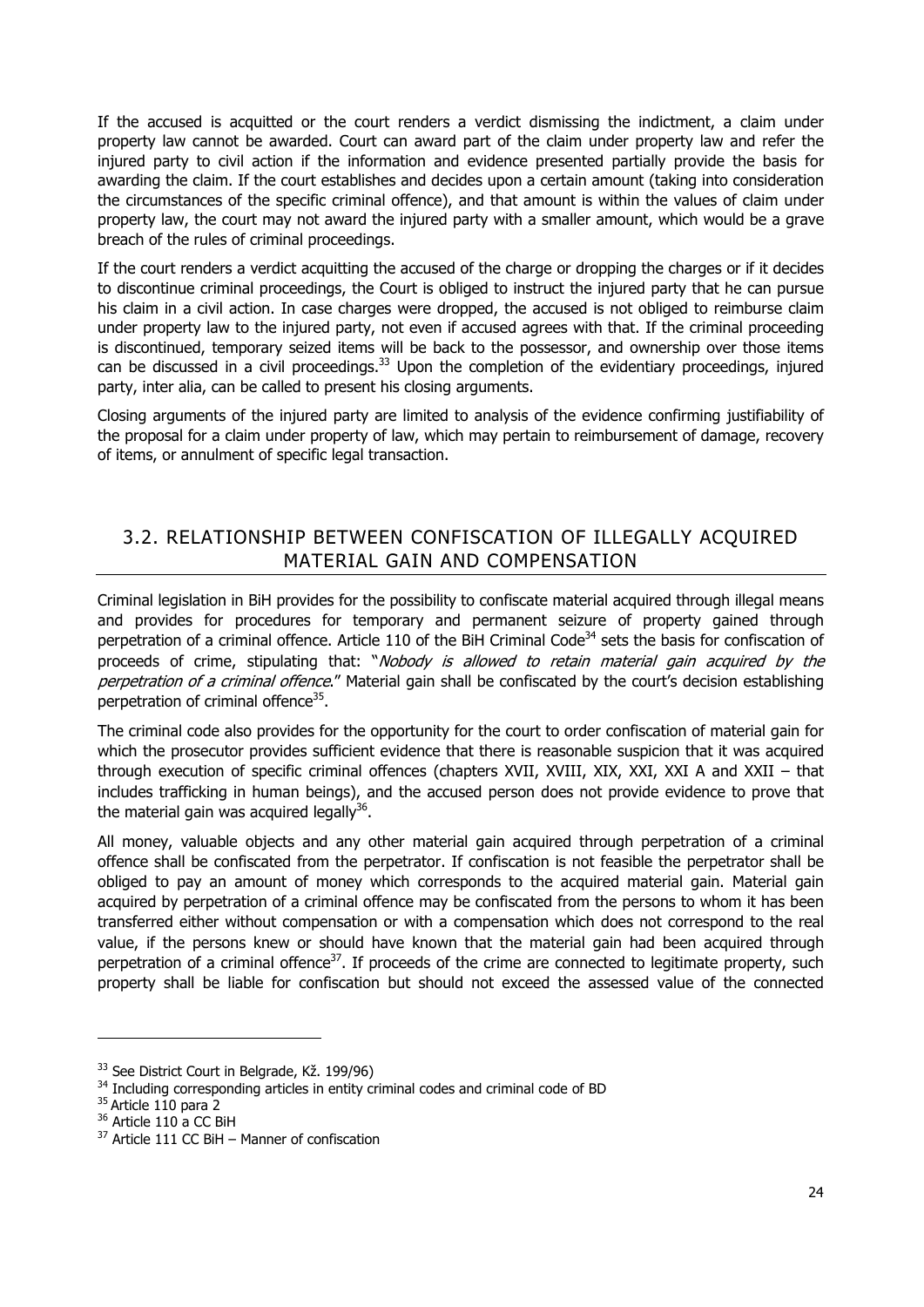property. This rule is also applicable to income and other benefits, property from commission of the criminal offence that has been converted, or connected property.

The Criminal code also regulates the relationship between confiscation and protection of the injured party. Article 112 of Criminal Code of Bosnia and Herzegovina reads:

"1) If criminal procedure has resulted in awarding property claims to the injured party, the court shall order the confiscation of material gain if it exceeds the awarded property claim of the injured party.

(2) The injured party who has been directed to initiate civil litigation in the course of criminal proceedings regarding his property claim, may demand that he be reimbursed from the amount of the confiscated value, provided that the civil case is started within six months from the day when the decision by which he has been directed to litigate took effect and if he demands to be compensated from the confiscated value within three months from the day when his claim was legally established.

(3) An injured party who did not report a property claim during the course of a criminal proceedings may demand compensation from the confiscated value, if he has begun litigating his claims within three months from the day when he found out about the judgement which confiscates a material gain, but no longer than within two years from the day when the decision on the confiscation of material gain took effect, or if within three months from the day when the decision by which his claim was established he demands compensation from the confiscated value."

Provisions of this article determine the relationship between confiscation of property illegally obtained through commission of a criminal offence and a property claim from the injured party. The aim of such provisions is to protect the interests of the injured party. In cases where a person is injured by the commission of criminal offence, the court shall pronounce confiscation of illegally obtained material gain only if it did not award a property claim or if the material gain is higher than the property claim. In this regard, a property claim has supremacy over the application of confiscation of illegally obtained material gain.

Paragraph 2 of this Article regulates the rights of injured parties that submitted a property claim in criminal proceedings, were totally or partially referred to civil proceedings, and the court pronounced confiscation of illegally acquired material gain. The injured party in such case has the right to request the amount to be paid from illegally acquired property if within the deadline of 6 months from the final and binding verdict which referred him/her to civil proceedings and if within the deadline of three months requests claim to be compensated.

Paragraph 3 of this Article stipulates the rights of injured parties who did not submit a property claim in criminal proceedings and the court pronounced confiscation of illegally acquired material gain. In such case the injured party may request awarding of claim if civil proceedings are initiated within the deadline of three months to two years from the date of the legally binding verdict.

## 3.3. PROVISION OF LEGAL AID TO VICTIMS OF TRAFFICKING

Despite the fact that a legal framework is in place to guarantee that victims have access to the aforementioned possibilities for compensation, the system of legal aid provision is not effective even though there are some mechanisms in place. This is because BiH has a fragmented legal and institutional system with numerous layers of governance, which is reflected in the provision of legal assistance. Despite the fact that victims of trafficking have access to free legal aid through the special agreement that local NGO Vasa Prava has with the Ministry of Security of BiH, the effectiveness of this mechanism is under question.

Practice shows that victims of trafficking, if identified, are not granted legal counselling, despite the fact that this is guaranteed under the Rulebook for Foreign Victims and Rules for Protection of Domestic Victims of Trafficking in Human Beings. The provision of legal assistance is left to the country's fragmented system of general legal aid provision.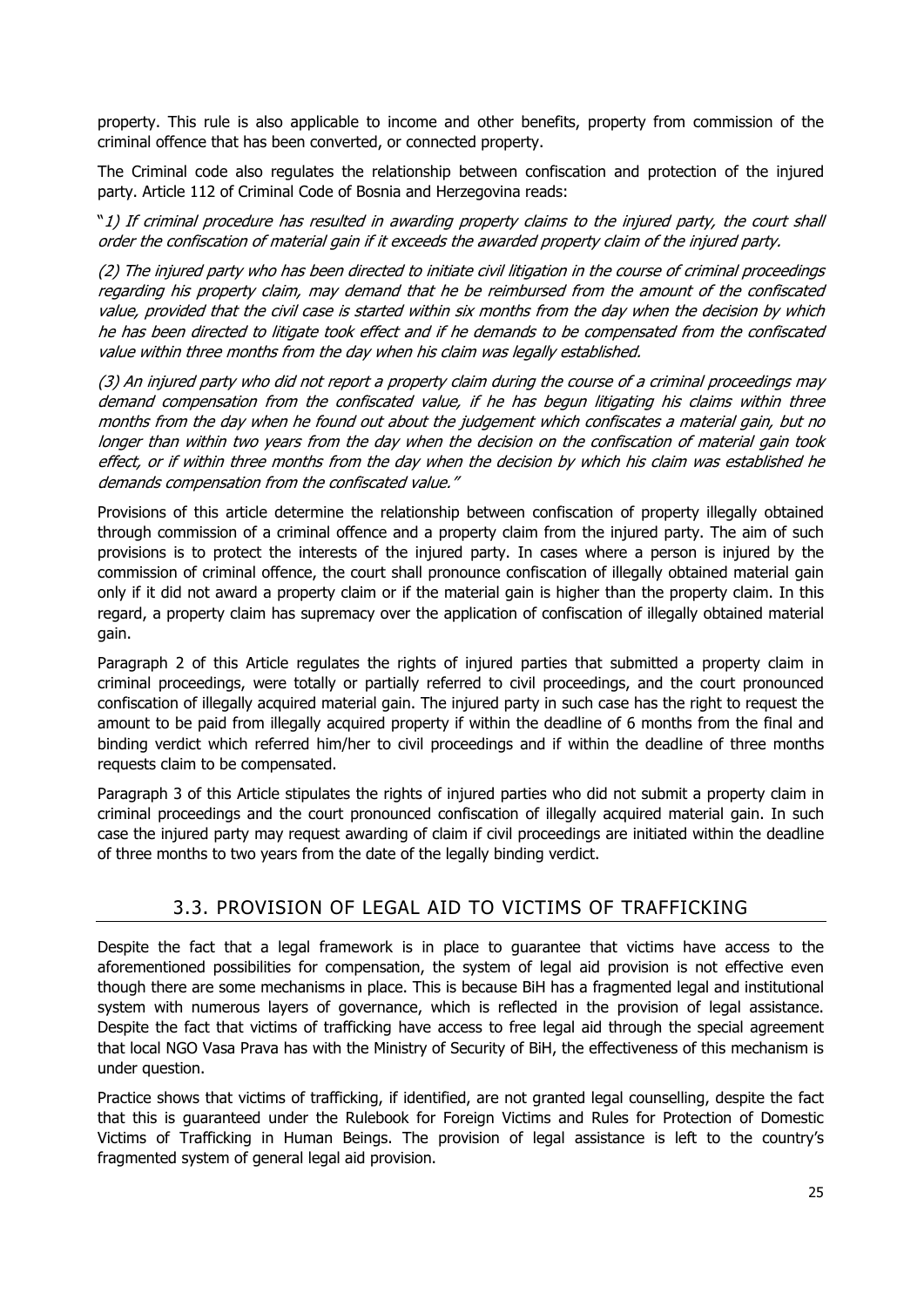There is no free legal aid system established at the BiH level; RS has centres for free legal aid and FBiH has established some centres at the local and cantonal level. Although these mechanisms are in theory available for VoTs, in practice they are used rarely if at all.

This has serious implications on the effectiveness of the compensation mechanisms available, and it is unsurprising that victims are rarely awarded any compensation for injuries and suffering encountered through trafficking.

Despite the fact that the Criminal Code and Criminal Procedure Codes provide for the possibility to award compensation through criminal proceedings, this rarely occurs in practise. Interestingly the court usually refers victims to civil proceeding under the assumption that the decision on property claim would further prolong criminal proceedings.38

Based on research conducted on the adjudicated cases before the Court of BiH (as the only competent court before the amendments in 2013 in RS and BD), the court decided to award compensation to the victim only in one case.<sup>39</sup>

There was no case in which Article 112 was applied, guaranteeing protection of the injured party and awarding compensation directly from the proceeds of the crime. Thus it is apparent that the practice has to change to fulfil international obligations with the ratification of relevant conventions.

Analysis of the trafficking cases before the courts in BiH shows that the court rarely decides upon damages compensation claims in criminal proceedings, regardless of the complexity of the claim<sup>40</sup>. In most cases, the injured party is referred to civil proceedings; the number of filed civil lawsuits by injured parties was not officially available.

Although the CoE Convention provides for the obligation to establish a mechanism that would ensure compensation from the State through, for example, a compensation fund or alternative mechanism, BiH has not developed any alternative mechanisms apart from the procedures $^{41}$  described above.

# 3.4. RIGHT TO COMPENSATION IN CIVIL PROCEEDINGS

Victims of trafficking in human beings have the possibility to seek compensation through regular civil proceedings. Since BiH has a fragmented legal system, a trafficked person would file a civil lawsuit for compensation of damage based on their place of residence and before a competent court. The court would base its decision on the application of the entity Law on obligations<sup>42</sup>.

A civil proceeding is initiated by a complaint. The complaint must contain: <sup>43</sup>

1

<sup>&</sup>lt;sup>38</sup> Please see verdicts of Court of BiH K-71/05 dated 25 April 2006 where around 40 000 BAM of illegal material gain was confiscated and injured parties referred to civil proceedings and verdicts X-K-06/181 and appellate verdict No X-Kz-06/181 dated 21 April 2009 where around 280 000 BAM was confiscated and injured parties referred to civil proceedings.

<sup>&</sup>lt;sup>39</sup> Please see verdicts of Court of BiH No: K- 76/08 dated 11 September 2009, confirmed at second instance by verdict No: Kž-61/09 dated 09 March 2010. The accused is found guilty and sentenced to five years of imprisonment. Injured party was awarded compensation in the amount of 5.000 BAM to be paid in the period of 30 days under the threat of execution. For the remaining part of property claim (victim requested 30 000 BAM) the victim was referred

to civil proceedings.<br><sup>40</sup> Please also see Verdicts of Court of BiH No S 1 3 K 010546 12 K dated 9 July 2012, X-K-09/850 dated 5 July 2010,

<sup>&</sup>lt;sup>41</sup> ODIHR and CoE, Review of Legislation Pertaining to Combating Trafficking in Human Beings in BiH, Opinion-Nr: 127/2009 (MA), available at: www.legislationonline.com. p. 67-68<br><sup>42</sup> Law on Obligations ("Official Gazette of SFRY", no. 29/78, 39/85, 45/89 and 57/89, "Official Gazette of RBiH", no.

<sup>2/92, 13/93</sup> and 13/94 and "Official Gazette of FBiH", no. 29/03 and 42/11), which is applied as a federal law on the basis of Article IX 5 of the Constitution of the Federation of Bosnia and Herzegovina; Law on Obligations ("RS Official Gazette", no. 17/93, 3/96, 39/03 and 74/04)

<sup>&</sup>lt;sup>43</sup> Article 53 Law on Civil Proceedings of RS and Article 53 of FBiH LCP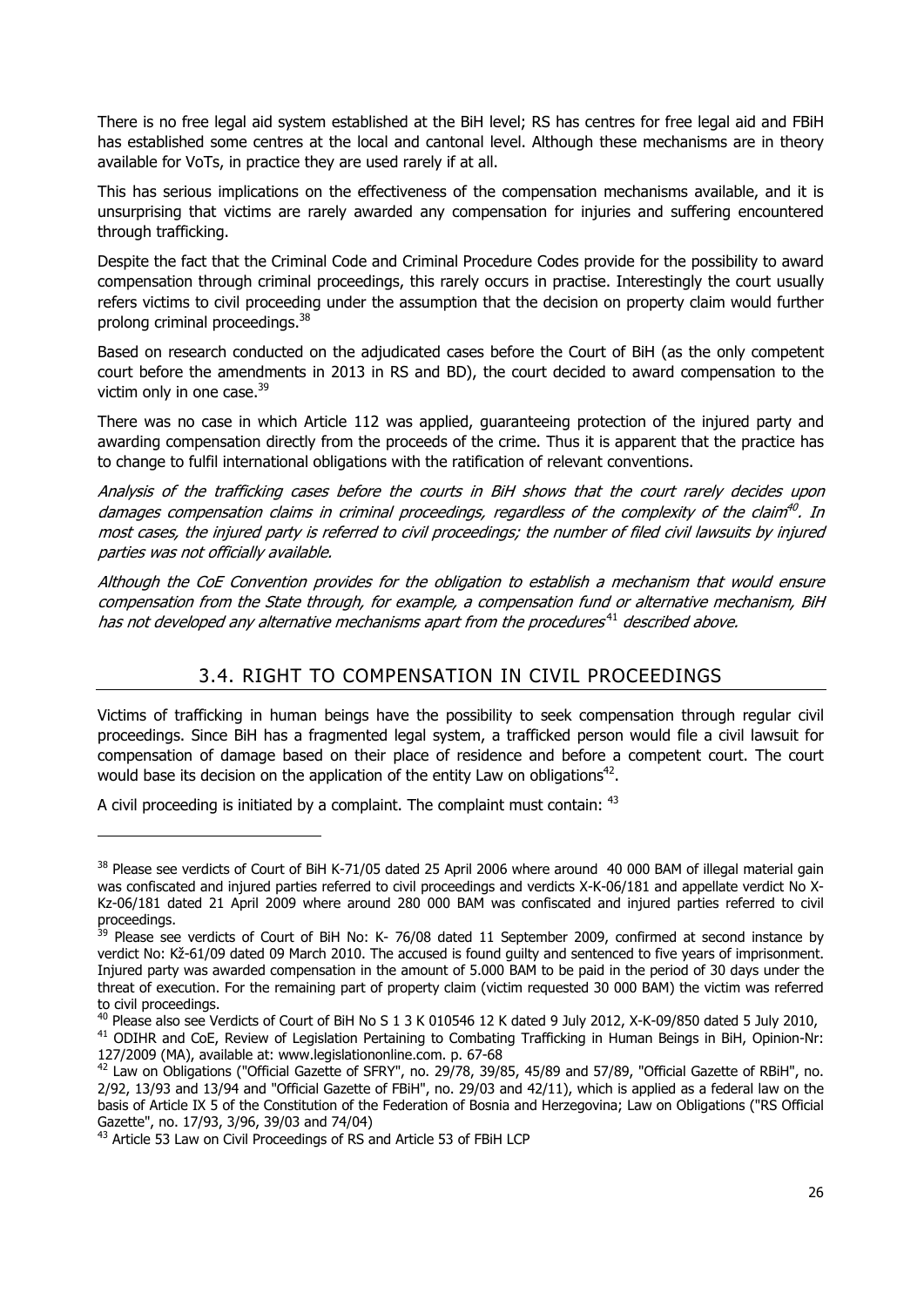- grounds on which the plaintiff asserts the jurisdiction of the court;
- specified claim regarding the main matter and any subsidiary claims ("Statement of Claim");
- facts on which the plaintiff is basing the Statement of Claim;
- evidence corroborating those facts;
- value of the dispute;
- legal basis for the claim; and
- other data that must be contained in each written pleading, as is prescribed by the Law on Civil Proceedings.

With regards to the disputes for damages, basic courts in RS and municipal courts in FBiH have jurisdiction for these cases. The injured party can select the court either of his/her residence or where the criminal offence was committed<sup>44</sup>. This may discourage victims to pursue property claim in civil proceedings, especially in small communities. In some instances, members of the victim's family are not aware that the victim has gone through exploitation and as a consequence, in order to avoid stigmatization and reliving trauma, victims choose not to report the crime or testify. Besides the formal reasons that may raise concern about the effectiveness of civil proceedings (such as free legal aid or court fees etc.) below are some of the issues to be taken into account when assessing/proposing/referring the victim to civil proceedings.

Laws on witness protection (LWP) regulate measures to provide for the protection of witnesses in criminal proceedings conducted by court or prosecutor's offices.<sup>45</sup> Therefore, LWPs are not applicable to the civil procedure. Under the laws on civil procedure the court can exclude the public from the trial<sup>46</sup>. However, exclusion of the public cannot be applied to the parties, their legal representatives, attorney, interveners and Ombudsman<sup>47</sup>.

Witness protection measures ordered by the criminal court, such as for example, removal of the accused from the courtroom (Article 10 BiH LWP<sup>48</sup>), examination of the injured through technical means for transfer of image or sound (Article 9 BiH LWP<sup>49</sup>), testimony behind a screen or utilizing electronic distortion of the voice or the image (Article 13 BiH LWP $^{50}$ ), cannot be applied in civil proceedings. As a consequence the injured party/victim will have to face the accused in civil court even if the public is excluded.

1

<sup>&</sup>lt;sup>44</sup> Article 32 (1)(2) RS LCP (Also Article 32(1)(2) FBiH LCP):

<sup>&</sup>quot;In the case of tort disputes, jurisdiction shall, in addition to the court of general territorial jurisdiction, also lie with the court on whose territory the harmful action was performed or in the court on whose territory the harmful consequence occurred. If the damage occurred as a result of death or bodily injury, jurisdiction shall, in addition to the court from Paragraph 1 above, also lie with the court on whose territory the plaintiff has permanent or temporary residence".

<sup>&</sup>lt;sup>45</sup> Article 1 of BD, RS, FBiH and BiH LWPs

<sup>46</sup> Article 119(1) RS LCP and Article 119(1) FBiH LCP **– "**The court may exclude the public during the whole trial or during one part of the trial if this is required in the interests of official, business or personal secret, protection of interest of minor, public order or morality".

<sup>&</sup>lt;sup>47</sup> Article 120 (1) RS LCP (Almost identical provision in Article 120 (1) FBiH LCP): Exclusion of the public shall not apply to parties, their legal representatives, attorney, interveners and Ombudsman of Republic of Srpska. The court may allow that a trial from which the public is excluded be attended by particular official persons, as well as scientific and public workers, if that would be of interest for their service and scientific or public activity, respectively. The Court shall instruct the persons attending the trial from which the public is excluded that they are obliged to treat as a secret anything they come to know during the trial and draw their attention to the consequences of disclosing such secret.

<sup>48</sup> Also Article 10 RS LWP; Article 11 FBiH LWP; Article 10 BD LWP

<sup>49</sup> Also Article 9 BD LWP; Article 10 FBiH LWP; Article 9 RS LWP

<sup>50</sup> Also Article 13 BD LWP; Article 14 FBiH LWP; Article 13 RS LWP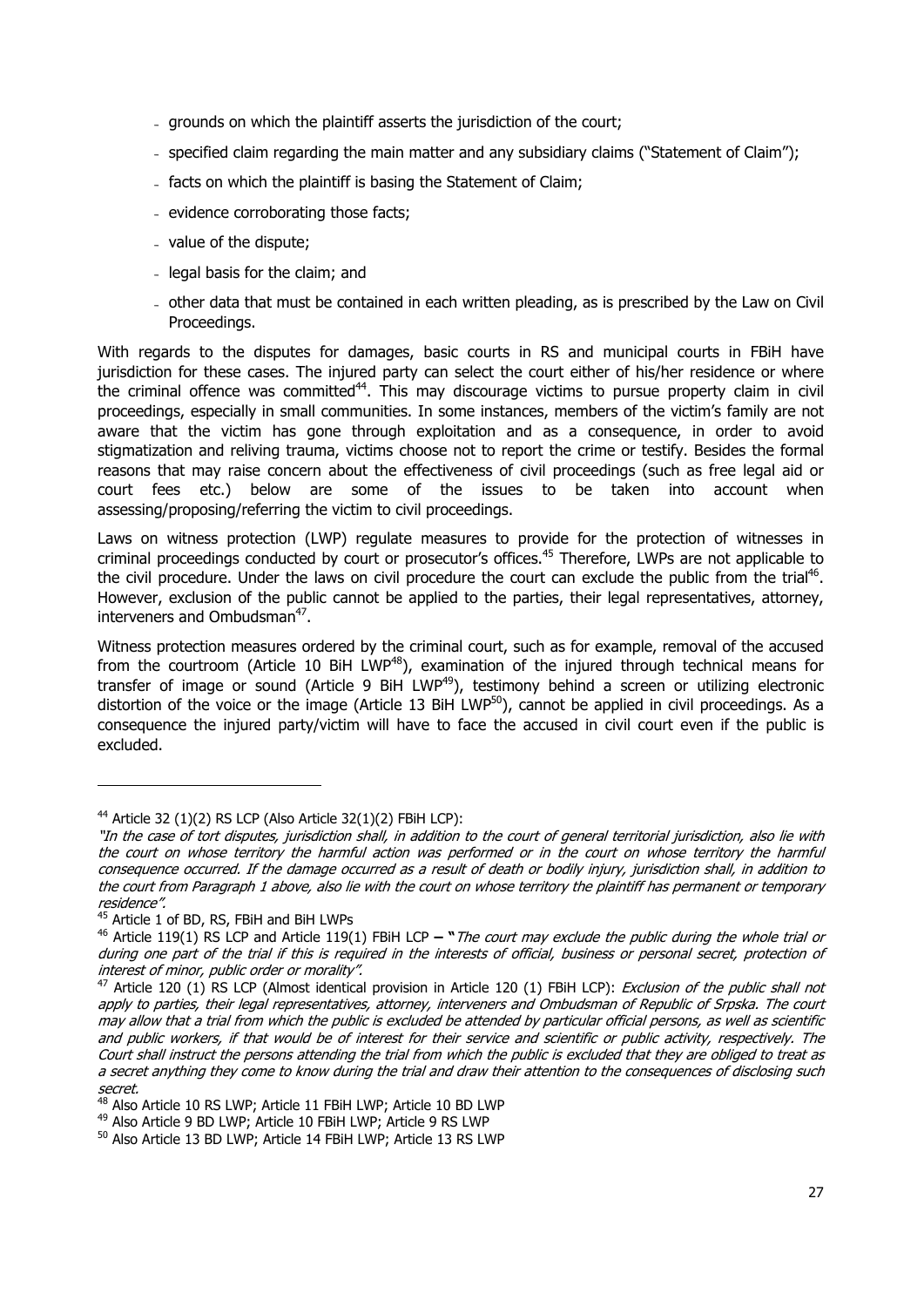# 3.5 COURT FEES, COST OF CIVIL PROCEEDINGS AND LEGAL AID

The plaintiff is obliged to state the value of dispute in the complaint, except in those cases when that value cannot be expressed in a monetary amount.<sup>51</sup> The court fee is calculated as a certain percentage determined on the basis of value of dispute, and this matter is regulated with laws on court fees at the cantonal, entity and state level.

Generally, each party, individually and in advance, covers the costs incurred by his/her litigation actions, including, but not limited to court costs and attorney fees.<sup>52</sup> As a general rule, a party who loses a case completely is obliged to pay the costs of the opposing party. $53$ 

The court may exempt from payment of litigation costs a party whose financial situation makes them unable to pay those costs without harm to the vital support of him/herself and his/her family. Exemption from payment of litigation costs covers exemption from payment of fees and the deposit for expenses of witnesses, expert witnesses, inquiries, translation and court announcements.<sup>54</sup>

However, there is insufficient data on whether court fees and costs of proceedings affect or dissuade victims who pursue property a claim in civil proceedings. At the time of writing it was not possible to obtain information as to the number of civil law suits or civil court cases. Due to the fact that courts' administration and files do not run protocols on trafficking in human beings it was not possible to retrieve cases where a victim of trafficking submitted a civil lawsuit.

In most countries civil proceedings are rarely used for compensation of trafficking victims. Bringing a claim to civil courts can be a time-consuming, expensive and resource-intense effort. Additionally, civil proceedings can be stressful for the victim since they create an additional burden of finding witnesses, giving statements and gathering evidence. Furthermore, in order to receive compensation from a trafficker, the victim needs to be present in the country and have identifiable assets. Moreover, if the compensation is ordered in the civil proceedings the issue of execution of judgement represents a serious obstacle to full enjoyment of rights. Thus, in many countries a civil law suit is not a realistic option.

### 3.6 LABOUR AND EMPLOYMENT LAW

In some countries, labour and employment law afford trafficked persons legal redress for the harm suffered. Legal remedies and compensation through labour law are, however, generally only available to individuals who have endured forced labour in formal work sectors such as agriculture, construction, or hospitality. Individuals who are victims of trafficking for sexual exploitation are usually not able to access labour law protections to obtain compensation, as many governments do not recognise prostitution as legitimate work. The existence of rights under labour law may also depend upon the individual's immigration status. In several countries in Europe, even within the European Union, undocumented workers are not entitled to remedies under labour laws because any employment contract is considered void and unenforceable.

Before bringing a claim before a labour court or employment tribunal, the individual may have to observe a number of procedural requirements. This can mean that in some countries the claimant must first attempt to resolve the issue directly with the employer through mediation or other informal processes. Also, in many countries there are strict time limits within which a claimant must initiate proceedings; the time limits are usually shorter than those for civil proceedings.

<sup>&</sup>lt;sup>51</sup> Article 316 of LCP FBiH and RS

<sup>52</sup> Articles 383 and 384 RS LCP; Articles 383 and 384 FBiH LCP

 $53$  Article 386(1) RS LCP and Article 386(1) FBiH LCP  $54$  Article 400 RS LCP and article 400 FBiH LCP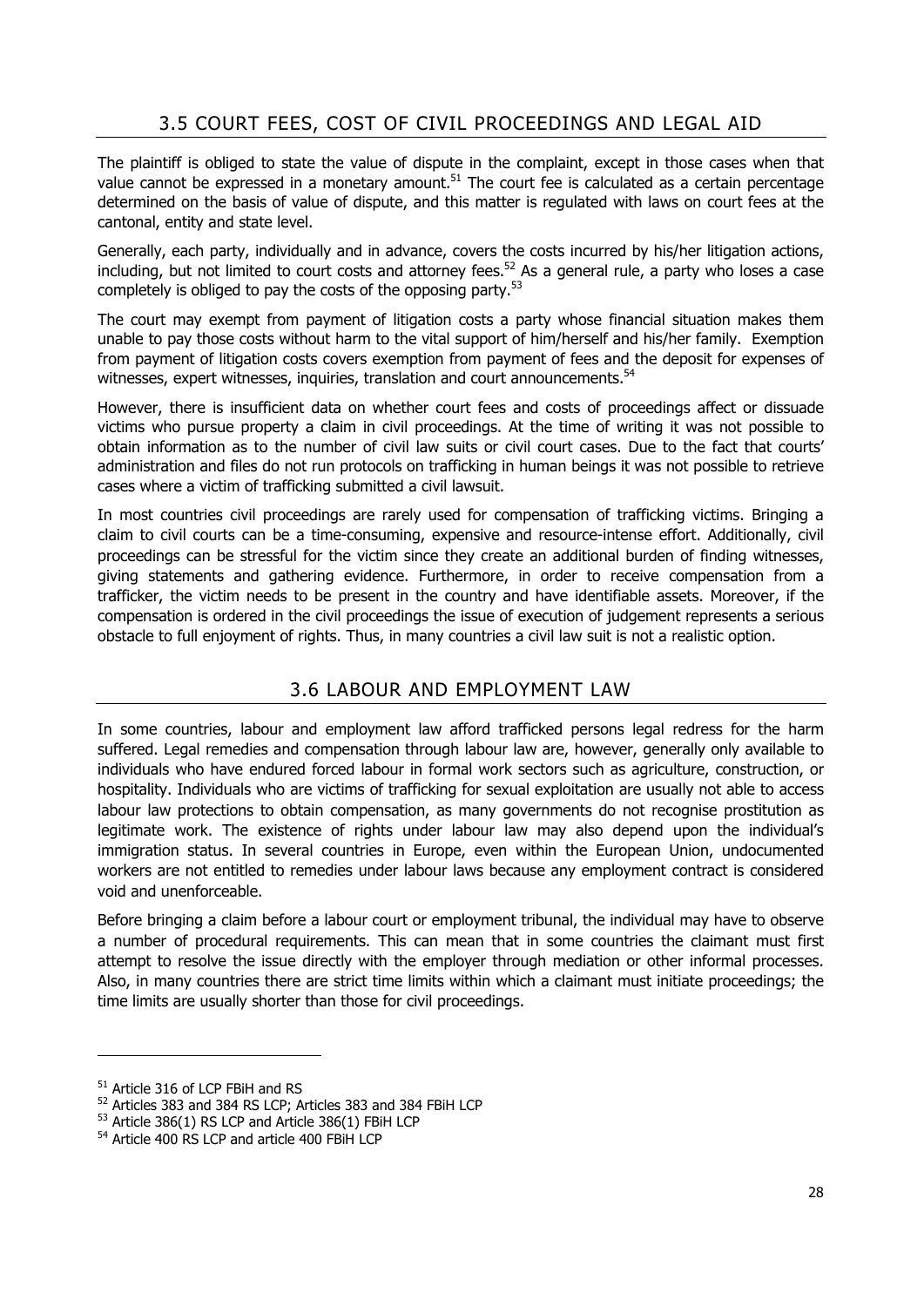BiH labour laws regulate only legal labour relations between an employer and employee<sup>55</sup>. In cases where there is no formal written contract and informal or illegal work is conducted it would be possible for the victim of trafficking for labour exploitation to file a civil suit to determine the existence of labour relation<sup>56</sup>. Only after the court renders a verdict determining the existence of labour relation, the victim may file a lawsuit seeking the rights deriving from labour relation (for example unpaid wages, social security contributions etc.)<sup>57</sup>. In practise, this means that the person would be placed in a position to provide evidence as to the existence of factual labour relation and, based on such determination, court protection would be provided but the worker would have the burden of proving the existence, actual breach of labour relation and damage. This means that in cases of irregular migration where the trafficked person's work was irregular (through use of force, threat, deceit or coercion) there may not be a basis for labour law claims. In cases where the existence of labour relation could not be established, redress would be sought through the civil code and criminal code.

### 3.7 STATE COMPENSATION FUND

In some countries it is possible for a trafficked person to apply for compensation from the state compensation fund. State funds are often limited to persons who have been victims of violent crime and have suffered injuries as a result. The amount of compensation may vary widely from country to country. In some countries, psychological violence might not be recognised, or moral damages may not be covered, whereas in other countries a significant amount of money may be paid for a victim's loss of opportunity of earnings.

There are many advantages of a state compensation fund. Where this opportunity exists the claimant/victim does not need to go through lengthy court proceedings, be they criminal or civil; the perpetrator is not involved in the proceedings and does not need to be informed; a conviction is not necessary; and state compensation payment is generally guaranteed and prompt.

The main disadvantage is that eligibility criteria may be restrictive, excluding some victims of trafficking from the state compensation fund. Some compensation schemes only include those victims who have suffered violence and injury and exclude, for example, trafficked persons with experiences of emotional or psychological trauma, exploitation and economic loss. Some state funds do not allow access to funds to specific groups, such as undocumented migrants and sex workers, who have been identified as engaging in illegal and immoral behaviour. Additionally, a state compensation fund is expensive to run and it can be costly for potential claimants who do not have legal assistance or legal aid support.

There are no state efforts identified to establish such a fund in BiH<sup>58</sup>. This represents a serious obstacle, as noted in the GRETA report, to granting the right to compensation to victims of trafficking. Policy makers should consider the most effective ways to establish such a scheme, using the best practices of countries in the region and the EU, but also adapting the scheme to the national context.

1

<sup>&</sup>lt;sup>55</sup> Article 21 and 21a FBiH Labour law (Official Gazette of FBiH No 43/99, 32/00 i 29/03) and Articles 19 and 23 RS Labour law, consolidated version (Official Gazette of RS 55/07).

<sup>&</sup>lt;sup>56</sup> Article 54 of the FBiH LCP and corresponding articles of RS and BD LCP

<sup>&</sup>lt;sup>57</sup> The labour legislation in BiH does not provide for definition of factual work. Pursuant to Verdict of Supreme Court of FBiH No 56 0 P 006632 08, Rev dated 23 April 2009: non possession of Decision on establishment of working relation does not necessarily lead to legal conclusion that employee did not establish working relation, nor factual work, due to lack of legal basis for existence, mean automatically that labour relation was illegally established on which basis legal protection cannot be provided.

<sup>58</sup> Notable effort has been made under the project "Balkan ACT Now!" through Balkan Declaration available at: http://www.bihat.ba/images/Vijesti/24.09.2013/Balkanska deklaracija o suzbijanju trgovine ljudima i eksploatacije ljudskih bica BOS%20lektorisana.pdf. However, elaboration of policy options for establishment of such state compensation scheme in BiH political environment and institutional, constitutional structure should be explored.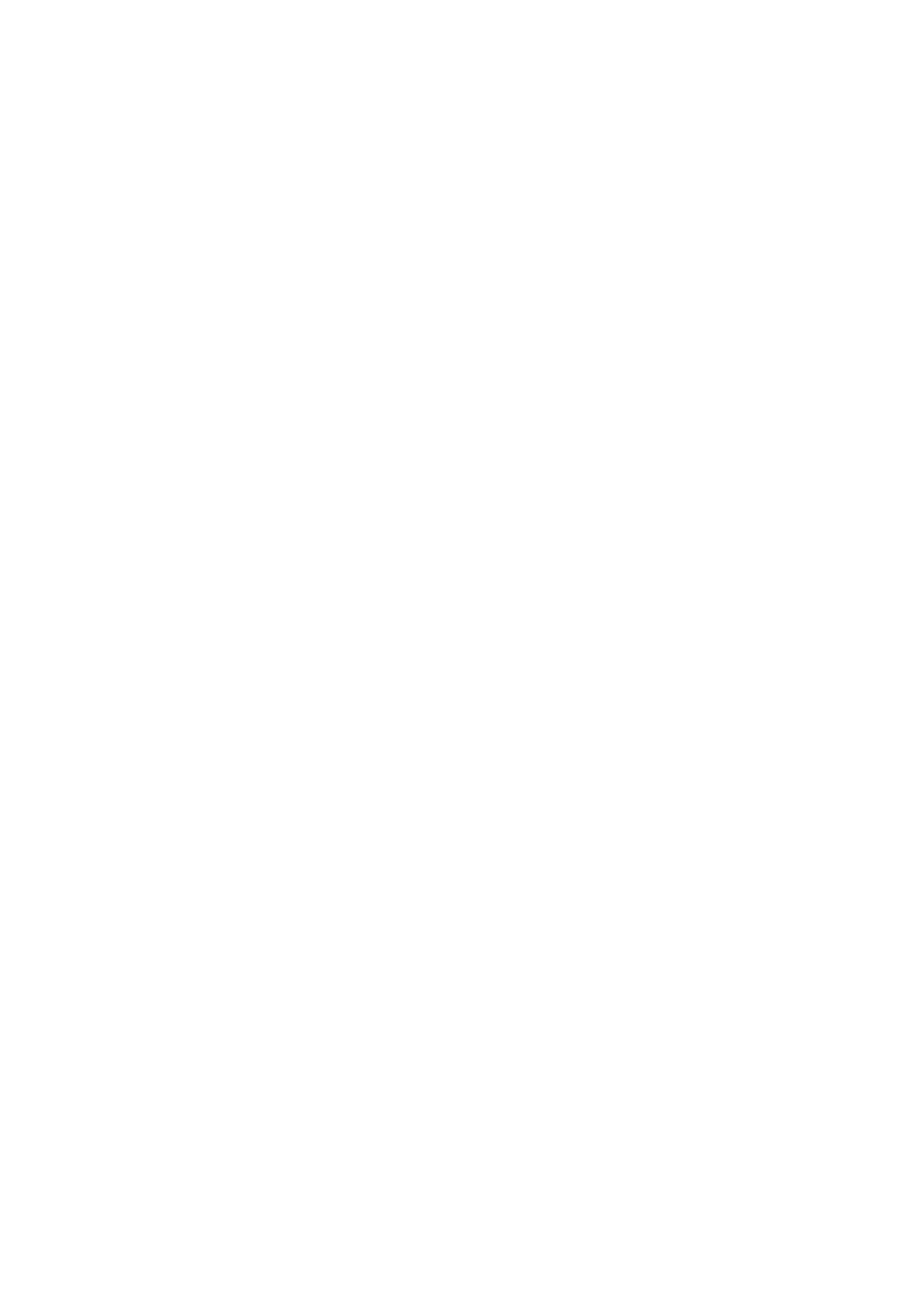# 4. BEST PRACTICES IN AWARDING COMPENSATION TO VICTIMS OF TRAFFICKING

The rights of victims relating to compensation are often neglected by States when responding to trafficking in persons and victims of this crime. There are a number of possible reasons for this, including a lack of awareness among relevant actors, and a lack of information and legal assistance available to victims of trafficking with regard to their compensation rights.

In the development of an appropriate model and effective schemes, there is no state that can be said to have achieved maximum use of available measures. In identifying best practices one should bear in mind that the current state of affairs provides for no ideal model due to the different and complex nature of the systems in place.

The requirements in many States for access to and the possibility of obtaining compensation frequently diverge from the common experience of a trafficked person. In practice, common obstacles to compensation faced by victims include, among others:

- (a) lack of access to information and legal representation;
- (b) the requirement to have a regular immigration status;
- (c) the requirement to be physically present in judicial proceedings;
- (d) the requirement for an offender to be identified and either charged or convicted of a crime;
- (e) difficulties in the effective tracing and seizure of criminal assets.

Although the international basis for compensation is well defined, it is important to keep in mind that it is the implementation of these provisions in the domestic settings that may or may not create an enabling environment for victims to claim compensation.

Having the abovementioned restrictions in mind, the following chapter presents some of the practices in countries that have established more effective systems of compensation for victims of trafficking. Differences in the legal systems of the presented practices have been taken into account; effectiveness in a BiH context is not guaranteed.

### 4.1 ALBANIA

#### 4.1.1 CRIMINAL PROCEEDINGS

Victims of trafficking may file a compensation claim in criminal proceedings. The victim is awarded the status of *parte civile*. Moral damages may not be claimed in the criminal proceedings but rather in separate civil proceedings. According to the Albanian Criminal Procedure Code<sup>59</sup> a victim may apply for prosecution of the perpetrator and compensation of damage. If the victim applies, the court grants him/her the status of civil plaintiff who can be represented by a legal councillor.

The court would decide upon the claim when deciding upon the sentence and costs or during proceedings, but also has a discretion not to decide upon the claim if it would "hinder or delay" criminal proceedings when the claim is sent to civil court to be dealt with separately. This is also the possibility if

<sup>&</sup>lt;sup>59</sup> Article 58 of Albanian Criminal Procedure Code reads: "The person injured by the criminal offences or his successors have the right to ask the prosecution of the guilty and the compensation of the damage."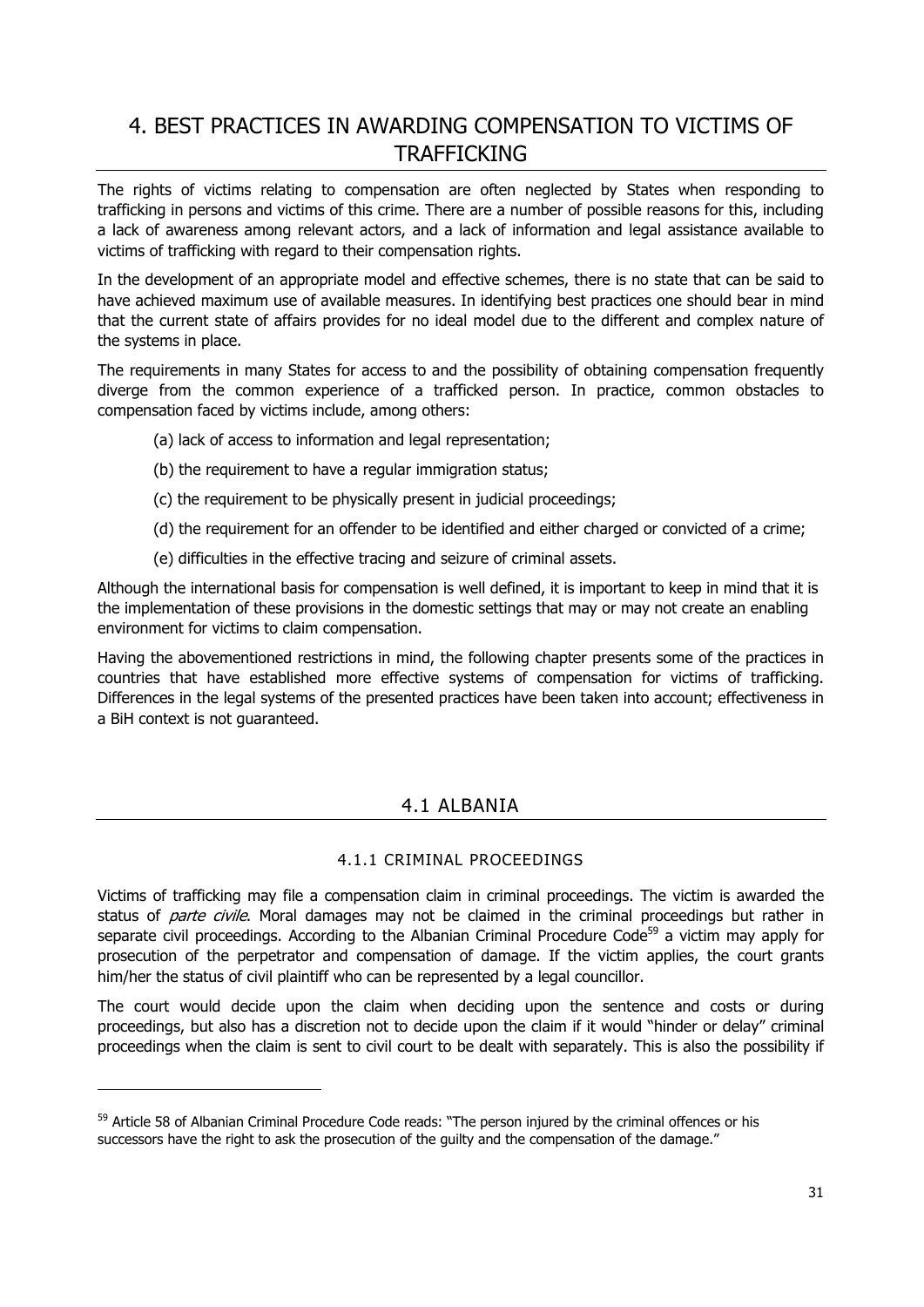the evidence submitted is not sufficient for proper assessment of damage. Unlike the system established in Moldova and Ukraine, judges do not have an obligation to decide ex officio on compensation claims.

#### 4.1.2 CIVIL PROCEEDINGS

The victim of trafficking has the right to request compensation in the civil proceeding when they have been damaged by a criminal offence. This right is also guaranteed to foreigners. The victim may seek material and non-material damage. The OSCE/ODHIR analysis provides that this system of compensation shifts the burden to victim while the outcome and enforcement of the decision may be under question.

#### 4.1.3 LABOUR PROCEEDINGS

Albanian labour law regulates only legal labour relations between an employer and employee. If the existence of the labour relation could not be established, redress would be sought through the civil code and criminal code.

OSCE/ODHIR, in the analysis of compensation, identified some good practices in Albania. Namely, the possibility to claim profits made by a trafficker through exploitation of victim as damage; existence of a state level National Coordinator; and efforts to streamline asset recovery law and legal connection between asset confiscation and victim compensation.

### 4.2 BULGARIA<sup>60</sup>

#### 4.2.1 CRIMINAL PROCEEDINGS

Pursuant to article 84(1) of the Bulgarian Criminal Procedure Code, the victim or his/her heirs may file, in the course of court proceedings, a civil claim for compensation of damages and participate in the trial as civil claimants. A civil claim may not be lodged in the course of criminal court proceedings where it has already been lodged pursuant to the Civil Procedure Code. The prosecutor and the court have the duty to inform the victim of his/her right to file a compensation claim against the defendant. The participation of the victim as a civil claimant in the criminal proceedings is free of charge – no court fee is required. The victim can seek both moral and non-moral damages. As a civil claimant, the victim has all evidence collected by the prosecutor at his/her disposal - documents, witnesses etc. – and uses it to support her/his compensation claim.

#### 4.2.2 CIVIL PROCEEDINGS

In the framework of the civil law system in Bulgaria, perpetrators of a crime are required to pay compensation to the victim for the inflicted damages. The victim has to file a lawsuit against the perpetrator in order to seek compensation. A trafficked person can therefore file a claim for compensation as a civil plaintiff. If the victim does not file a claim for damages in criminal proceedings, or considers that the compensation awarded does not cover the damages, the victim is entitled to claim

 $^{60}$  The right to compensation for victims of human trafficking in Bulgaria, COMP.ACT PROJECT, December 2011 available at: http://lastradainternational.org/lsidocs/Bulgaria%20-

<sup>%20</sup>The%20Right%20to%20Compensation%20for%20Victims%20of%20Human%20Trafficking%20in%20Bulgaria %20(2011).pdf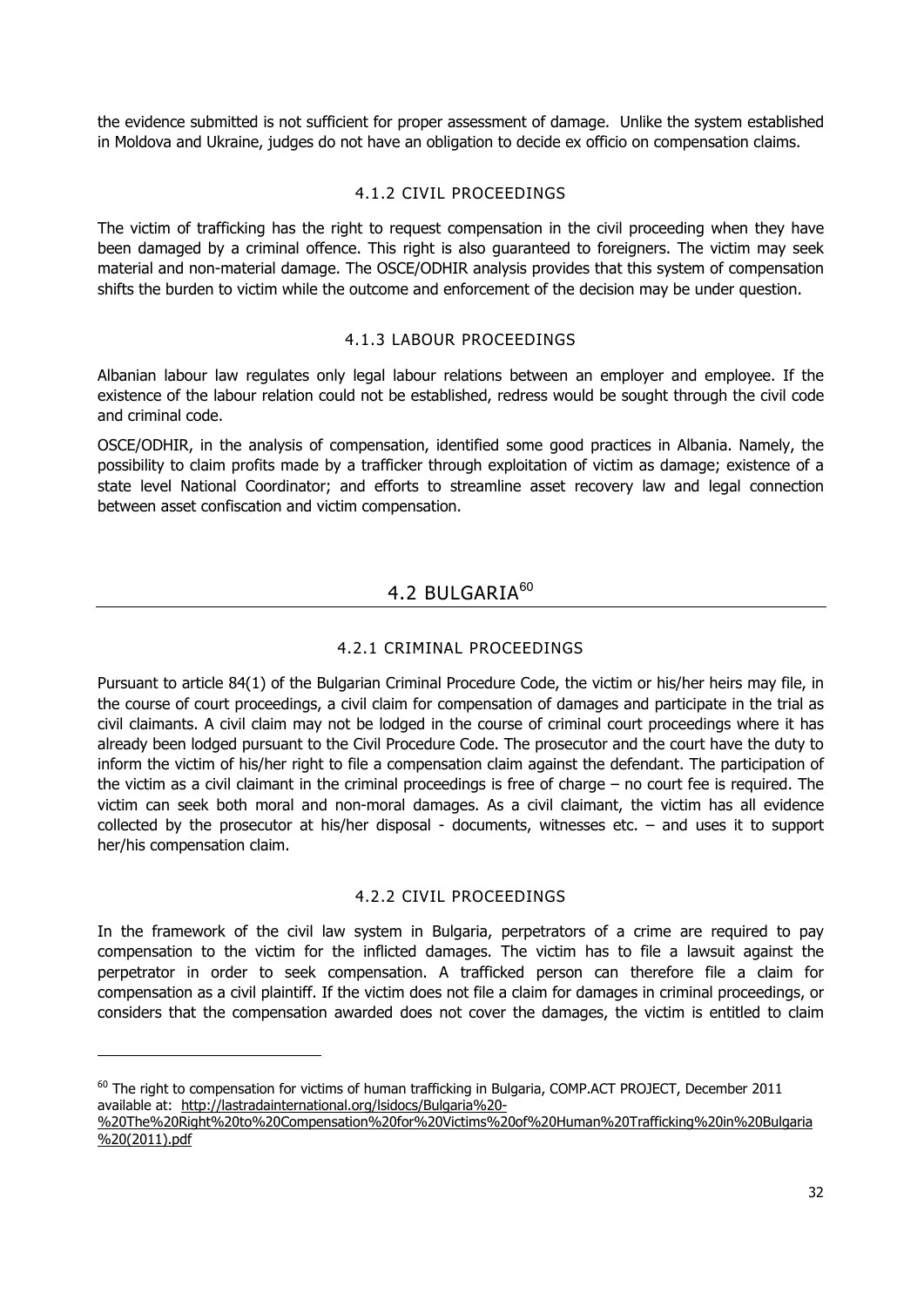compensation under the Obligations and Contracts Act to a civil court and the case follows the rules of the Civil Procedure Code.

Pursuant to the Country study on Compensation for victims of trafficking in Bulgaria<sup>61</sup>, protection of victims' rights in civil proceedings is underdeveloped; there are two main reasons for this statement. First, the initiation of civil proceedings necessitate that the victim pays a court fee amounting 4% of the compensation claimed. Second, in civil proceedings the victim alone bears the burden of collecting evidence to support her/his statements. Therefore, the option of filing a civil claim within the criminal proceedings is preferred.

#### 4.2.3 LABOUR PROCEEDINGS

There is no Labour Court in Bulgaria which can decide on cases related to trafficking for the purpose of labour exploitation. Labour cases are decided by civil courts, under the general rules of the Civil Procedure Code, with some particularities aimed at equality of arms, for example, exemption from court fees for the employee; requirement of prompt consideration of the case, etc. A labour case is only possible if the victim had signed a labour contract, but worked, for example, for a wage lower than the minimum salary in the country. If the victim had not signed a labour contract, which most often would be the case, s/he could employ the general tort ground of Article 45 of the Obligations and Contracts Act or the unjust enrichment ground under Article 55 of the Obligations and Contracts Act.

#### 4.2.4 COMPENSATION FUND

The Compensation Fund was established under the Crime Victims Assistance and Financial Compensation Act which has been effective since 1 January, 2007. This Act was adopted to fulfil the requirements of Council Directive 2004/80/EC of 29 April 2004 relating to compensation to crime victims, and 2001/220/JHA: Council Framework Decision of 15 March 2001 on the standing of victims in criminal proceedings. Despite the fact that the fund was assessed as positive step forward in establishing an effective system of compensation – some serious obstacles have been identified in terms of conditions for awarding compensation and access to resources by victims of trafficking.

The National Council establishes an Expert Commission to support its activities. The members of the Committee are appointed by the Minister of Justice. The Commission considers requests for financial compensation, prepares a statement of the merits of each offer and the amount of financial compensation for each case. The requests for financial compensation are considered no later than three months after of the date of their submission. Pursuant to the Compensation Act, the resources for the implementation and execution of the law are provided in the budget of the Ministry of Justice, as planned under the terms of and procedure for preparing the state budget each year.

A disadvantage is that the Compensation Act covers financial compensation only for non-moral damages. In order to claim financial compensation, the claimants have to present evidence for the costs they made i.e. all necessary documents including receipts from pharmacies, doctors' examinations, etc. It is not surprising that the majority of clients would not keep such receipts.

As for moral damages, the Act provides only for free psychological and medical help, but not for financial compensation.

 $61$  Ibid. p.10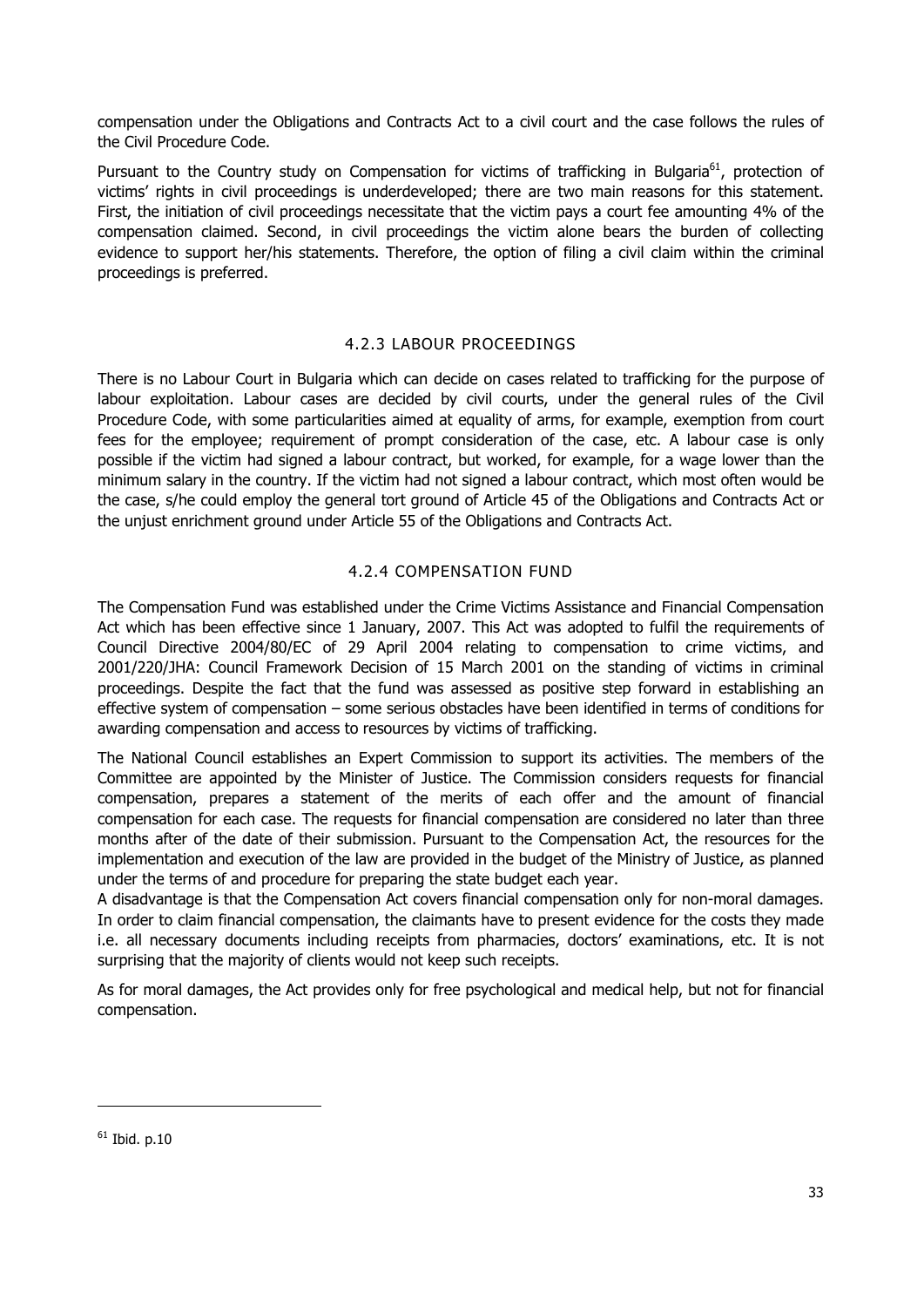The victim may claim damages in line with the Act on Pecuniary Compensation to Victims of Criminal Offenses (hereinafter Act)<sup>62</sup> that came into force on the day of Croatia's accession to the EU. The provision of Article 5 paragraph 2 of the Act stipulates that a person who has suffered severe physical injuries or severe health impairment as a consequence of a violent crime is considered a direct victim of the criminal offense. This provision means that the Act makes it possible to claim damages in cases when the victim of trafficking has suffered severe physical injuries or psychological trauma as a consequence of a criminal offense. In that sense, this Act covers all types of severe injuries as the basis for claiming the damages. Furthermore, provisions of Article 7 stipulate that the right to such compensation of damages pertains to victims who are citizens of the Republic of Croatia or who have residence in the Republic of Croatia, or to citizens of any EU member state or persons who have residence in an EU member state.

GRETA recommended that rights pursuant to this Act be accessible to victims of trafficking irrespective of their nationality or residence. Croatia argued that this GRETA recommendation<sup>63</sup> would require further amendments to the Act, which would go further than the provisions of the European Convention on the Compensation of Victims of Violent Crimes with respect to the persons authorized to request the right to compensation. The Convention regulates the right to compensation of damages to victims who are citizens of the states that are parties to this Convention and to the citizens of all Council of Europe member states who have residence in the country on whose territory the criminal offense was committed. Also, in relation to the recommended possible amendments to the Act, Croatia is planning to enact amendments to this Act at the end of 2014. A victim of a crime with elements of violence intentionally committed on Croatian territory after 1 July 2013 has the right to claim financial compensation:

- if he/she is a Croatian citizen, or a citizen of the European Union or resides in its territory
- if he/she suffered a serious personal injury or serious deterioration of health as a result of the offense
- if the offense is reported or recorded at the police or state attorney's office within six months from the date of the offense, whether the offender is known or not
- if a written application is submitted on the official form and with required documents enclosed (the form is available at each police station, state attorney's office, municipal and county courts, and in electronic form on the official website of the Ministry of Justice, Ministry of Interior, the State Attorney's Office, and municipal and county courts.

The victim may exercise his/her right to compensation for:

the cost of medical treatment,

-

- loss of earnings up to the amount of kn 35,000.00,
- close blood relative of a deceased victim is entitled to compensation for loss of statutory maintenance of up to kn 70,000.00 and funeral expenses up to the amount of kn 5,000.00.

The procedure starts with filling out an official form that must be accompanied by all the required documents; the list is specified in the form. The application is submitted to the Ministry of Justice within six months from the date of the offense, and may be filed later if the victim for legitimate reasons was

<sup>&</sup>lt;sup>62</sup> Official Gazette of Republic of Croatia, No. 80/08 and 27/11

 $63$  Report submitted by the Croatian authorities on measures taken to comply with Committee of the Parties Recommendation CP(2012)3 on the implementation of the Council of Europe Convention on Action against Trafficking in Human Beings, Received on 29 January 2014, available at:

http://www.coe.int/t/dghl/monitoring/trafficking/Docs/CommitteeParties/Reply\_REC/CP\_2014\_3\_RR\_HRV\_en.pdf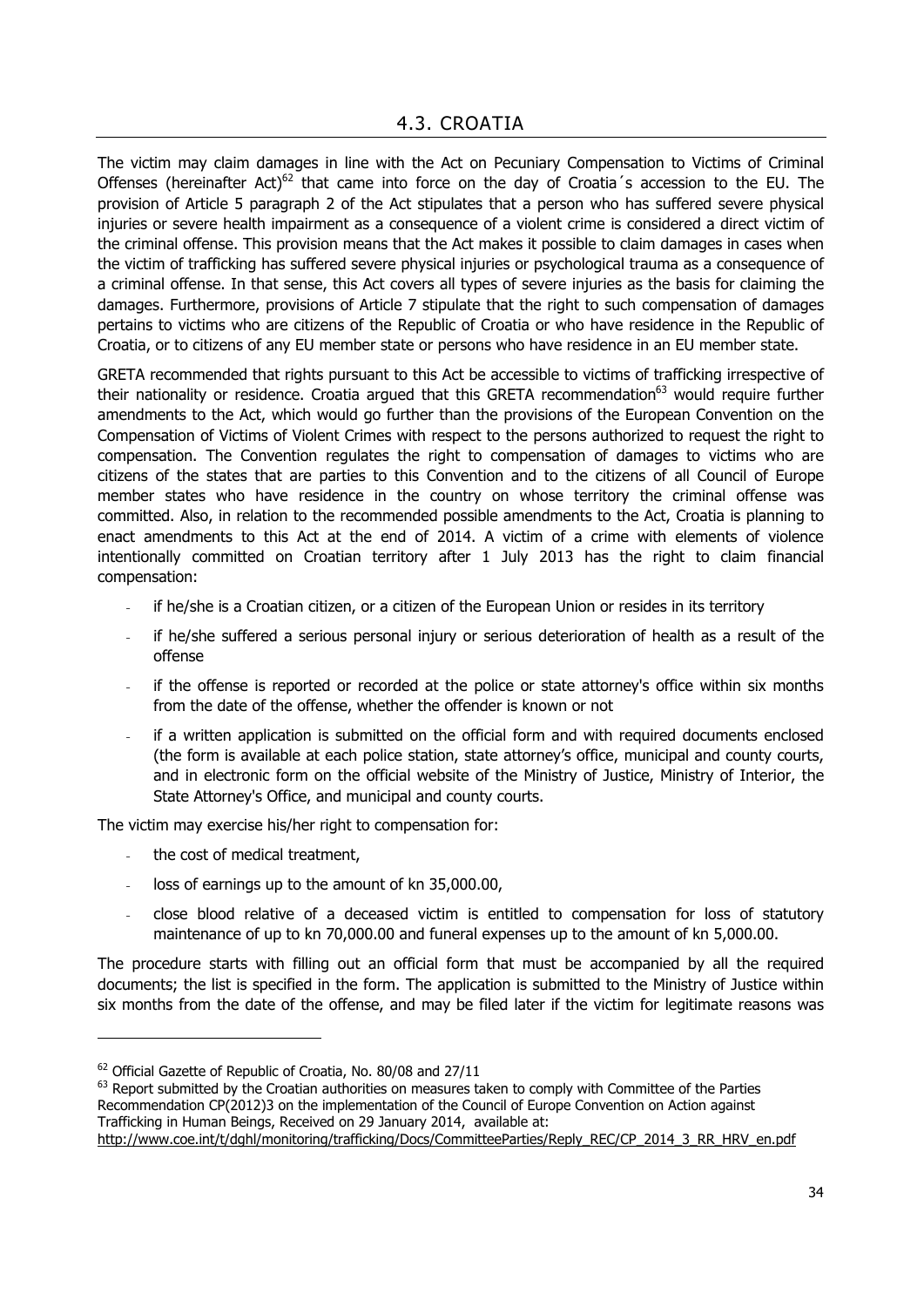not able to submit the application before the specified period, not later than three months from the date legitimate reasons ceased. After the expiry of three years following the commission of the offense, an application may not be submitted. To get assistance in completing the application form a victim can contact an official in the police station, the state attorney's office, the municipal and county courts or make a call to the toll-free phone of the National Call Center for Victims of Crime and Misdemeanour. The Committee on compensation to crime victims shall make a decision on the merits and the amount of compensation after the procedure and no later than 60 days from receipt of the full and complete application. Payment of fees shall be made within 30 days after the victim has received a decision ordering payment of compensation.

In the case of a false report of a criminal offense the applicant shall bear criminal liability under the Criminal Code. In the case of groundless payment of fees due to the quoting of inaccurate or incomplete information in the application, or if after payment the authority determines that no criminal offense was committed, the Republic of Croatia has the right to request the return of the amount paid by the victim plus interest and procedure costs.

### 4.4 SLOVENIA

According to the provisions of Chapter X of the Criminal Procedure Code, a victim of a criminal offence may in the course of the criminal proceedings seek damages from the perpetrator through a compensation claim.

Such a claim is dealt with as part of the criminal procedure, provided that its consideration does not unduly prolong the procedure. The compensation claim has to be filed with the authority responsible for receiving reports on offences or with the court conducting the criminal proceedings prior to the end of the main hearing in the first instance court.

Law enforcement agencies provide information on possibilities and conditions for enjoying this right. Based on the individual request, police will issue a certificate that the offence is reported or enlisted as a criminal offence while the Ministry of Justice provide the applicant with information on possibilities and conditions for requesting monetary compensation.

In its judgment, the court may grant compensation in full or in part and may refer the victim to claim the remainder or any other damages through civil proceedings. The court may also refer the injured party to seek compensation through civil proceedings only.

The victim may request compensation within six months from the commission of the criminal offence. If the individual is prevented from submitting a request due to bodily injuries sustained, he/she would be entitled to do so within three months once the reasons for non-submission ceased to exist and within 5 years from the commission of an offence. Civil proceedings are also an option for seeking material and non-material damage for VoTs.

Additionally, victims of THB may obtain compensation in accordance with the Crime Victims Compensation Act. The application of this Act is limited only to victims of violent intentional crimes defined as "an act committed with a direct attack on life and body, with the use of force or violation of sexual integrity". GRETA in its report on Slovenia<sup>64</sup> stressed that while the commission of THB may

 $64$  Group of Experts on Action against Trafficking in Human Beings GRETA(2013)20, Report concerning the implementation of the Council of Europe Convention on Action against Trafficking in Human Beings by Slovenia, First evaluation round, available at:

http://www.coe.int/t/dghl/monitoring/trafficking/Docs/Reports/GRETA\_2013\_20\_FGR\_SVN\_public\_en.pdf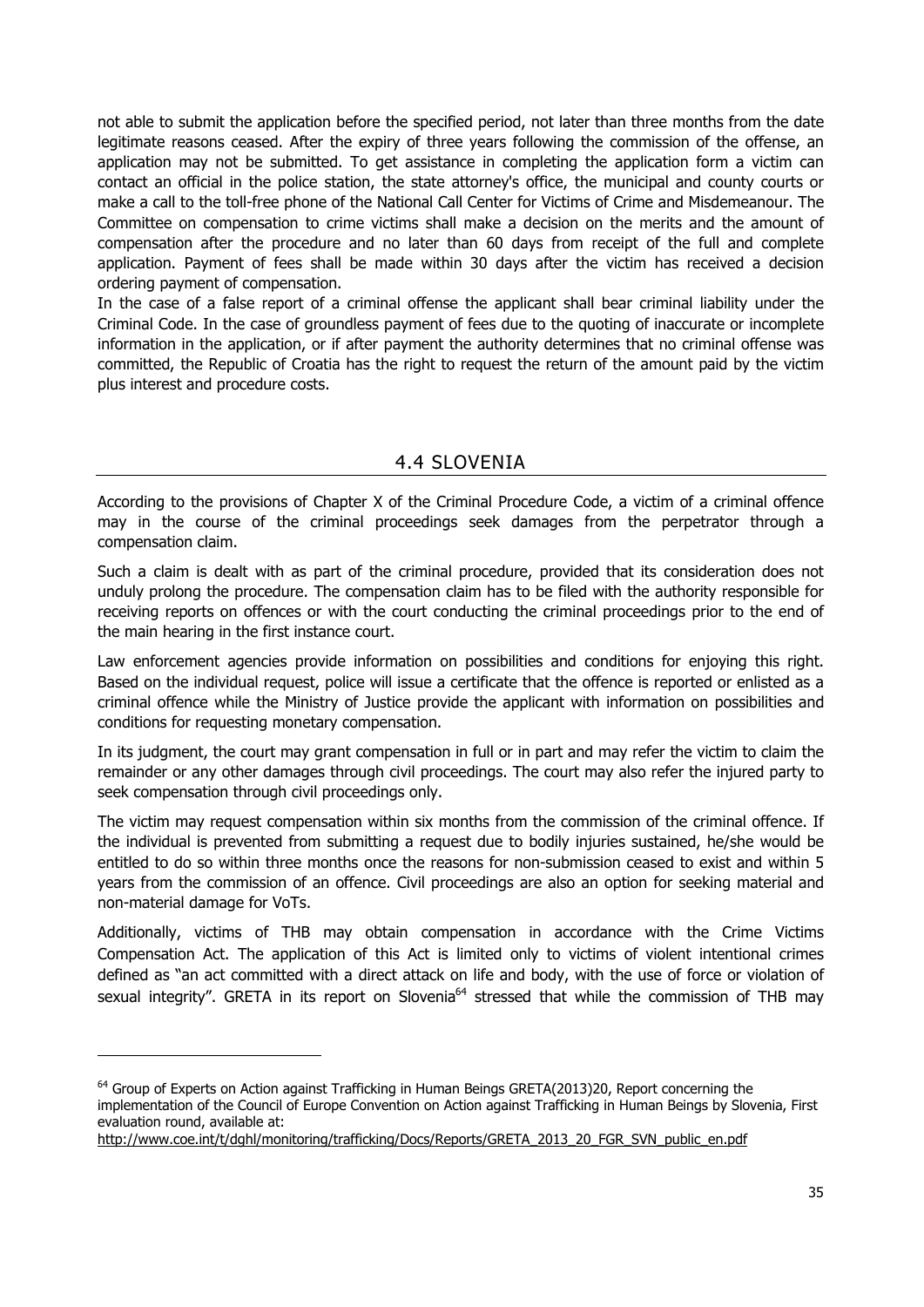involve such acts, this is not always the case; in particular when a person is subjected to trafficking for labour exploitation. Furthermore, Article 5 of the Act limits the scope of its application to EU nationals.

In the same Report, GRETA notes that obtaining compensation for victims of THB is very difficult in practice. Despite the previously mentioned legal possibilities to claim compensation, not a single victim of THB received compensation in 2009-2011. Furthermore, according to information provided by the Slovenian authorities, from January 2012 to August 2013 no victims of THB applied for compensation.

In Slovenia, the applicant may seek compensation regardless of whether the perpetrator is known or whether the criminal proceedings are initiated. The request is submitted to the Ministry of Justice in writing. In cases when criminal proceedings were initiated, victims have the right to file a request for confiscation of property of the perpetrator. Moreover, the "Zakon o odškodnini žrtvam kaznivih dejanj" [Act on Compensation to Crime Victims]<sup>65</sup> adopted in 2005 has established an overall scheme for compensation for the victims of violent criminal offences. The following damages are included: physical injury or impairment to health, suffering; loss of maintenance; medical and hospitalisation expenses; funeral expenses; damages for destruction of goods; and expenses for compensation claims.

The amount of compensation is decided by a special Commission that has been supported by Ministry of Justice. Any compensation for damages pursuant to this Act is reduced by the compensation awarded in the same case, but on a different legal basis. The Commission is composed of a presiding judge of Supreme or High court in civil law, with members coming from the prosecutor's office, health care experts, pensions and social security experts etc.

The national compensation program is financed from the Slovenian budget. The Office of State Prosecutor of Slovenia provides in its financial plan, resources for the work of Commission and payment of awarded compensations. The general legal basis for compensation for the damages suffered by the victims of criminal acts is provided by the "Obligacijski zakonik" [Code of Obligations]. The rule is that anyone who inflicts damage upon another person must compensate him/her.

### 4.5 THE NETHERLANDS<sup>66</sup>

In the Netherlands the victims may seek compensation through criminal and civil court proceedings and via the Criminal Injuries Compensation Fund. In cases of migrant workers there is a possibility under the Act on Migrant Labour to allow the awarding of lost earnings to irregular migrant workers through a formula based on the minimum salary and a presumed period of six months worked.

It is possible to seek compensation for material and non-material damage through civil proceedings. However the victim bears the burden of proving the crime and the proceedings may be complicated and lengthy. The victims pay for legal assistance.

Victims of trafficking may file a compensation claim within the criminal proceedings as a person who suffered direct damages as a result of a crime. In such cases the victim is awarded the status of injured party and submits a civil claim for compensation to the criminal proceedings (art. 51f para 1 CPC) $^{67}$ .

\* The victim/injured party can submit a civil claim for compensation by filling in a special "joining form", in which all damages suffered need to be listed including evidence like receipts, etc. As soon as the victim

 $67$  Ibid.

<sup>&</sup>lt;sup>65</sup> http://ec.europa.eu/civiljustice/comp\_crime\_victim/comp\_crime\_victim\_sln\_en.htm

<sup>&</sup>lt;sup>66</sup> Policy paper written within the scope of "Balkans ACT Now" project by Marjan Wijers: Compensation of victims of trafficking under international and Dutch law, 13 April 2014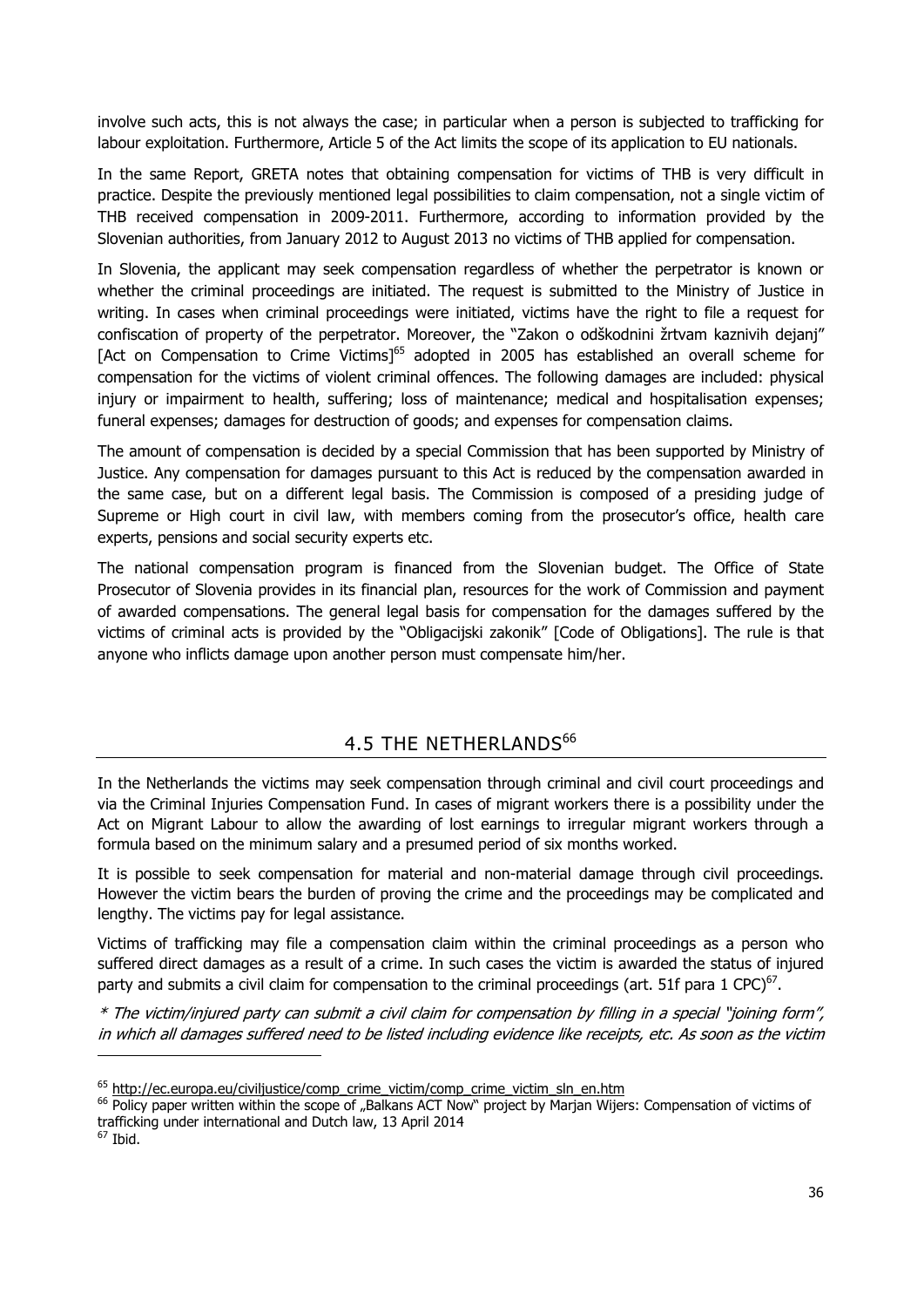indicates that she or he wants to claim compensation, the form will be send to her or him by the Prosecutor's Office.

In cases where the court assess that the decision on the claim of the injured party poses a disproportionate burden to the criminal proceedings, it may declare the claim in whole or in part inadmissible.<sup>68</sup> The court has to issue a decision on the civil claim together with the judgement in the criminal case (unless the injured party has previously been declared inadmissible).

According to article 361 paragraph 1 of the CPC, the court has to decide on the injured party's claim in terms of: the admissibility of the injured party, the merits of the claim, the distribution of the expenses incurred in regard to the proceedings by the injured party and the defendant (or his or her guardian if the suspect is younger than 14 years old). If the defendant is sentenced to pay compensation to the victim/injured party, as a rule he/she will be ordered to pay the costs of the proceedings in relation to the injured party claim. In cases where the claim is declared inadmissible, the victim may seek remedy through civil proceedings.

- **An interesting measure is provided for by the criminal legislation of the Netherlands, which can be considered the best practice since it places the burden of execution to the offender. The court has at its disposal a Criminal Compensation Order – as a form of criminal measure.** 

A criminal compensation order (CCO) provides that the Court will pronounce criminal measures to convict the offender to pay the awarded amount of damages to the State for the benefit of the victim. The CCO also enables the court to substitute the order for detention if the offender fails to pay awarded damage (Art. 24c CC).

The Court can impose a criminal compensation order ex officio, even in cases when the injured party or prosecutor did not file a claim. The Court will not impose a CCO without it being apparent that the victim wishes the compensation of damages. Yet, the Court may impose a CCO in cases when the claim for compensation is not admissible for formal reasons, e.g. failure to sign the joining form during appellate procedure due to failure to submit the claim in first instance. The financial capacity of the defendant, in principle, does not play a role in determining the amount of compensation. Even in cases when there is already a judgement of the civil court, the criminal court may still impose a CCO.

#### - **A major advantage of the Criminal Compensation Order is that the State is responsible for collecting the money on behalf of the victim/injured party. The Central Judicial Collection Agency (CJIB) will do so, commissioned by the prosecutor.**

In order to execute the criminal compensation order, the Central Judicial Collection Agency (CJIB) will send a payment notice to the offender. Under certain conditions it is possible for the offender to ask for payment in multiple terms. If in response to the notices the offender does not pay and no arrangement for payment is made, the CJIB will transfer the claim to a bailiff in order to seize corresponding assets of the offender.

If it appears that the offender has insufficient assets to cover the claim, the CJIB can execute the substitute detention order. This requires no new court case: the prosecutor can order this immediately. The execution of the measure of substitute detention, however, does not relieve the offender of the obligation to pay the compensation ordered (art. 36f lid 7 CC). Substitute detention can only be imposed once.

Since the entry into force of the Act on Strengthening the Position of Victims of Crime in December 2010, victims of violent crimes and sexual offences, including trafficking in human beings, can seek payment from the State if the offender was convicted and ordered to pay damages to the victim as part of the

<sup>68</sup> Article 361 para 3 CPC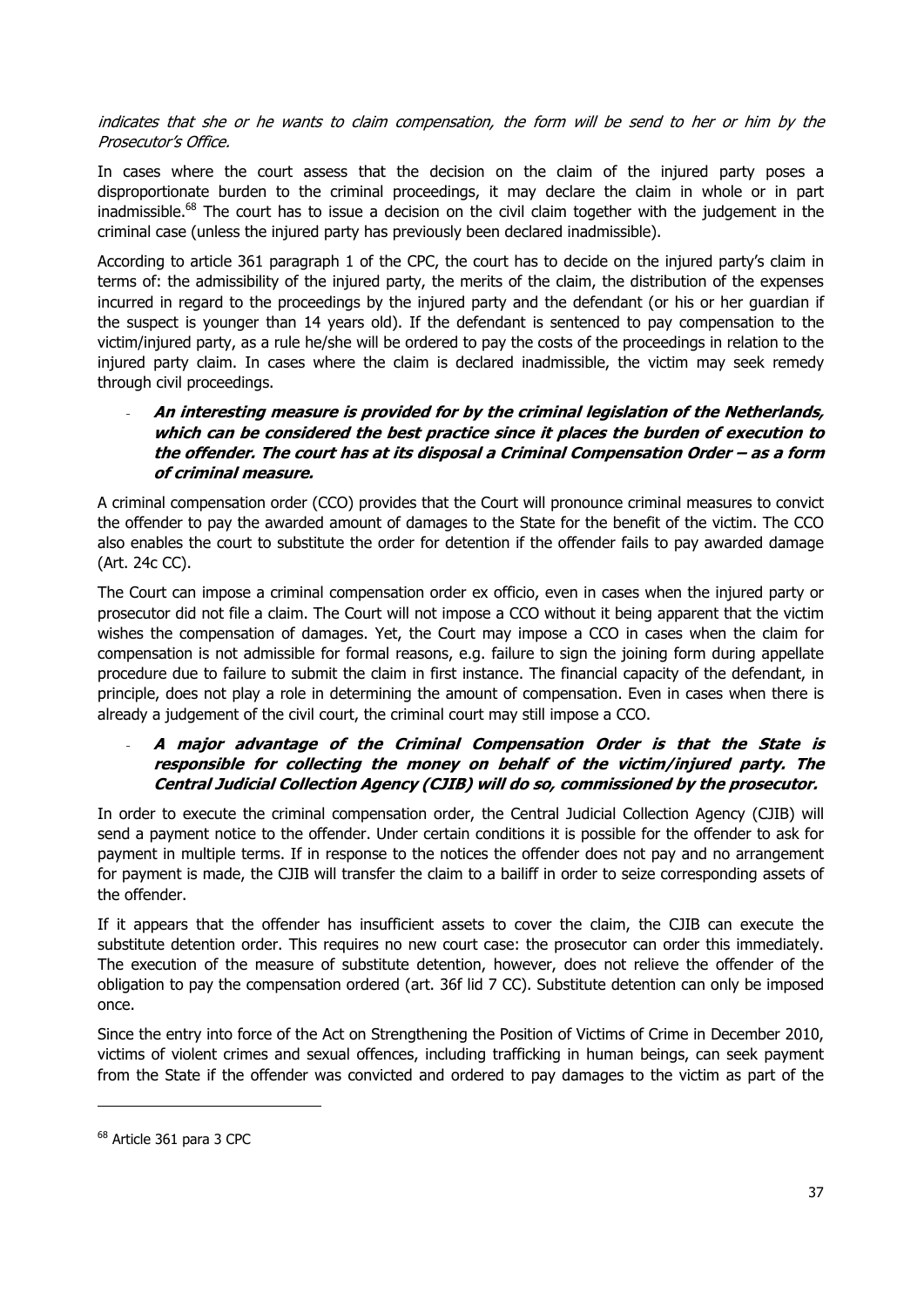criminal sentence, and he/she fails to pay these damages for a period of eight months after the sentence has become final.

This means that if a CCO has been imposed the State will pay the (remaining) amount to the victim if the offender has not or not fully met his/her obligation to pay within eight months after the verdict has become final. The arrangement does not apply to legal persons (Art. 36f para 6 CC). The responsibility for execution lies with the CJIB.

If the victim in the first eight months received part of the compensation sum through the CJIB or the offender, or has been (partly) compensated by the Criminal Injuries Compensation Fund, this will be taken into account in the execution of the advanced payment.

- **Best practices include: the duty of the offender to pay compensation when awarded, when the burden of evidence lies with the public prosecutor. Criminal proceedings are usually quicker than civil proceedings. This mechanism also provides for the possibility of the court to issue longer sentence if the offence does not pay. The execution procedure is far more favourable for the victim since the State will try to collect the money from the offender and there is a possibility that the State would pay if unable to collect from the offender. Provision of legal aid is free.** 

#### 4.5.1 COMPENSATION FUND

The Criminal Injuries Compensation Fund provides a financial allowance for victims of violent crimes that have caused serious psychological or physical damage. The Fund is an independent part of the Ministry of Security and Justice. If the damages are not compensated in another way, the Fund can provide compensation through a lump sum of up to  $\epsilon$  10,000.00 for immaterial damages and  $\epsilon$  25,000.00 - for material damages.

Whether the offender is prosecuted or sentenced has no relevance to the basis for enjoyment of the benefit. However, if a case is dismissed or the defendant is acquitted, it might be difficult to receive compensation through the Fund due to issues pertaining to granting the status of victim. The application must be submitted within 3 years of the crime taking place, unless there are serious reasons why the victim could not submit her/his claim within that period.

The victim may appeal the decision to the Commission Criminal Injuries Compensation Fund. Normally the victim will be heard by the Commission in a special hearing. A decision is made within 6 weeks of the hearing. If the victim does not agree with the decision of the Commission, he or she can lodge an appeal at the Court of first instance. The Commission has developed categories of injuries sustained; trafficking can be placed from category 4 to 7, enabling awarding compensation from  $\epsilon$  3,500.00 to  $\epsilon$  8,000.00. The advantages include awarding compensation regardless of whether or not the perpetrator has been identified, the procedure is rather simple; and the victim may receive compensation even in cases of the perpetrator's acquittal.

#### 4.6 FRANCE

Any person who claims to have suffered harm from a felony or misdemeanour may petition to become a civil party. This is possible during two stages of the criminal proceedings: either during the sentencing hearing, or, if necessary, by filing a complaint with the competent investigative judge (before the prosecution of the perpetrator(s)). The civil action does not replace the prosecution, but rather is joined to it and the procedure varies depending on the stage at which the claimant becomes a civil party. In the first option, the Code of Criminal Procedure has simplified the formalities as much as possible: the victim can become a civil party by claiming damages and/or restitution before the agent or officer of the judicial police, either by sending a fax that will arrive at least 24 hours before the beginning of the hearing, or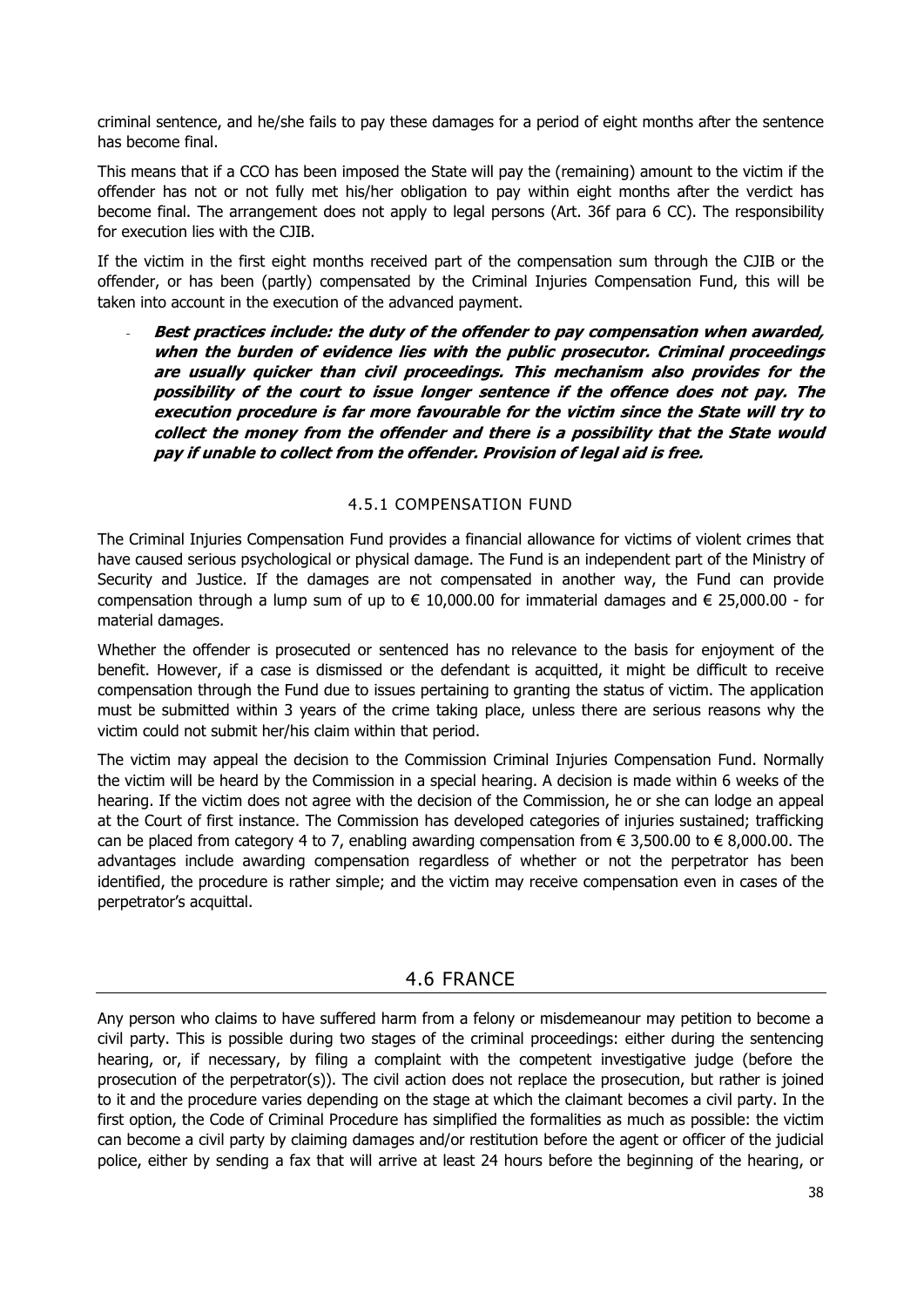during the hearing itself by making a declaration that is recorded by the Court, or by submitting a legal brief. Although this procedure is specifically aimed at facilitating access to compensation for victims, in practice it may function against the victims' best interests in terms of the amount awarded.

The victim's compensation award is discussed only after the Court has reached a positive decision on the criminal case. The Court eventually orders the defendant to pay the civil party the amount that it has determined, in consideration of other factors, including equity and the financial situation of the defendant. The victim claimant's lawyers' fees may be claimed as part of the damages awarded (in conjunction with other experts' fees). Damages that may be awarded include physical or mental injury, those arising from the inability to complete everyday activities, etc. It is important to note that compensation is awarded as a total sum, resulting from all of the damages incurred. If the case is referred to the Enforcement Judge (Juge d'application des peines), he/she may order damages payments in monthly instalments, regardless of (and often without information about) the defendant's financial situation.

With regards to execution the court has two separate measures at its disposal. Firstly, one pertains to the possibility to order bail specifying the amount to secure the presence of the defendant and amount to secure compensation of the victim. If the defendant agrees, the amount may be transferred to the victim even before the verdict. In cases when this amount is higher the victims will return the difference to the accused.

The second option relates to the possibility of an Enforcement Judge (responsible for the execution of sentences) to oversee the obligation by the trafficker. If the guilty party is imprisoned, then the prison administration will open an account for the prisoner in order to manage his resources while he is imprisoned. When the guilty party has also been sentenced to pay damages to the victim, part of the account should automatically be allocated to the victim. In theory, the victim also has a claim to the guilty party's other assets, but the proceedings are complicated and dependent on assistance from the prosecutor in locating the guilty party and subsequently seizing his assets.

#### 4.6.1 INSTITUTIONAL SCHEMES FOR COMPENSATION (CIVI AND SARVI)

The state of France has been implementing various systems aimed at guaranteeing victim compensation since the 1980s to address this prominent issue for victims of crime, regardless of the type of crime. The most recent, the *Service d'Aide au Recouvrement des Victimes d'Infractions* (SARVI) has been in force since October 2008. SARVI is open to all individuals who can invoke a final judgment that awarded him/her damages in a civil action. SARVI complements an older system, the Commissions d'Indemnisation des Victimes d'Infractions (CIVI), which is similar to a civil court. Victims may resort solely to the CIVI to obtain compensation, or may use CIVI as a complement to an ongoing criminal or civil action. When the CIVI is used in addition to a criminal action, the compensation procedure is more effective, as the CIVI aims to compensate the damages stemming from a criminal offense. When the CIVI is used in conjunction with a civil action, such as a case before the Conseil des Prud'hommes, the claimant is fully compensated because the focus of the *Conseil des Prud'hommes* is compensation through the payment of salaries that are owed to the victim because they were not previously paid in accordance with the Labour Code.

- **Good practices in France include well-developed schemes for claiming compensation from the defendants and state. Legal aid is available. Labour law traditionally protects all forms of undocumented labour but it stays unutilized in the context of migrants since it requires sharing of information to immigration services.**
- **Positive developments relate to provisional payment made by the state compensation scheme, while the scheme can pursue the defendant in civil proceedings. The victim is entitled to full compensation from the state and the principle for of paying substantial amounts of moral damage is accepted by courts.**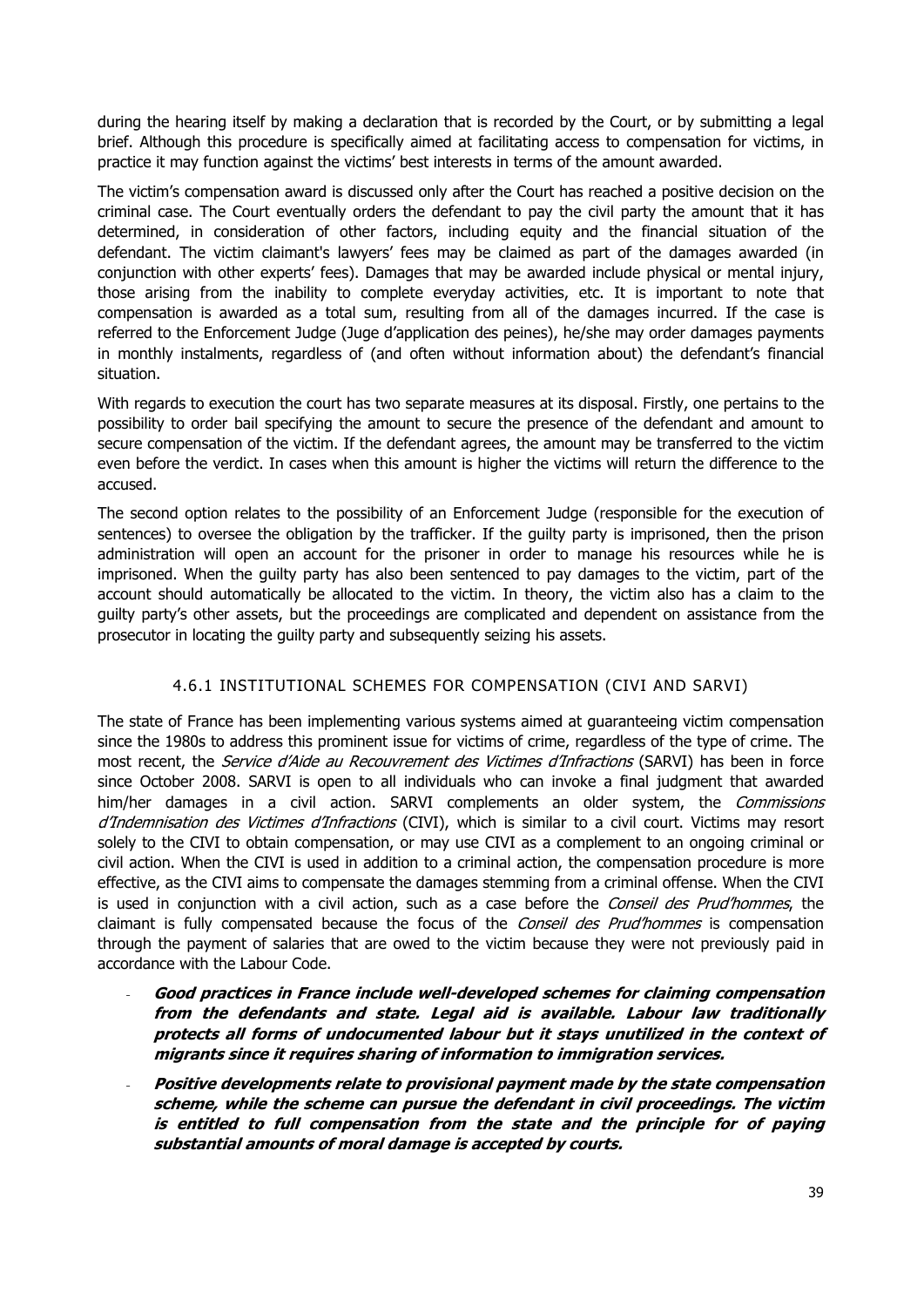- **Victims have a standing in criminal proceedings as civil party and have access to free legal aid. Additionally, there is a possibility to use the money paid by the defendant as bail to secure payment of damage to victims.** 

### 4.7 UNITED KINGDOM - COMPENSATION SCHEMES

One of the main advantages of the established system in the United Kingdom is the existence of a generous state-funded scheme that pays both material and moral damages. Practice has demonstrated that the scheme has flexibility in terms of the types of damages paid to trafficked victims.

The existence of the power to order compensation orders in the criminal courts is positive especially since UK courts do not provide for the possibility of joining the proceedings as a civil claimant. Some of the positive examples include the existence of pro bono services from lawyers, and entitlements to free legal assistance in limited cases. Regarding labour exploitation it is important to note that the UK has developed national minimum wage legislation and enforcement bodies.

## 4.8 UNITED STATES OF AMERICA

Despite the fact that the USA represents different legal systems and orders it is important to note some of the positive solutions to enable victims of trafficking compensation to be adapted to local context and national frameworks. Those include:

- **restitution is mandatory for all victims of violent crimes and all victims of trafficking offences regardless of whether the trafficking offence meets the definition of a crime of violence;**
- **state compensation boards help victims with material losses without restrictions based on citizenship or legal status while emergency funding is available;**
- **although victims are not parties to criminal proceedings they have statutory protections and rights;**
- duties of responsible officers including criminal justice actors towards victims are **enforced in court by victims, thus guaranteeing that their rights are not disregarded.**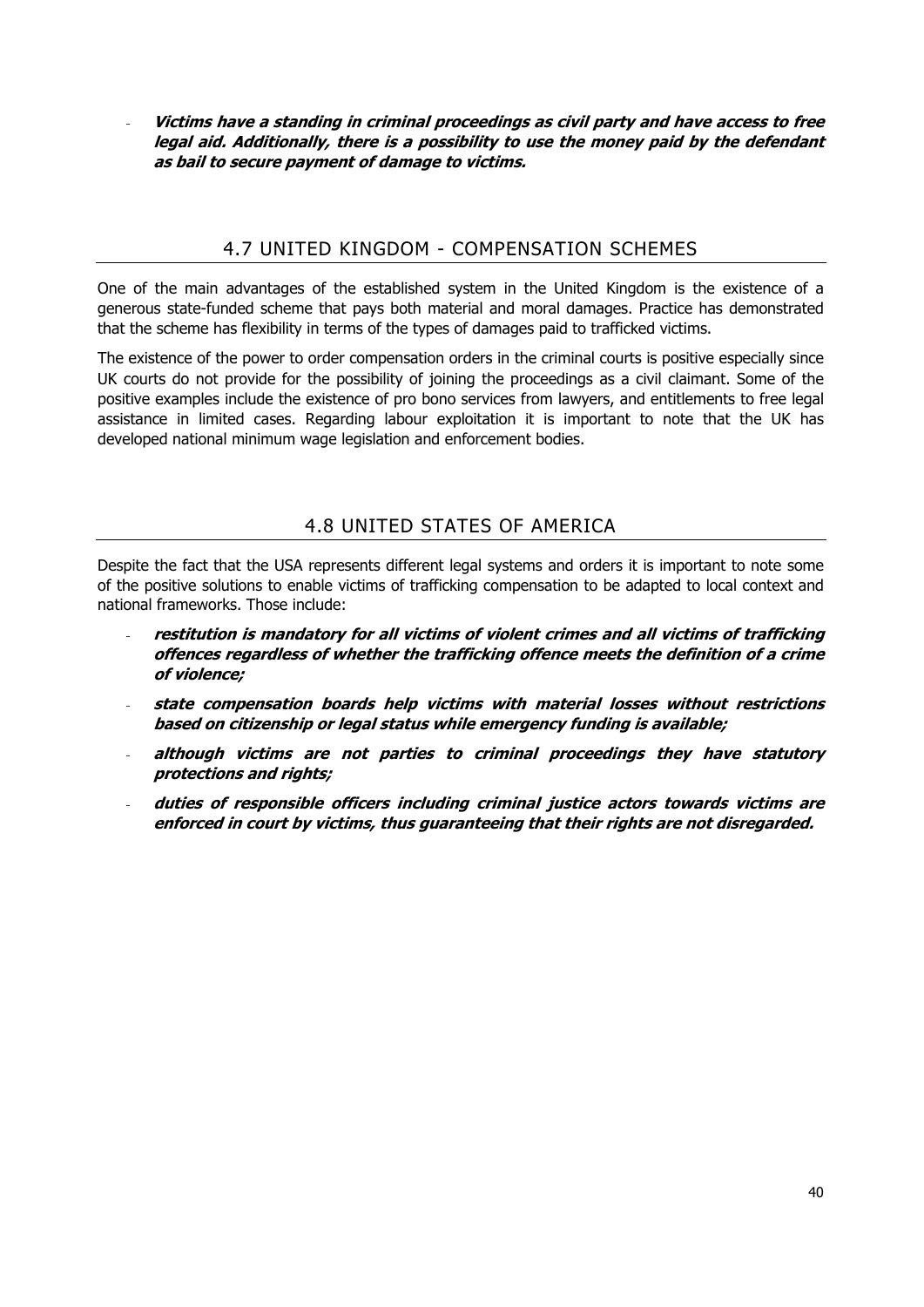# CONCLUDING REMARKS

Compensation to victims of trafficking represents one of the major pillars of the right to access justice. In order for criminal proceedings to provide satisfaction to victims of crime, the right to compensation has to be an inherent part of such proceedings and comprehensive compensation mechanisms have to be ensured by the state. Effective seeking of compensation is also highly dependent upon the access to other rights such as the right to free legal aid and assistance.

As presented in the Manual, international standards elaborate and provide for guidance in terms of the effect that any such mechanism at the national level should have. The main guidance is given in the CoE Convention that even goes beyond regular mechanisms and proposes that States consider establishment of a specialized fund for compensation of victims of trafficking.

Bosnia and Herzegovina has a solid legal framework for victims to seek compensation. This includes criminal and civil proceedings and to some extent even protection under labour law in cases where labour exploitation occurs. However, the effectiveness of such mechanisms is under question. Access to civil courts for awarding compensation and reluctance of courts to decide in the criminal proceedings brings to a conclusion that it is hard for victim to achieve satisfaction (be it moral or material) thus neglecting full potential of compensation to achieve restorative, punitive and preventive function in a particular legal system. Additionally, although not assessed under the scope of this Manual, the issue of foreign victims and regulation of their (migration) status and cases where the Law on Witness Protection was applied need to be carefully assessed, and adequate mechanisms to seek compensation need to be established since this situation may require disclosure of identity or reporting to migration authorities.

International standards provide for clear guidance as to the minimum standards that the state needs to ensure in order to have compliant legal, institutional and policy systems to counter trafficking in human beings. Apart from the international obligations already taken up by BiH it is also important to carefully assess the effectiveness of such compensation measures in practice. BiH is seriously lagging behind in this regard; the analysis showed that most of victims never received compensation in criminal proceedings, while civil proceedings do not have disaggregated data on cases related to compensation of damage for VoTs. Some guidance in improving this system may be found in the best practices presented in this Manual, ranging from procedural possibilities (like Criminal Compensation Order) to the establishment of a state funded or subsidized compensation fund.

Therefore in order to facilitate establishment of a more effective system of compensation it is necessary to improve the effectiveness of available compensation mechanisms in criminal and civil proceedings and explore possibilities to establish more effective schemes including a state compensation scheme.

#### **Specifically, in relation to criminal proceedings:**

- consider possible ways to decide upon compensation claim in criminal proceedings and ensure that courts provide clear guidance on how these are decided;
- if a court assesses that a decision on a compensation claim would prolong criminal proceedings, provide reasoning for such decision;
- consider the possibility of ensuring that criminal compensation orders are enforced efficiently and take priority over other payments such as monetary fines;
- ensure full application of Article 112 of the Criminal Code of BiH (and corresponding Articles in Criminal Codes of RS, FBiH and BD) that provide that a compensation claim would be enforceable from the resources confiscated;
- ensure that the burden to enforce compensation order is not on the trafficked person;
- consider enhancing the position of the victim in criminal proceedings to grant procedural rights to be represented in the court, to present evidence to support claim etc.
- ensure that free legal assistance and representation is available for all proceedings (criminal, civil, administrative or labour);
- consider introducing ex officio assessment of the property claim in order to ensure that judges properly consider the victim's request;
- consider introduction of criminal sanctions for non-payment of orders made in criminal cases;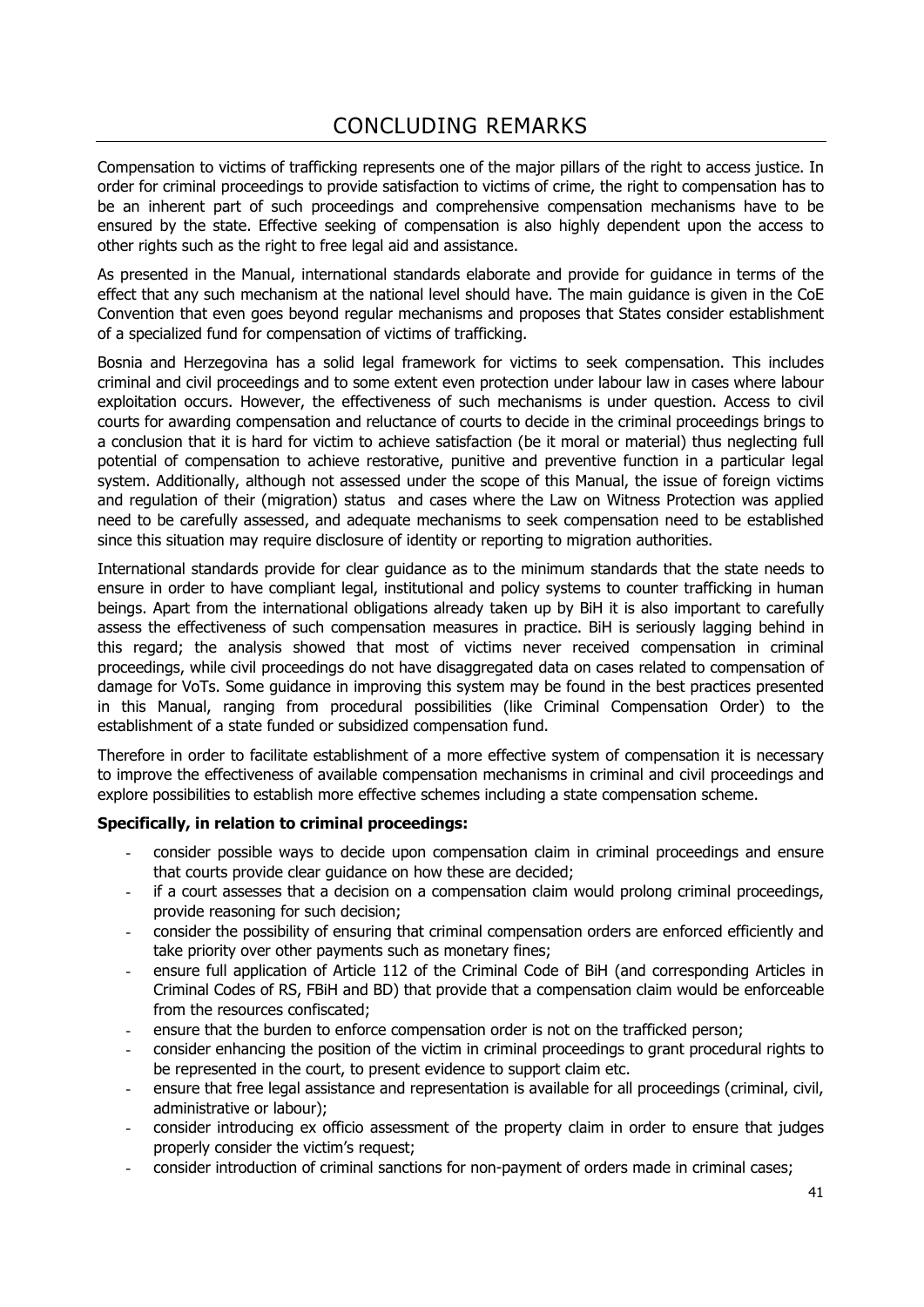- consider possible ways to further strengthen asset confiscation that should be linked to payment of damages;
- where appropriate, consider targeting capacity building activities for judges and prosecutors to effectively recognise and respect that rights of the victim includes compensation.

#### **Specifically, in relation to civil proceedings:**

- consider facilitating access to civil courts for victims of trafficking, especially regulating payment of legal fees;
- consider development of clear guidance on how to assess damages claim. Consider organising activities to promote establishment of consistent practice before all courts;
- ensure that undocumented workers have the same access to protection mechanisms of labour rights, in particular the right to a fair wage, compensation for injuries at work, the right to organise etc.
- consider amending legislation to ease the evidential burden of proving a work relationship with an exploitative purpose and include factual work;
- ensure that the applicant has free legal advice and assistance;
- enhance capacities of civil and labour judges to implement legal obligations in relation to compensation for victims of trafficking;
- evaluate enforcement procedure in civil and criminal cases and identify main challenges.

#### **Specifically in relation to enforcement proceedings:**

- establish and monitor coordination and communication between courts, prisons, victims and other relevant agencies;
- ensure that payment by instalments is possible;
- ensure that victims of trafficking have high priority in the list of creditors for criminal assets.

#### **Specifically in relation to state compensation scheme:**

- consider establishment of a state-funded or subsidized compensation scheme;
- consider using confiscated criminal assets to contribute to the scheme;
- develop clear criteria as to what types of crime are eligible for compensation and emphasise the application of these principles to the facts of the case rather than the technical classification of the crime;
- consider which crimes which are entitled to the state compensation scheme in order to cater for the many different manifestations of the crime of trafficking;
- ensure that all types of damages are available through the scheme for trafficked persons;
- provide clear guidance on how the damage is calculated and how these compare with claims made in civil proceedings;
- relax the type and nature of evidence required from trafficked person to prove losses;
- ensure that the deadline for submission of claim is not unreasonably short;
- consider establishment of a system of emergency and interim payments to the victim;
- establish simple, clear and accessible procedures with an independent appeal process;
- ensure that applicants receive legal aid, if necessary.

#### **Specifically in relation to evaluation and monitoring:**

- regularly evaluate and monitor all compensation mechanisms especially if they relate to VoTs;
- regularly evaluate and monitor national compensation systems in order to assess access for trafficked persons;
- regularly evaluate and monitor the execution of civil judgments and court orders in criminal proceedings to improve efficiency and speed;
- ensure that statistics gathered on trafficking criminal cases include data on compensation claims;
- consider development of policy analysis on the most effective models of compensation fund in BiH context.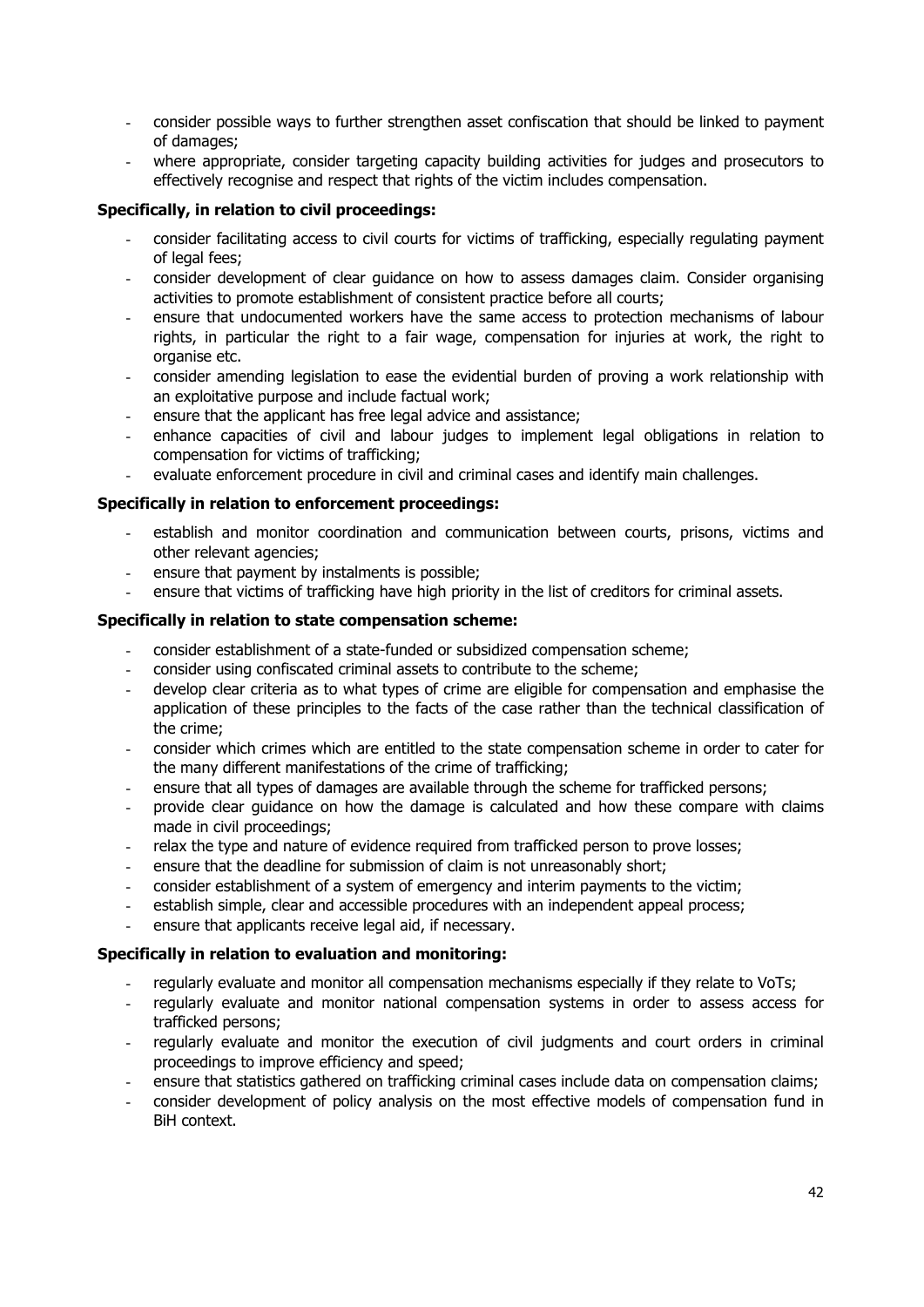#### **1. Introduction**

-

**According to international standards, victims of a criminal offence** (including trafficking in human beings) have a **right to compensation** and restitution for any damages they have suffered, including economic loss (such as earnings).

Pursuant to its purpose, exercising this right is essential in enabling trafficked persons to reintegrate into society and restart their lives. They should be able to exercise this right in the course of criminal and civil proceedings and also by having access to any appropriate State compensation schemes.

The importance of a State compensation scheme is even more visible in cases when other mechanisms seem not to be efficient. The right to compensation should also be enforceable when victims of trafficking cannot obtain compensation directly from the perpetrator, by allocating confiscated or seized proceeds of traffickers to compensate or pay damages to their victims or the victims of other traffickers. In countries where a State-run compensation scheme exists, the State should pay particular attention to the scope of rights, ensuring that no forms of exploitation are excluded from compensation, but also to facilitating/simplifying the process of application for payments.

Pursuant to international obligations, States should consider<sup>69</sup>:

1. enabling victims of trafficking to remain in the country while they make a claim for compensation of damages;

2. enabling victims of trafficking effective access to a compensation claim within criminal, civil and, in some countries labour proceedings;

3. allocating confiscated or seized proceeds of traffickers for use as a first priority to compensate or pay damages to victims of trafficking;

4. establishing a State compensation fund (if one is not already in existence), which can make compensation payments to trafficked persons, whatever exploitation they have experienced.

More specifically, the UN has adopted the Basic Principles and Guidelines on the Right to a Remedy and Reparation for Victims of Gross Violations of International Human Rights Law and Serious Violations of International Humanitarian Law<sup>70</sup>. By this instrument, the international community recognized the importance of addressing the question of remedies and reparation for victims of gross violations of international human rights law and serious violations of international humanitarian law in a systematic and thorough way at the national and international levels.

In this regard, it specifies the actions that should be taken by States to ensure that victims of abuse of power and violations of human rights laws have access to redress and reparation. The remedies in question include the victim's right to the following as provided for under international law: (a) Equal and effective access to justice and (b) Adequate, effective and prompt reparation for harm suffered; (c) Access to relevant information concerning violations and reparation mechanisms.

Some of the key questions to be raised regarding the effectiveness of compensation mechanisms for victims of trafficking include:

Is the ability of citizens of other states, who have been trafficked in your country, to be paid compensation or damages in your country (either via court proceedings or otherwise) hampered in any way, either because foreign victims of trafficking are not allowed to remain in your country while claims are considered, or because some convicted traffickers who are ordered by the courts

<sup>&</sup>lt;sup>69</sup> Fore detailed elaboration on international standards related to compensation please see: Handbook for Judges and Prosecutors on Compensation for Victims of Trafficking in Human Beings: Paper on Bosnia and Herzegovina, Emmaus 2014

<sup>&</sup>lt;sup>70</sup> Available at: http://www.ohchr.org/EN/ProfessionalInterest/Pages/RemedyAndReparation.aspx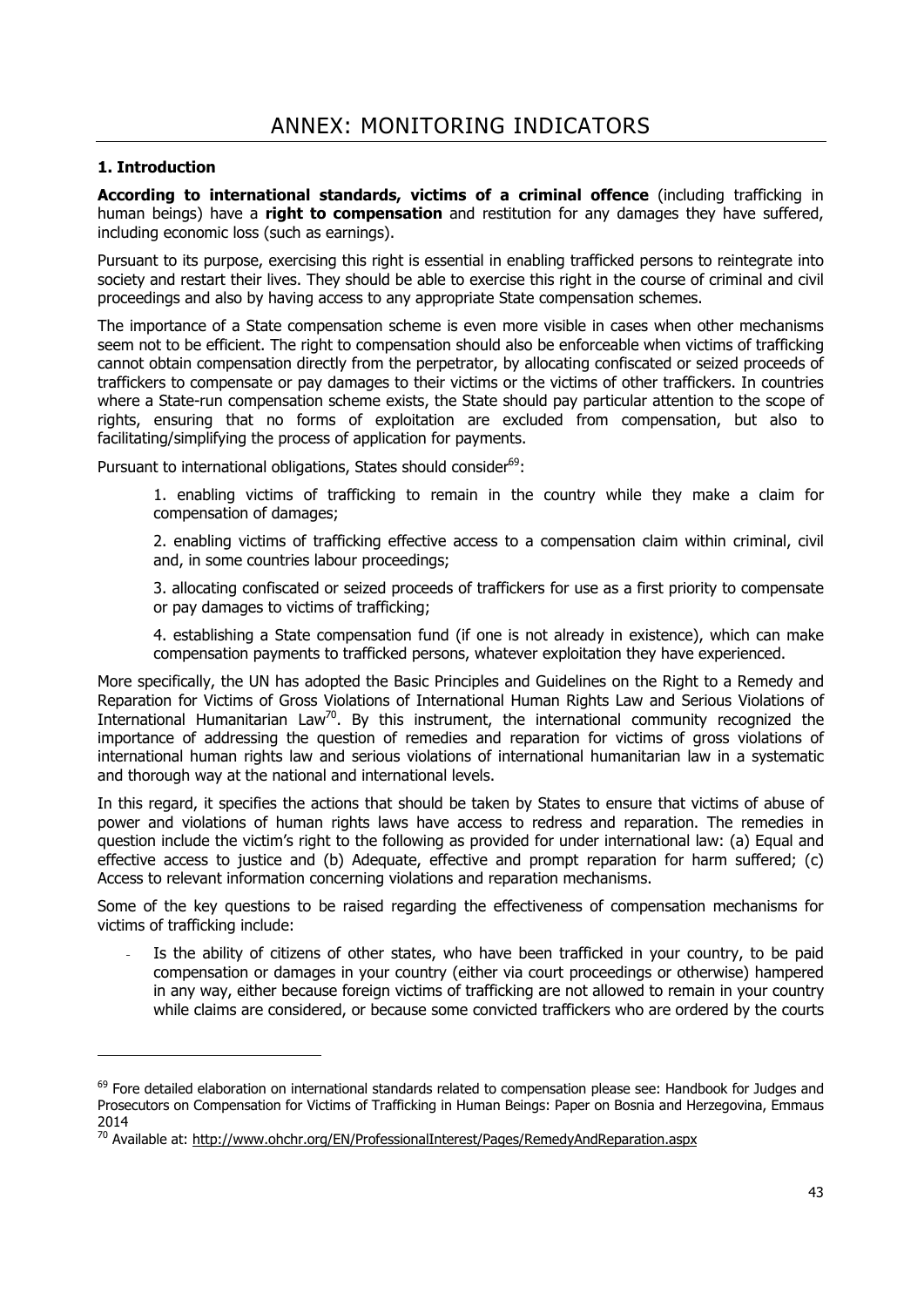to pay compensation or damages fail to do so and their victims have no alternative channel from which to seek payments?

- Is the ability of citizens of your country, who have been trafficked internally, to be paid compensation or damages in your country (either via court proceedings or otherwise) hampered in any way?
- Are confiscated or seized proceeds of traffickers earmarked for use as a first priority to compensate or pay damages to victims of trafficking?
- Does your country have a State-run compensation scheme which is authorised to pay compensation to victims of trafficking, whatever form of exploitation they have experienced?<sup>71</sup>

#### **2. Definitions**

Monitoring is a continuing function that uses systematic collection of data on specific indicators to provide the main stakeholders and managers of an ongoing intervention with indications of the extent of achievement of objectives and progress in the use of allocated funds<sup>72</sup>. Here an indicator is defined as:

"A characteristic or attribute which can be measured to assess an activity in terms of its outputs or impacts. Output indicators are normally straightforward. Impact indicators may be more difficult to obtain, and it is often appropriate to rely on indirect indicators as proxies. Indicators can be either quantitative or qualitative."<sup>73</sup>

An indicator is a quantitative or qualitative variable that allows changes produced by an intervention relative to what was planned to be measured. It provides a reasonably simple and reliable basis for assessing achievement, change or performance. An indicator is preferably numerical and can be measured over time to show changes. Indicators, which are determined during the planning phase of a project, usually have the following components:

- 1. What is to be measured? (What is going to change?)
- 2. Unit of measurement to be used
- 3. Pre-programme status
- 4. Size, magnitude or dimension of intended change
- 5. Quality or standard of the change to be achieved
- 6. Target populations(s)
- 7. Time frame<sup>74</sup>

#### **3. Indicators**

Below is a list of Indicators and Means of verification<sup>75</sup> as a starting point to assess effectiveness of compensation mechanisms within BiH. As such they can be used by either policy makers or civil society organisations to assess the effectiveness of compensation mechanisms in the country and to devise recommendations in this regard. However the list of indicators can only be used if and when appropriate monitoring – reporting mechanisms are established.

 $71$  Directorate General Freedom, Security and Justice, Measuring Responses to Trafficking in Human Beings in the European Union: an Assessment Manual, October 2007<br><sup>72</sup> https://www.unodc.org/documents/human-trafficking/Toolkit-files/08-58296\_tool\_10-1.pdf

<sup>73</sup> http://www.unodc.org/documents/justice-and-prison-reform/cjat\_eng/3\_Victims\_Witnesses.pdf<br><sup>74</sup> Ibid.

<sup>&</sup>lt;sup>75</sup> Indicators are presented in Directorate General Freedom, Security and Justice, Measuring Responses to Trafficking in Human Beings in the European Union: an Assessment Manual, October 2007 and adapted to BiH context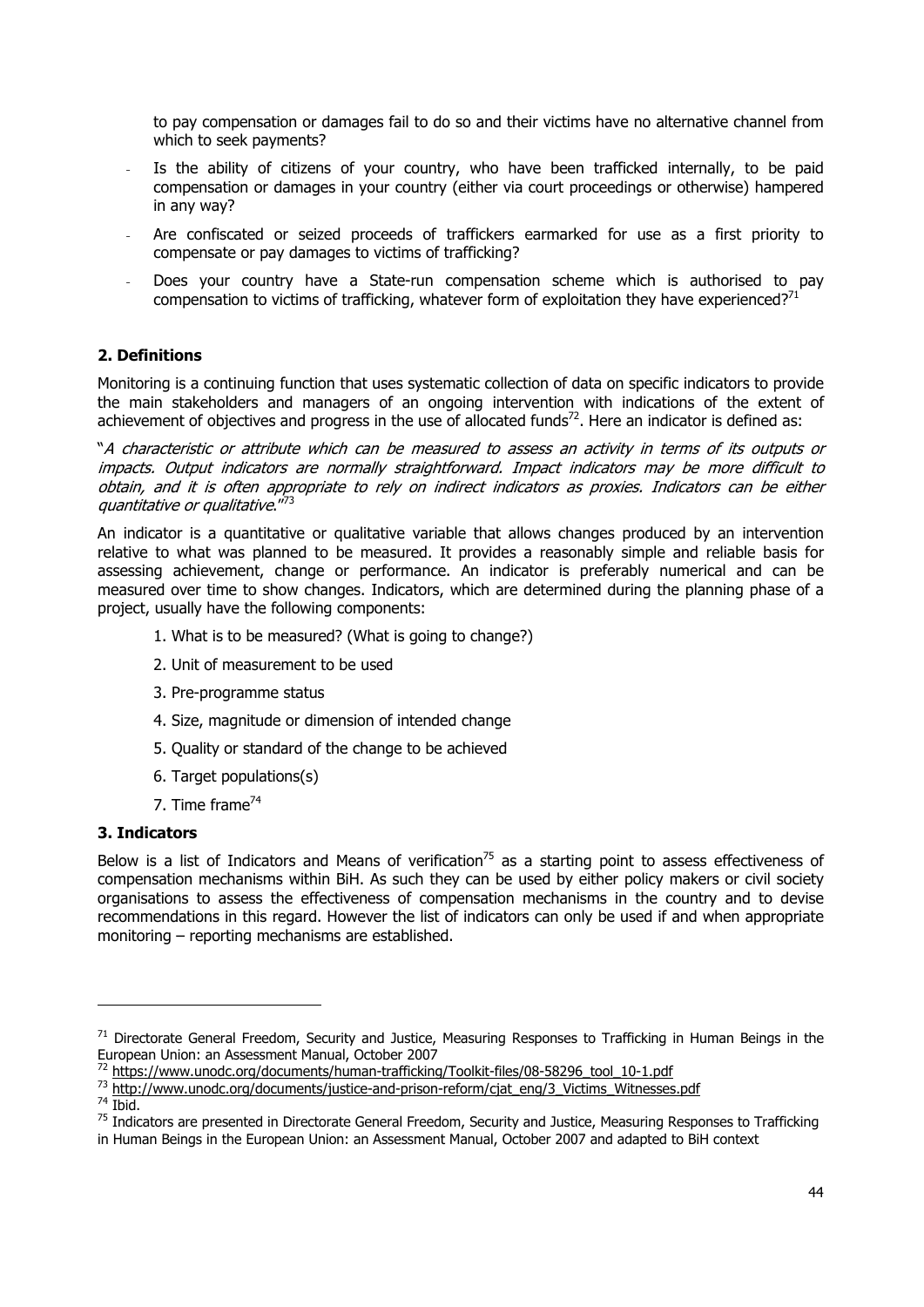| Indicator 1.<br>Trafficked victims have the right to<br>counselling<br>legal<br>receive<br>and<br>information<br>how<br>to<br>seek<br><b>on</b>                                                                                                                             | <b>Means of verification</b><br>Increase in number of potential victims of trafficking                                                                                                                                                                                                           |
|-----------------------------------------------------------------------------------------------------------------------------------------------------------------------------------------------------------------------------------------------------------------------------|--------------------------------------------------------------------------------------------------------------------------------------------------------------------------------------------------------------------------------------------------------------------------------------------------|
|                                                                                                                                                                                                                                                                             |                                                                                                                                                                                                                                                                                                  |
| compensation in any procedure<br>available (civil and criminal)<br>Evidence that trafficked persons are                                                                                                                                                                     | who receive legal counselling (i.e. number of victims<br>who received legal aid in the last calendar year in<br>comparison to the same number two years earlier):<br>data coming from organisations providing services to<br>trafficked persons OR from a national lawyers'<br>organisation; AND |
| able to exercise their rights in two<br>specific ways:<br>(1) to receive legal counselling and legal                                                                                                                                                                        | Existence of materials advising victims of trafficking<br>how they can seek compensation or damages, in a<br>language they can understand.                                                                                                                                                       |
| aid; AND<br>(2) to receive information on how they<br>can seek compensation or damages.                                                                                                                                                                                     |                                                                                                                                                                                                                                                                                                  |
| <b>Indicator 2.</b>                                                                                                                                                                                                                                                         | <b>Means of verification</b>                                                                                                                                                                                                                                                                     |
| Number of trafficked victims who have<br>filed a compensation claim in criminal<br>and civil proceedings<br>Evidence that trafficked persons are                                                                                                                            | Increase in number of victims of trafficking who file<br>$\overline{a}$<br>compensation claims in criminal and civil proceedings<br>AND Copy of one or more minutes from hearings<br>where suspect/accused is questioned on these<br>circumstances (criminal proceedings)                        |
| able to exercise their rights in two<br>ways:                                                                                                                                                                                                                               | Evidence collected available in civil proceedings                                                                                                                                                                                                                                                |
| (1) prosecutor gathering evidence to<br>support injured party claim AND                                                                                                                                                                                                     |                                                                                                                                                                                                                                                                                                  |
| (2) suspect/accused is questioned on<br>these circumstances                                                                                                                                                                                                                 |                                                                                                                                                                                                                                                                                                  |
| <b>Indicator 3</b>                                                                                                                                                                                                                                                          | <b>Means of verification</b>                                                                                                                                                                                                                                                                     |
| Number of court judgments in<br>proceedings awarding<br>criminal<br>compensation to trafficked persons                                                                                                                                                                      | Increase in number of victims of trafficking who are<br>awarded compensation claims in criminal proceedings<br>Copy of one or more court judgments in the last                                                                                                                                   |
| Evidence that trafficked persons have<br>been awarded compensation for:                                                                                                                                                                                                     | calendar year awarding a compensation claim for<br>material and non-material damage                                                                                                                                                                                                              |
| Material and non-material damage                                                                                                                                                                                                                                            |                                                                                                                                                                                                                                                                                                  |
| <b>Indicator 4</b>                                                                                                                                                                                                                                                          | <b>Means of verification</b>                                                                                                                                                                                                                                                                     |
| Number of court judgements that<br>confiscate or seize assets directed<br>to compensation of victims of<br>trafficking in criminal proceedings<br>including<br>foreign<br>victims<br><b>of</b>                                                                              | Copy of one or more court judgments in the last<br>calendar year ordering the assets of someone<br>convicted of trafficking to be confiscated or seized;<br><b>AND</b>                                                                                                                           |
| trafficking<br>judgments<br>ordering<br>Court<br>the<br>confiscation or seizure of assets of<br>convicted traffickers and<br>payments<br>(compensation or damages) to victims<br>of trafficking.<br>Comparison of number of judgments<br>amounts confiscated in last<br>and | Total amount of money confiscated from criminals in<br>the past calendar year, either as proceeds of<br>such<br>trafficking<br>or (if<br>specific information<br>is.<br>unavailable) proceeds of crimes which included<br>trafficking in human beings                                            |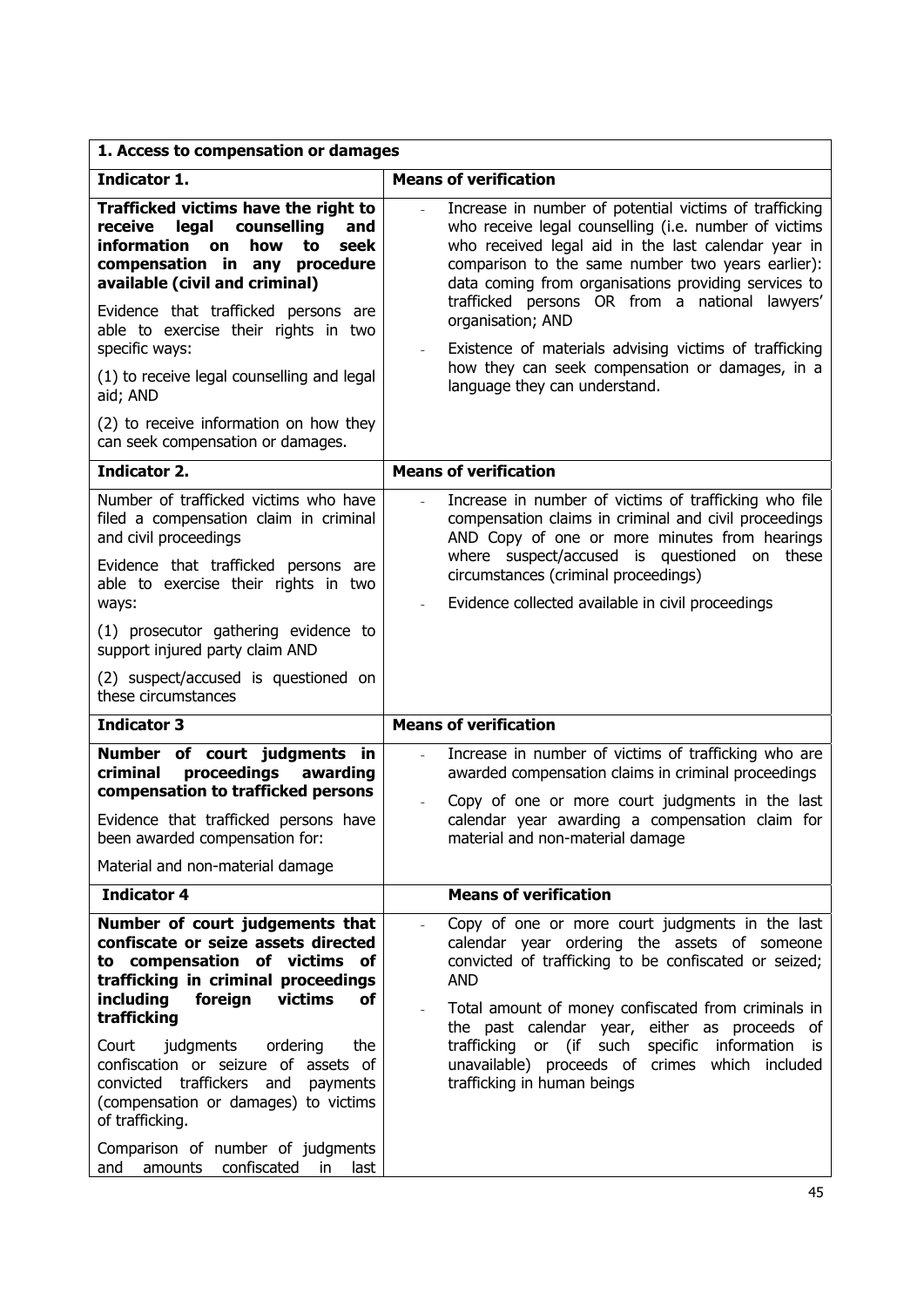| calendar year with same period two<br>years earlier.                                                                                                                                                                                                                                                                                                                                 |                                                                                                                                                                                                                                                                                                                                              |
|--------------------------------------------------------------------------------------------------------------------------------------------------------------------------------------------------------------------------------------------------------------------------------------------------------------------------------------------------------------------------------------|----------------------------------------------------------------------------------------------------------------------------------------------------------------------------------------------------------------------------------------------------------------------------------------------------------------------------------------------|
| <b>Indicator 5</b>                                                                                                                                                                                                                                                                                                                                                                   | <b>Means of verification</b>                                                                                                                                                                                                                                                                                                                 |
| Number<br>of foreign<br>victims<br>оf<br>who<br>trafficking<br>received<br>compensation or damages each<br>year as a percentage of all foreign<br>victims of trafficking involved in<br>court cases as victims or witnesses.<br><b>Statistics</b> (on compensation/damages<br>paid) compiled by the courts and by any                                                                | Same as above in terms of Means of verification.<br>NB. This does not refer to court orders that they should be<br>paid, but requires evidence that they have already received<br>payment.                                                                                                                                                   |
| relevant State compensation schemes.<br><b>Indicator 6</b>                                                                                                                                                                                                                                                                                                                           | <b>Means of verification</b>                                                                                                                                                                                                                                                                                                                 |
|                                                                                                                                                                                                                                                                                                                                                                                      |                                                                                                                                                                                                                                                                                                                                              |
| Payments are received routinely<br>by<br>victims of trafficking following<br>the<br>conviction of individuals responsible for<br>trafficking or exploiting them.                                                                                                                                                                                                                     | Statistics (on compensation/damages paid) complied by the<br>courts and by any relevant State compensation schemes.                                                                                                                                                                                                                          |
| Number of foreign victims of trafficking<br>who received compensation or damages<br>each year as a percentage of all foreign<br>victims of trafficking involved in court<br>cases as victims or witnesses.                                                                                                                                                                           | NB. This does not refer to court orders that they should be<br>paid, but requires evidence that they have received payments.                                                                                                                                                                                                                 |
| <b>Indicator 7</b>                                                                                                                                                                                                                                                                                                                                                                   | <b>Means of verification</b>                                                                                                                                                                                                                                                                                                                 |
| Members of the judiciary or ministries of<br>justice and security review trafficking<br>cases to assess whether victims of<br>trafficking have experienced difficulties<br>in lodging requests for compensation or<br>damages or difficulties in<br>getting<br>compensation or damages actually paid,<br>recommendations<br>make<br>for<br>and<br>changes in procedures accordingly. | Report of review and recommendations (either for changes in<br>procedures or no change).                                                                                                                                                                                                                                                     |
| <b>Indicator 8</b>                                                                                                                                                                                                                                                                                                                                                                   | <b>Means of verification</b>                                                                                                                                                                                                                                                                                                                 |
| Foreign victims of trafficking are allowed<br>to remain in the country while a court<br>criminal case or civil case application<br>concerning compensation or damages is<br>unresolved.                                                                                                                                                                                              | (Same as Indicator above): Statistics (on the number of<br>foreign victims of trafficking known to have received<br>compensation or damages each year as a percentage of all<br>foreign victims of trafficking involved in court cases as victims<br>or witnesses) compiled by the courts and by any relevant<br>State compensation schemes. |
| 2. Allocating the proceeds of traffickers                                                                                                                                                                                                                                                                                                                                            |                                                                                                                                                                                                                                                                                                                                              |
| <b>Indicator 9</b>                                                                                                                                                                                                                                                                                                                                                                   | <b>Means of verification</b>                                                                                                                                                                                                                                                                                                                 |
| Decision by the courts or Ministry of<br>Justice (or other state body, state<br>compensation scheme) that proceeds<br>from trafficking or assets of traffickers,<br>which are confiscated by the State,<br>should be reserved to compensate or<br>pay damages to victims of trafficking                                                                                              | Existence of such a decision.                                                                                                                                                                                                                                                                                                                |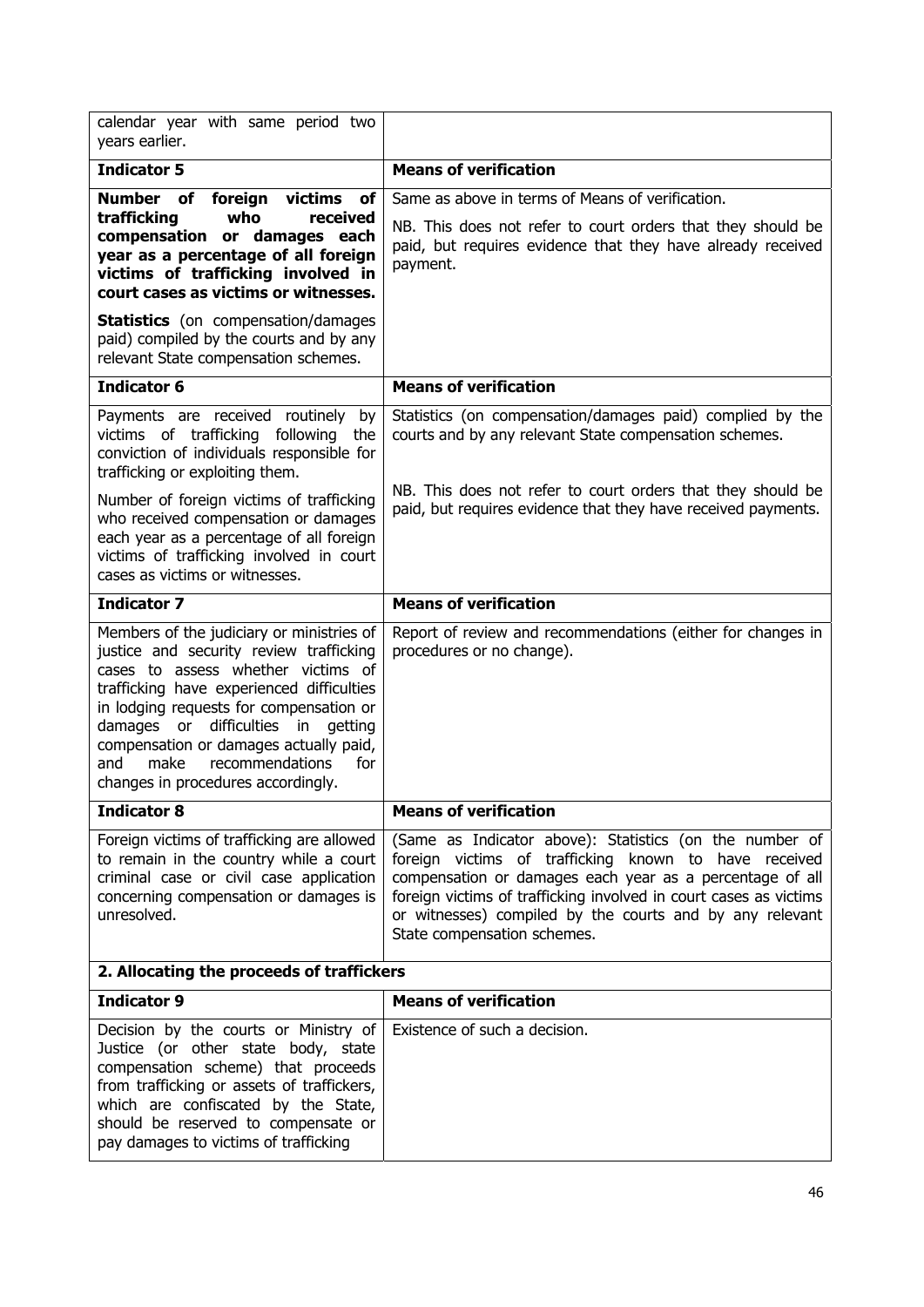| <b>Indicator 10</b>                                                                                                                                                                                                                                                                                                                                                                                                                                                    | <b>Means of verification</b>                                                                                                                                                                                                                                                                                   |  |  |  |  |
|------------------------------------------------------------------------------------------------------------------------------------------------------------------------------------------------------------------------------------------------------------------------------------------------------------------------------------------------------------------------------------------------------------------------------------------------------------------------|----------------------------------------------------------------------------------------------------------------------------------------------------------------------------------------------------------------------------------------------------------------------------------------------------------------|--|--|--|--|
| Payments for compensation or damages<br>to victims of trafficking are made and<br>come from a fund constituted all or in<br>part from confiscated or seized assets of<br>traffickers (when established)                                                                                                                                                                                                                                                                | Source of payments of compensation or damages made to<br>victims of trafficking (data provided by courts OR by lawyers<br>representing trafficked persons).                                                                                                                                                    |  |  |  |  |
|                                                                                                                                                                                                                                                                                                                                                                                                                                                                        | 3. Access to a State-run compensation scheme (if and when established)                                                                                                                                                                                                                                         |  |  |  |  |
| <b>Indicator 11</b>                                                                                                                                                                                                                                                                                                                                                                                                                                                    | <b>Means of verification</b>                                                                                                                                                                                                                                                                                   |  |  |  |  |
| officials<br>Appropriate<br>government<br>responsible for the administration of<br>justice confirm that anyone subjected to<br>any form of exploitation associated<br>trafficking<br>with<br>can<br>be<br>paid<br>compensation out of a fund managed<br>by the State.                                                                                                                                                                                                  | Authorisation or advice issued by officials responsible for the<br>administration of justice OR by the organisation running a<br>State-run compensation scheme.                                                                                                                                                |  |  |  |  |
| <b>States</b><br>where<br>State-run<br>In<br>no<br>compensation scheme currently exists<br>which can make payments to trafficked<br>where<br>or<br>an<br>existing<br>persons,<br>compensation scheme can only make<br>trafficked<br>payments<br>to<br>persons<br>of<br>certain<br>forms<br>subjected<br>to<br>exploitation, action is taken to set up a<br>compensation fund for victims of<br>trafficking who are not currently entitled<br>to compensation payments. | Decision by a competent body (such as Council of Ministers of<br>BiH) to set up such a fund and confirmation that money is<br>being allocated to the fund, either from confiscated or seized<br>assets from convicted traffickers or from a regular State<br>budget line.                                      |  |  |  |  |
| <b>Indicator 12</b>                                                                                                                                                                                                                                                                                                                                                                                                                                                    | <b>Means of verification</b>                                                                                                                                                                                                                                                                                   |  |  |  |  |
| Payments are received routinely<br>by<br>victims of trafficking following the<br>conviction of individuals responsible for<br>trafficking or exploiting them.                                                                                                                                                                                                                                                                                                          | Statistics (on the number of foreign victims of trafficking<br>known to have received compensation or damages each year<br>as a percentage of all foreign victims of trafficking involved in<br>court cases as victims or witnesses) compiled by the courts<br>and by any relevant State compensation schemes. |  |  |  |  |
| 4. State compensation fund - if established- specific questions to be asked:                                                                                                                                                                                                                                                                                                                                                                                           |                                                                                                                                                                                                                                                                                                                |  |  |  |  |
|                                                                                                                                                                                                                                                                                                                                                                                                                                                                        | A. Victim compensation scheme or programme in the country is established. If so:                                                                                                                                                                                                                               |  |  |  |  |
| What agency is responsible for the scheme?                                                                                                                                                                                                                                                                                                                                                                                                                             |                                                                                                                                                                                                                                                                                                                |  |  |  |  |
| Does it apply to victims everywhere in the country?                                                                                                                                                                                                                                                                                                                                                                                                                    |                                                                                                                                                                                                                                                                                                                |  |  |  |  |
| Does it apply to victims who are not nationals?                                                                                                                                                                                                                                                                                                                                                                                                                        |                                                                                                                                                                                                                                                                                                                |  |  |  |  |
| How is the scheme funded?                                                                                                                                                                                                                                                                                                                                                                                                                                              |                                                                                                                                                                                                                                                                                                                |  |  |  |  |
| What are the eligibility requirements?                                                                                                                                                                                                                                                                                                                                                                                                                                 |                                                                                                                                                                                                                                                                                                                |  |  |  |  |
| Are victims of crime generally aware of the availability of compensation? (Information and outreach<br>programmes)                                                                                                                                                                                                                                                                                                                                                     |                                                                                                                                                                                                                                                                                                                |  |  |  |  |
| Is the application process simple and accessible?                                                                                                                                                                                                                                                                                                                                                                                                                      |                                                                                                                                                                                                                                                                                                                |  |  |  |  |
| How are the claims being processed (fairness, expeditiousness, sound decisions, impartiality,<br>confidentiality, etc.), and by whom?                                                                                                                                                                                                                                                                                                                                  |                                                                                                                                                                                                                                                                                                                |  |  |  |  |
| the compensation being offered, etc.?                                                                                                                                                                                                                                                                                                                                                                                                                                  | B. Is there any statistical information or other data on the functioning of the programme,                                                                                                                                                                                                                     |  |  |  |  |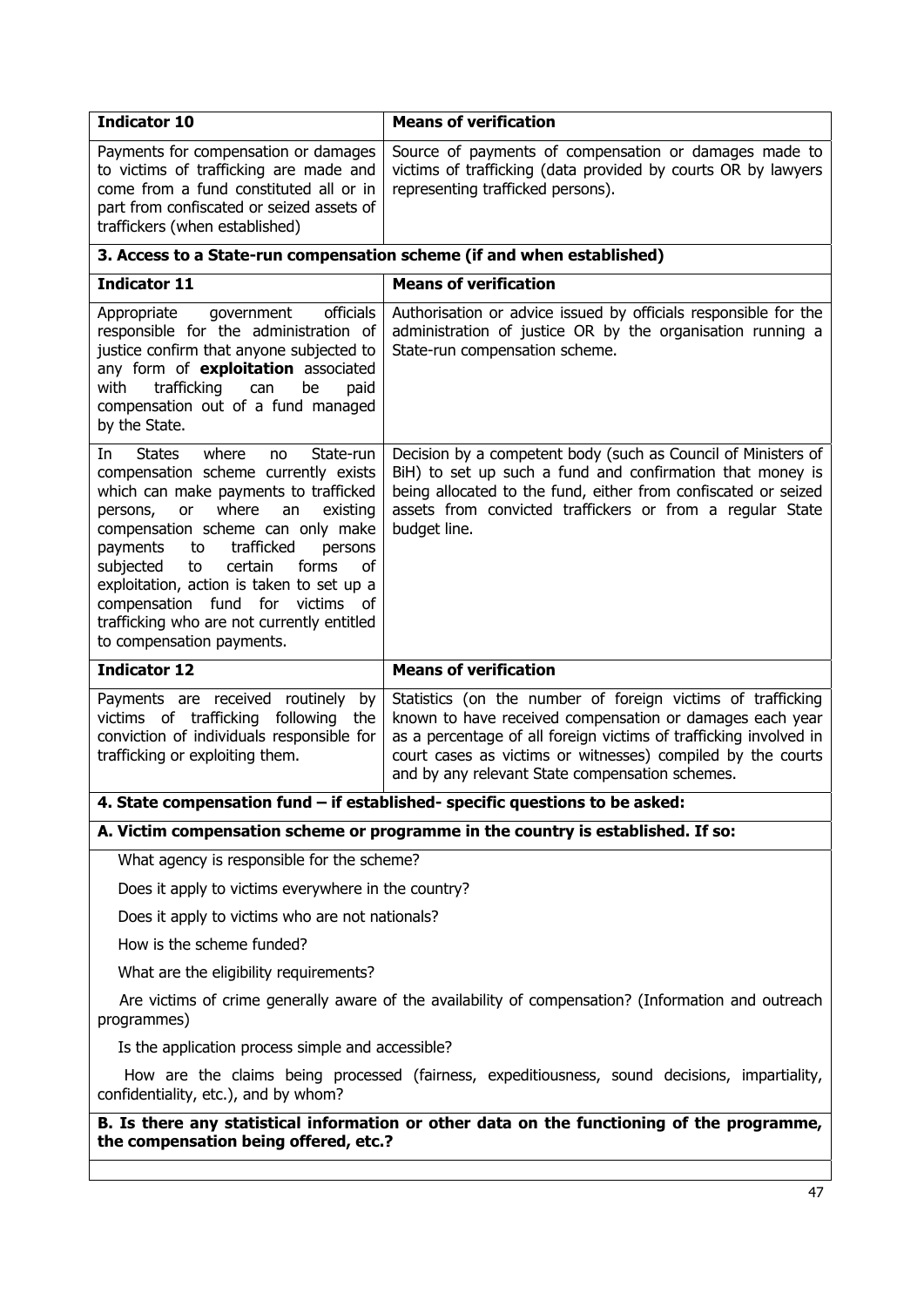#### **C. In cases of abuse of power and gross violations of international human rights law do victims have:**

Effective access to justice and means of seeking redress?

Access to adequate, effective and prompt reparation for the harm they suffered?

Access to relevant information concerning such mechanisms.

**D. Has the State adopted appropriate and effective legislative and administrative procedures and other appropriate measures that provide fair and effective access to justice to victims of victims of gross violations of international human rights law?** 

**E. Has the State made available adequate, effective, prompt and appropriate remedies for victims of abuse of power and gross violations of international human rights law?**